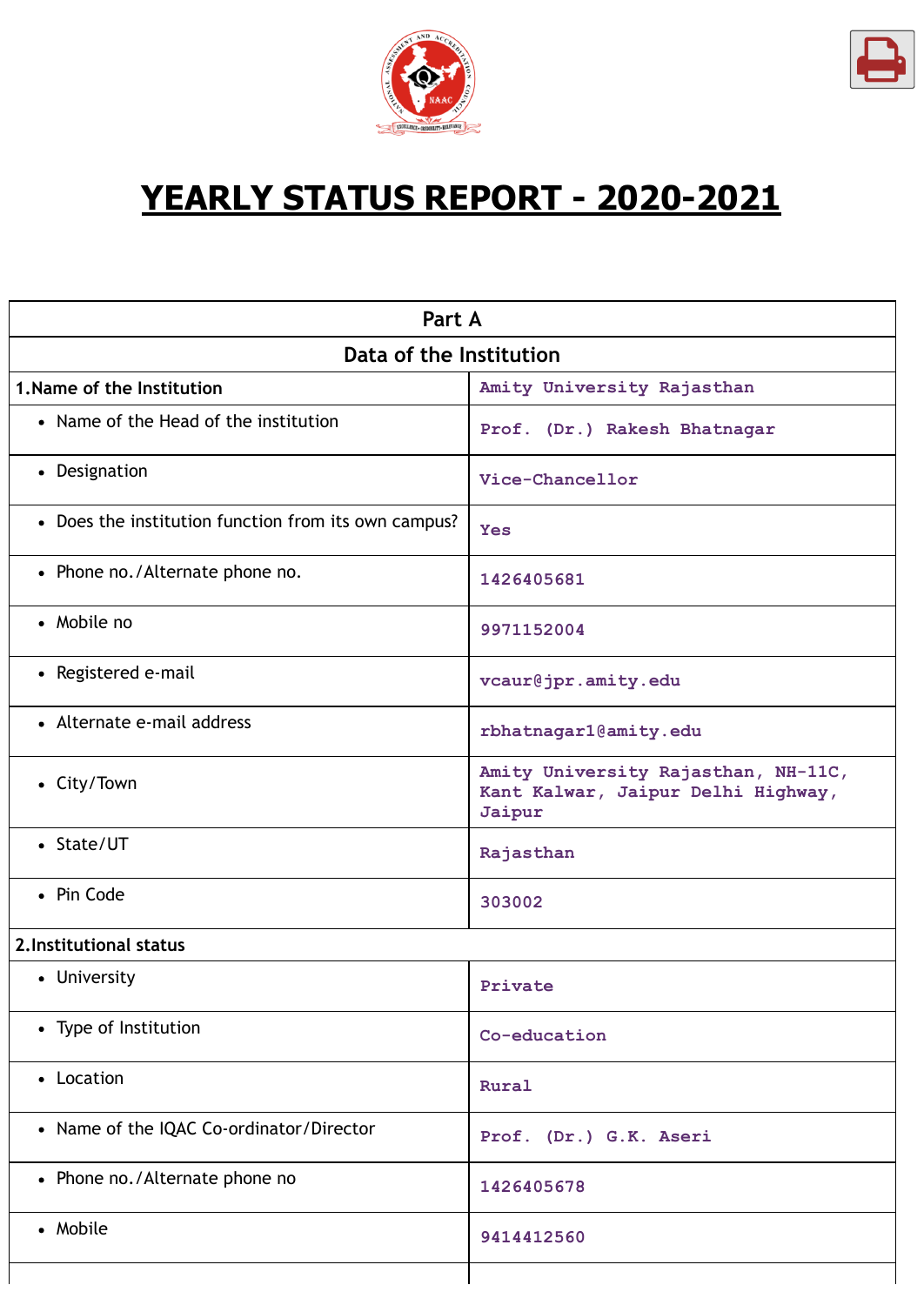| • IQAC e-mail address                                                                                                                                                                                                                                                                                                                                                                                           |                                                                       | iqac@jpr.amity.edu                                    |             |                              |            |                             |             |            |
|-----------------------------------------------------------------------------------------------------------------------------------------------------------------------------------------------------------------------------------------------------------------------------------------------------------------------------------------------------------------------------------------------------------------|-----------------------------------------------------------------------|-------------------------------------------------------|-------------|------------------------------|------------|-----------------------------|-------------|------------|
| • Alternate Email address                                                                                                                                                                                                                                                                                                                                                                                       |                                                                       | gkaseri@jpr.amity.edu                                 |             |                              |            |                             |             |            |
| 3. Website address (Web link of the AQAR (Previous<br>Academic Year)                                                                                                                                                                                                                                                                                                                                            |                                                                       | https://www.amity.edu/jaipur/pdf/aqar-<br>2019-20.pdf |             |                              |            |                             |             |            |
| 4. Whether Academic Calendar prepared during the<br>year?                                                                                                                                                                                                                                                                                                                                                       |                                                                       |                                                       |             |                              | <b>Yes</b> |                             |             |            |
| <b>5. Accreditation Details</b>                                                                                                                                                                                                                                                                                                                                                                                 |                                                                       |                                                       |             |                              |            |                             |             |            |
| Cycle                                                                                                                                                                                                                                                                                                                                                                                                           | Grade                                                                 | <b>CGPA</b>                                           |             | <b>Year of Accreditation</b> |            | Validity from               | Validity to |            |
| Cycle 1                                                                                                                                                                                                                                                                                                                                                                                                         | $B++$                                                                 | 2.77                                                  | 2017        |                              |            | 02/05/2017                  | 01/05/2022  |            |
| 6. Date of Establishment of IQAC                                                                                                                                                                                                                                                                                                                                                                                |                                                                       |                                                       |             |                              | 02/05/2016 |                             |             |            |
| 7. Provide the list of Special Status conferred by Central/ State Government-<br>UGC/CSIR/DST/DBT/ICMR/TEQIP/World Bank/CPE of UGC etc.                                                                                                                                                                                                                                                                         |                                                                       |                                                       |             |                              |            |                             |             |            |
| Institution/Department/Faculty                                                                                                                                                                                                                                                                                                                                                                                  |                                                                       |                                                       | Scheme      | Funding agency               |            | Year of award with duration |             | Amount     |
| <b>AIB</b>                                                                                                                                                                                                                                                                                                                                                                                                      |                                                                       |                                                       | <b>FIST</b> | <b>DST</b>                   |            | 2018-2023                   |             | 60 Lakh    |
| <b>AIMT</b>                                                                                                                                                                                                                                                                                                                                                                                                     |                                                                       |                                                       | <b>FIST</b> | <b>DST</b>                   |            | 2019-2024                   |             | 69 Lakh    |
| <b>AUR</b>                                                                                                                                                                                                                                                                                                                                                                                                      |                                                                       |                                                       | <b>SIRO</b> | <b>CSIR</b>                  | 2019-2022  |                             |             | <b>NIL</b> |
| 8. Whether composition of IQAC as per latest NAAC<br>guidelines                                                                                                                                                                                                                                                                                                                                                 |                                                                       |                                                       |             |                              | Yes        |                             |             |            |
|                                                                                                                                                                                                                                                                                                                                                                                                                 | • Upload latest notification of formation of IQAC<br><b>View File</b> |                                                       |             |                              |            |                             |             |            |
| 1<br>9. No. of IQAC meetings held during the year                                                                                                                                                                                                                                                                                                                                                               |                                                                       |                                                       |             |                              |            |                             |             |            |
| • The minutes of IQAC meeting and compliance to<br>the decisions have been uploaded on the<br>institutional website. (Please upload, minutes of<br>meetings and action taken report)                                                                                                                                                                                                                            |                                                                       |                                                       | Yes         |                              |            |                             |             |            |
| 10. Whether IQAC received funding from any of the<br>funding agency to support its activities during the<br><b>No</b><br>year?                                                                                                                                                                                                                                                                                  |                                                                       |                                                       |             |                              |            |                             |             |            |
| • If yes, mention the amount                                                                                                                                                                                                                                                                                                                                                                                    |                                                                       |                                                       |             |                              |            |                             |             |            |
| 11. Significant contributions made by IQAC during the current year (maximum five bullets)                                                                                                                                                                                                                                                                                                                       |                                                                       |                                                       |             |                              |            |                             |             |            |
| 1. Programme review exercise for credit restructuring and ensuring enhancement in<br>Domain Electives and Open Electives.                                                                                                                                                                                                                                                                                       |                                                                       |                                                       |             |                              |            |                             |             |            |
| 2. Programme and course content delivery and assessment monitoring for adherence<br>with online academics during COVID-19 Pandemic.                                                                                                                                                                                                                                                                             |                                                                       |                                                       |             |                              |            |                             |             |            |
| 3. Students' feedback - collected online on revised feedback questionnaire, which<br>we have designed for online academics.                                                                                                                                                                                                                                                                                     |                                                                       |                                                       |             |                              |            |                             |             |            |
| 4. Research outcome - Besides getting industrial consultancy and high-impact<br>research publications, by various departments, the University is successful in<br>globalization and collaborations. Non-STEM departments also enhanced their<br>research output over the reporting period by inducting doctoral faculty members,<br>receiving external grants, and publishing the work in ABDC/SCI/SCOPUS, etc. |                                                                       |                                                       |             |                              |            |                             |             |            |

**5. Strengthening IT Services- The University has strengthened IT services by inducting in-house designed examination software for online assessment during the**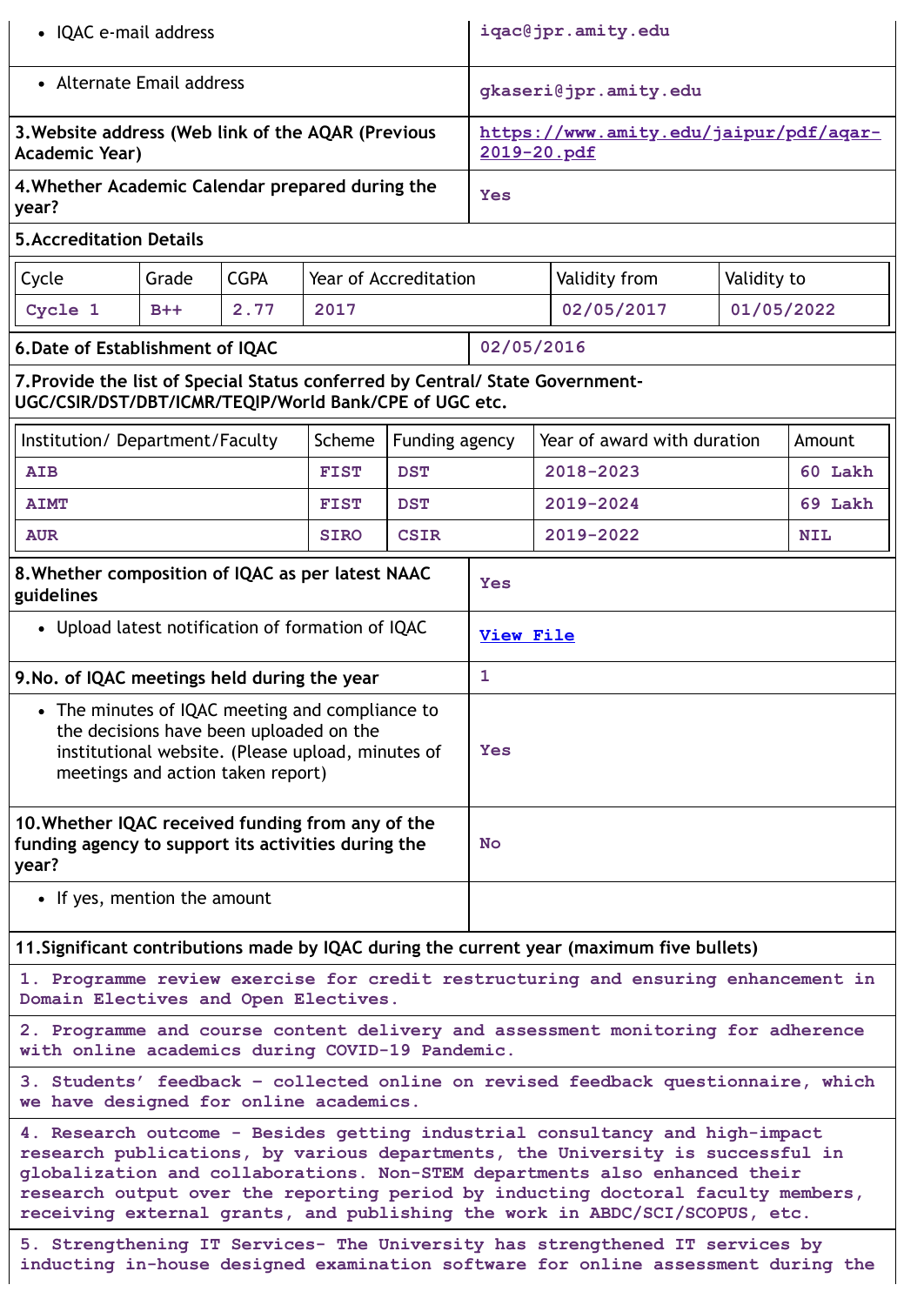**12.Plan of action chalked out by the IQAC in the beginning of the Academic year towards Quality Enhancement and the outcome achieved by the end of the Academic year**

| Plan of Action                                           | Achievements/Outcomes                                                                                                                                                                                                                                                                                                                                                                                                                                                                                                                                                                                                                                                                                              |  |
|----------------------------------------------------------|--------------------------------------------------------------------------------------------------------------------------------------------------------------------------------------------------------------------------------------------------------------------------------------------------------------------------------------------------------------------------------------------------------------------------------------------------------------------------------------------------------------------------------------------------------------------------------------------------------------------------------------------------------------------------------------------------------------------|--|
| Programme<br>Review &<br>Credit<br>restructuring         | Departments have organized Industry Advisory Board (IAB) and<br>Board of Studies (BoS) meetings and gathered domain-specific<br>updates which they then further incorporated into the ongoing<br>programs and restructured credits. We have harvested this time by<br>above credit restructuring and utilized it in organizing co-<br>curricular activities for the benefit of students. The University<br>has ensured program upgrade-gradation as per the industrial<br>requirements to prepare future-ready students.                                                                                                                                                                                           |  |
| Research &<br>Collaborations                             | AUR is a research-driven and industry-focused university; it<br>strongly believes in collaborations to deliver the best in<br>research outcomes. Departments have initiated various activities<br>in consultation with Dean Research and kept MOU / collaborations<br>functional by organizing joint Conferences, webinars, project<br>proposals submissions for funding, joint publications,<br>consultancy, etc.                                                                                                                                                                                                                                                                                                 |  |
| Faculty<br>Development                                   | To widen domain exposure for its scholars and faculty members,<br>the University organized various activities in respective<br>departments, which will be linked with teaching-learning<br>evaluation and research.                                                                                                                                                                                                                                                                                                                                                                                                                                                                                                |  |
| <b>Assessment</b><br>design for<br>teaching-<br>learning | In consideration of continuous COVID-19 pandemic in the Academic<br>year 2020-21 also, University adopted online mode/hybrid mode for<br>teaching-learning and evaluation. We have relooked assessment<br>tools and implemented the followings: . Replaced traditional<br>assignment with a group presentation . Replaced industrial visits<br>with survey-based industry insight report. . Replaced routine<br>viva-voce/quiz with industrial case-based online discussions etc.                                                                                                                                                                                                                                  |  |
| Strengthening<br>Online<br>Examination                   | The University collects the stakeholder's feedback and believes<br>in loop completion, in the same line, examination-related<br>feedback has been discussed in the examination committee. The<br>following have recently been incorporated: . Constituted one<br>committee by taking one faculty from each department to rectify<br>students' grievances related to online examination on the spot. .<br>Declaration of the result within 15 days. . Option of Multiple-<br>Choice Questions & Open Book Examination. . The University has<br>continued the practice of question paper moderation in the<br>respective department before uploading on the student-centric<br>University Intranet Portal "Amizone". |  |
| Plan for<br>online Co-<br>Curricular<br>activities       | Various departments of the university have organized domain-<br>specific webinars/workshops and expert talks and given diversity<br>to its regular teaching-learning & evaluation. The University has<br>also organized multidisciplinary conferences to bridge the gap<br>with industries and research organizations.                                                                                                                                                                                                                                                                                                                                                                                             |  |
| Electricity &<br>water Audit                             | As a routine practice, the university conducts electricity and<br>water audit and ensures its optimal utilization.                                                                                                                                                                                                                                                                                                                                                                                                                                                                                                                                                                                                 |  |
| IQAC- Online<br>Academic<br>feedback                     | IQAC has received online stakeholders' feedback which is further<br>discussed at various platforms.                                                                                                                                                                                                                                                                                                                                                                                                                                                                                                                                                                                                                |  |
|                                                          | 13. Whether the AQAR was placed before statutory<br>Yes                                                                                                                                                                                                                                                                                                                                                                                                                                                                                                                                                                                                                                                            |  |

• Name of the statutory body

**body?**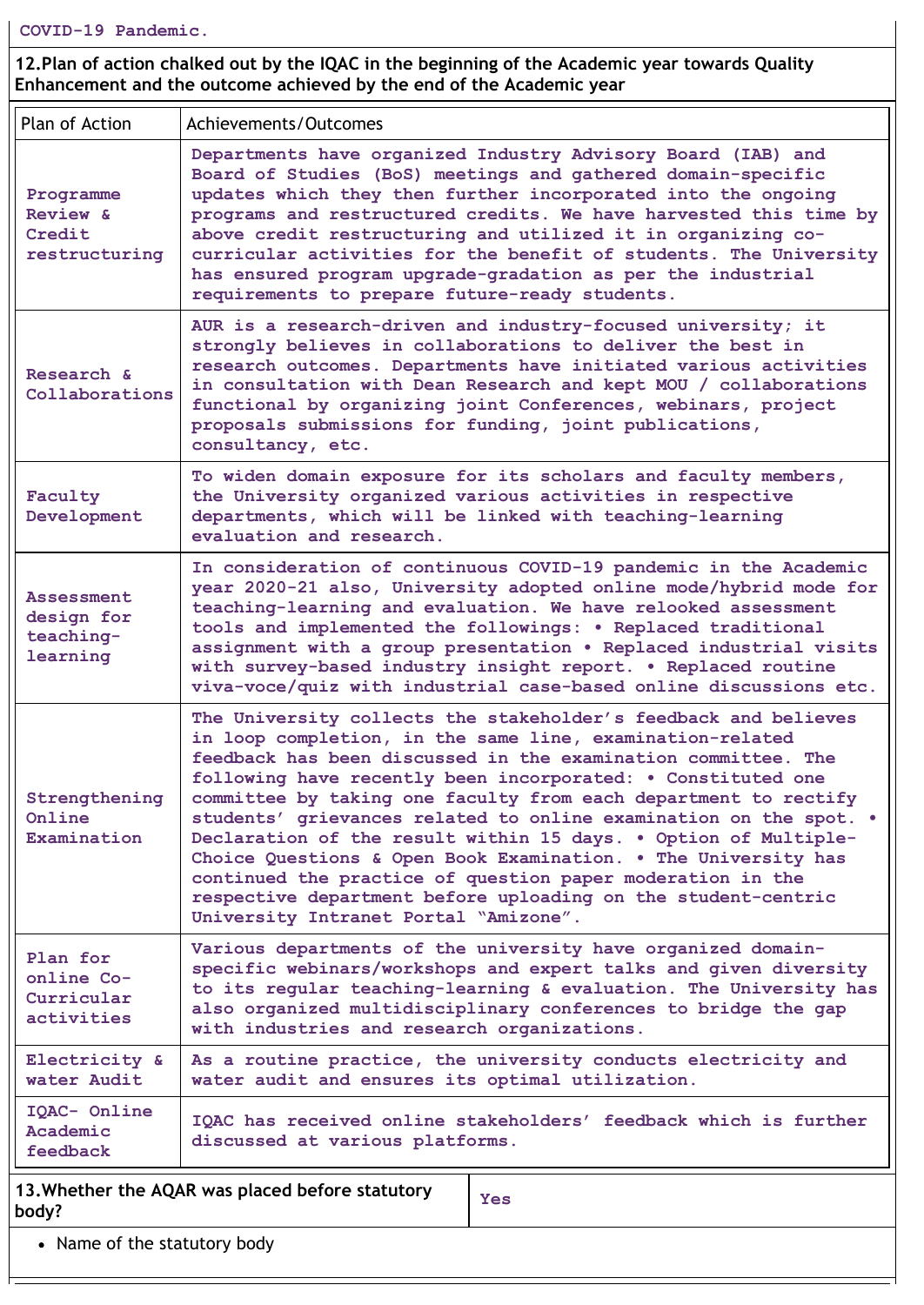| Name                                                                                                                 |                         | Date of meeting(s) |             |
|----------------------------------------------------------------------------------------------------------------------|-------------------------|--------------------|-------------|
| Academic Council                                                                                                     |                         | 03/12/2021         |             |
| 14. Whether NAAC/or any other accredited body(s)<br>visited IQAC or interacted with it to Assess the<br>functioning? |                         | Yes                |             |
| 15. Whether institutional data submitted to AISHE                                                                    |                         |                    |             |
| Year                                                                                                                 | Date of Submission      |                    |             |
| 2020-2021                                                                                                            | 21/03/2022              |                    |             |
|                                                                                                                      |                         |                    |             |
|                                                                                                                      | <b>Extended Profile</b> |                    |             |
| 1.Programme<br>1.1                                                                                                   |                         |                    |             |
|                                                                                                                      |                         |                    | 63          |
| Number of programmes offered during the year:<br>1.2                                                                 |                         |                    |             |
|                                                                                                                      |                         |                    | 05          |
| Number of departments offering academic programmes                                                                   |                         |                    |             |
| 2.Student<br>2.1                                                                                                     |                         |                    |             |
|                                                                                                                      |                         |                    | 2824        |
| Number of students during the year<br>2.2                                                                            |                         |                    |             |
|                                                                                                                      |                         | 844                |             |
| Number of outgoing / final year students during the year:                                                            |                         |                    |             |
| 2.3                                                                                                                  |                         |                    | 2713        |
| Number of students appeared in the University examination during the year                                            |                         |                    |             |
| 2.4                                                                                                                  |                         |                    | $\mathbf 0$ |
| Number of revaluation applications during the year                                                                   |                         |                    |             |
| 3.Academic                                                                                                           |                         |                    |             |
| 3.1                                                                                                                  |                         |                    | 2116        |
| Number of courses in all Programmes during the year                                                                  |                         |                    |             |
| 3.2                                                                                                                  |                         | 219                |             |
| Number of full time teachers during the year                                                                         |                         |                    |             |
| 3.3                                                                                                                  |                         | 225                |             |
| Number of sanctioned posts during the year                                                                           |                         |                    |             |
| 4. Institution                                                                                                       |                         |                    |             |
| 4.1                                                                                                                  |                         |                    | 5226        |
| Number of eligible applications received for admissions to all the Programmes during the year                        |                         |                    |             |
| 4.2                                                                                                                  |                         |                    | 253         |
| Number of seats earmarked for reserved category as per GOI/ State Govt. rule during the year                         |                         |                    |             |
| 4.3                                                                                                                  |                         |                    | 114         |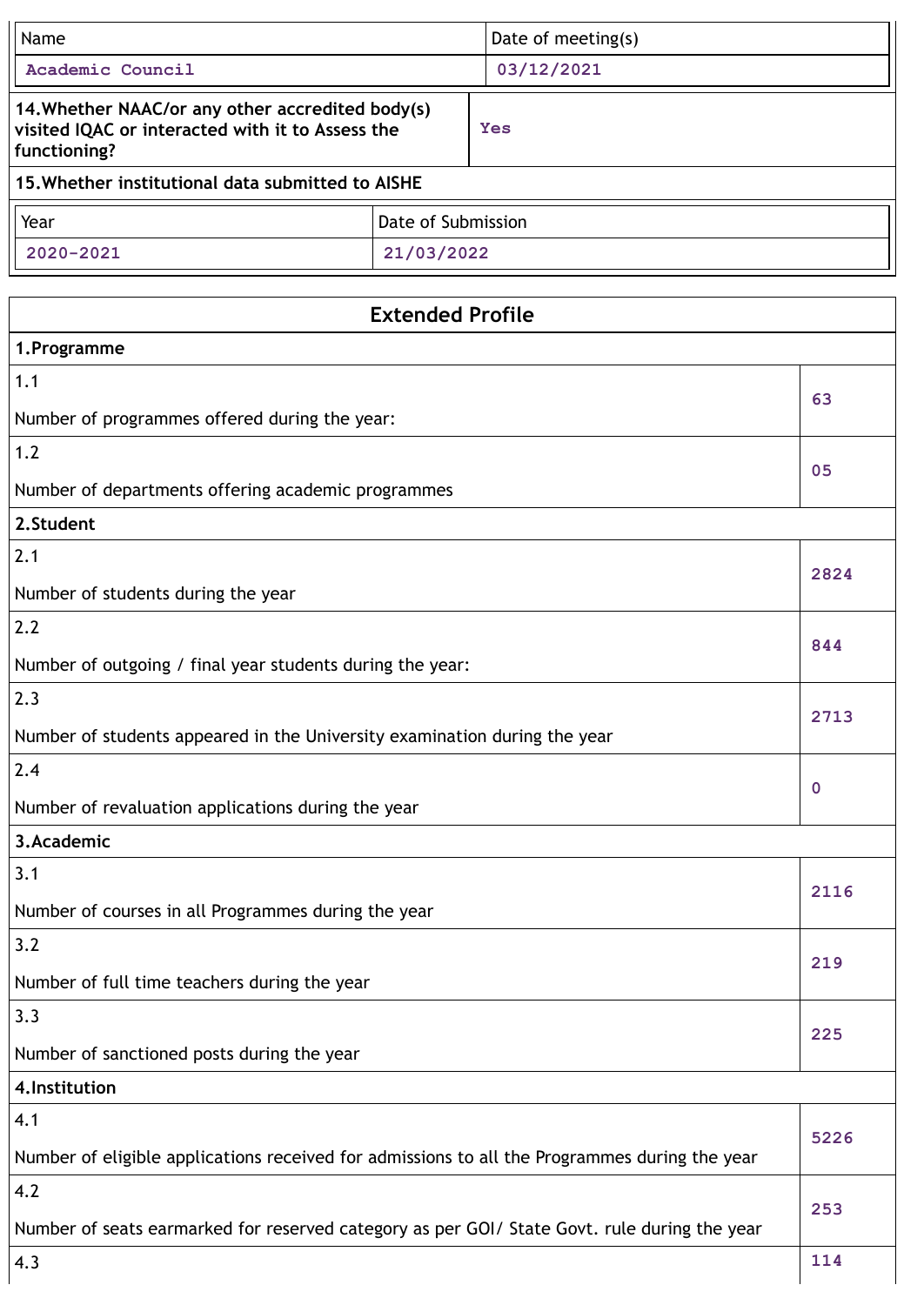| Total number of classrooms and seminar halls                      |         |
|-------------------------------------------------------------------|---------|
| 4.4                                                               | 508     |
| Total number of computers in the campus for academic purpose      |         |
| 4.5                                                               | 2885.89 |
| Total expenditure excluding salary during the year (INR in lakhs) |         |
|                                                                   |         |

### **Part B**

### **CURRICULAR ASPECTS**

### **1.1 - Curriculum Design and Development**

1.1.1 - Curricula developed and implemented have relevance to the local, national, regional and global developmental needs which is reflected in Programme outcomes (POs), Programme Specific Outcomes(PSOs) and Course Outcomes(COs) of the Programmes offered by the University

**As per University Regulations and Practice, a major review of the curriculum takes place every two years, and a minor review is carried out as and when suggested by BOS, Regulatory requirements, and Industry Advisory Boards. The curricula developed/adopted have relevance to the regional/national/global developmental needs with well-defined and informed learning objectives and outcomes at the program and course level.**

**A review of programs and courses is carried out in consideration of the following:**

- **Industry trends and feedback to identify new demands of the industry**
- **Norms/Requirements and standards of relevant statutory, regulatory, and accreditation bodies**
- **Structured feedback from students, alumni, employers, and experts from academia, industry, and research through course/program review feedback**
- **Analysis of current trends in the market**
- **Consultation with the members of the Board of Studies and Industry Advisory Board**
- **Benchmarking with reputed national/international institutions/Universities**

**To have the right mix of curriculum, pedagogy, and assessment to achieve the desired outcomes, curriculum development and approval involve deliberations at various levels through relevant committees. The recommendations of these committees are put up to the Board of Studies to consider program structure, curricula, and syllabi.**

**Experts from industry and academia are engaged in developing graduate attributes, educational objectives, and learning outcomes for courses and programs keeping in mind the latest trends in education and changing requirements of the industry.**

**a. Review of Courses**

**b. Review of Programmes**

| <b>File Description</b>             | Documents        |
|-------------------------------------|------------------|
| Upload relevant supporting document | <b>View File</b> |

### **1.1.2 - Number of Programmes where syllabus revision was carried out during the year**

**39**

| File Description                    | <b>Documents</b> |
|-------------------------------------|------------------|
| Upload the data template            | View File        |
| Upload relevant supporting document | No File Uploaded |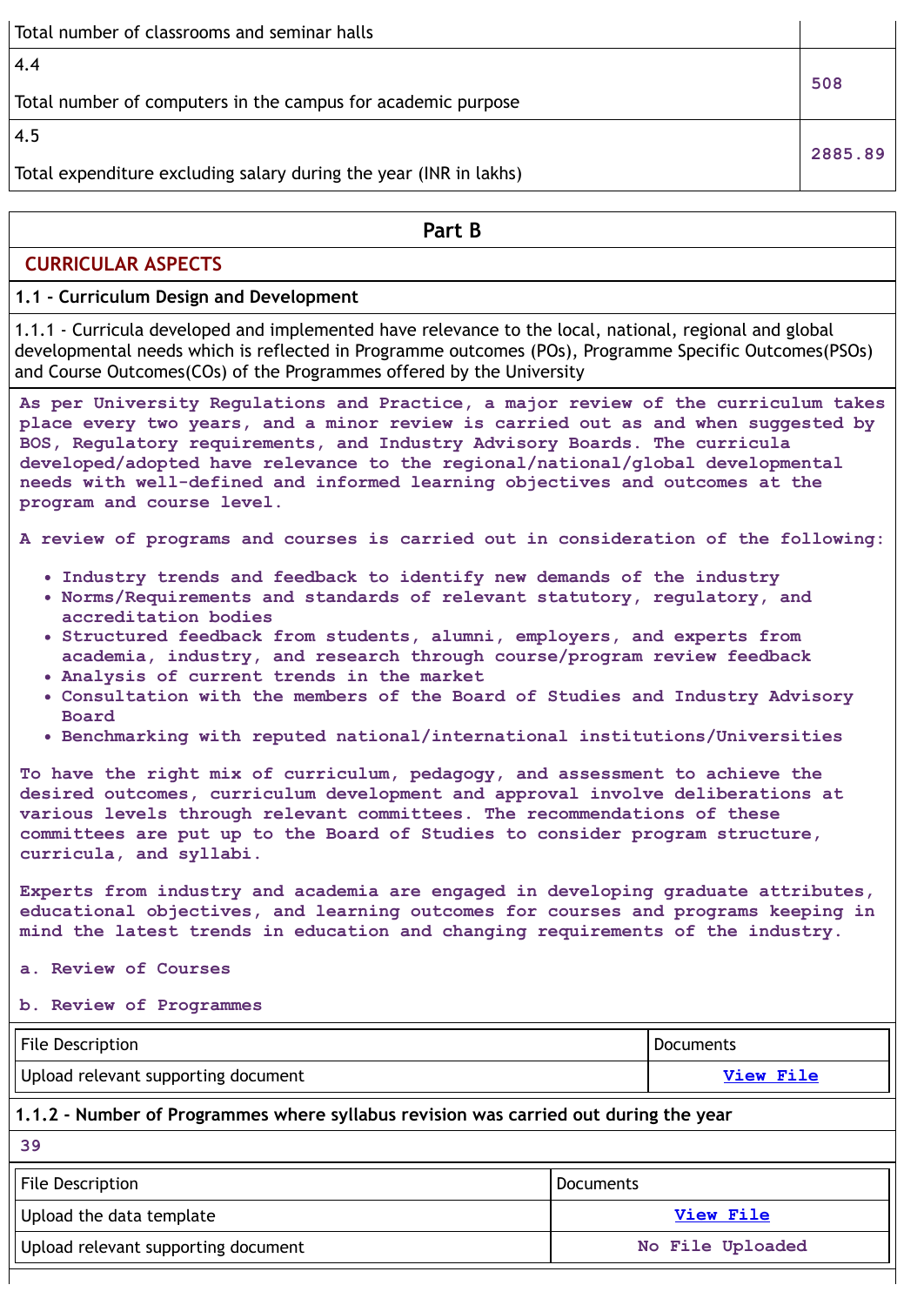**1.1.3 - Total number of courses having focus on employability/ entrepreneurship/ skill development offered by the University during the year**

**1.1.3.1 - Number of courses having focus on employability/ entrepreneurship/ skill development during the year**

| 413                                 |                  |
|-------------------------------------|------------------|
| File Description                    | <b>Documents</b> |
| Upload the data template            | View File        |
| Upload relevant supporting document | No File Uploaded |

#### **1.2 - Academic Flexibility**

**1.2.1 - Number of new courses introduced of the total number of courses across all programs offered during the year**

| P)<br>۰, | ۰.<br>w<br>× |  |
|----------|--------------|--|
|          |              |  |

| File Description                    | Documents        |
|-------------------------------------|------------------|
| Upload the data template            | View File        |
| Upload relevant supporting document | No File Uploaded |

### **1.2.2 - Number of Programmes in which Choice Based Credit System (CBCS)/elective course system has been implemented during the year**

#### **50**

| File Description                    | Documents        |
|-------------------------------------|------------------|
| Upload the data template            | View File        |
| Upload relevant supporting document | No File Uploaded |

### **1.3 - Curriculum Enrichment**

1.3.1 - Institution integrates crosscutting issues relevant to Professional Ethics, Gender, Human Values, Environment and Sustainability into the Curriculum

**To integrate the cross-cutting issues relevant to gender, environment and sustainability, human values, and professional ethics, the University offers different types of courses in the curriculum, which aim to enhance professional competencies and inculcate general competencies like social & ethical values, human values, environment sensitivity, etc., thereby leading to the holistic development of students.**

**The courses based on Ethics, Behavioural Science (BS), Human Values and Community Outreach (HVCO), Environmental Studies are embedded in the curriculum of all UG & PG programs. The students undertake several activities to inculcate these values.**

**1. Gender Sensitivity:**

**At Amity University Rajasthan, gender sensitivity and gender sensitization are accomplished through the amalgamation of theory and practice. Gender-related courses are inbuilt in various degree programs and offered as open/ domain electives.**

#### **2.Human Values and Professional Ethics**

**A course of one credit on human values "Human Values and Community Outreach (HVCO)" is offered as an open elective to all the students to take at least once during the program of study. The HVCO activities range from working in old age homes, Blind Relief Association, NGOs, shelter homes, spastic children center, organizing blood donation camps, health check-up camps, hygiene and health**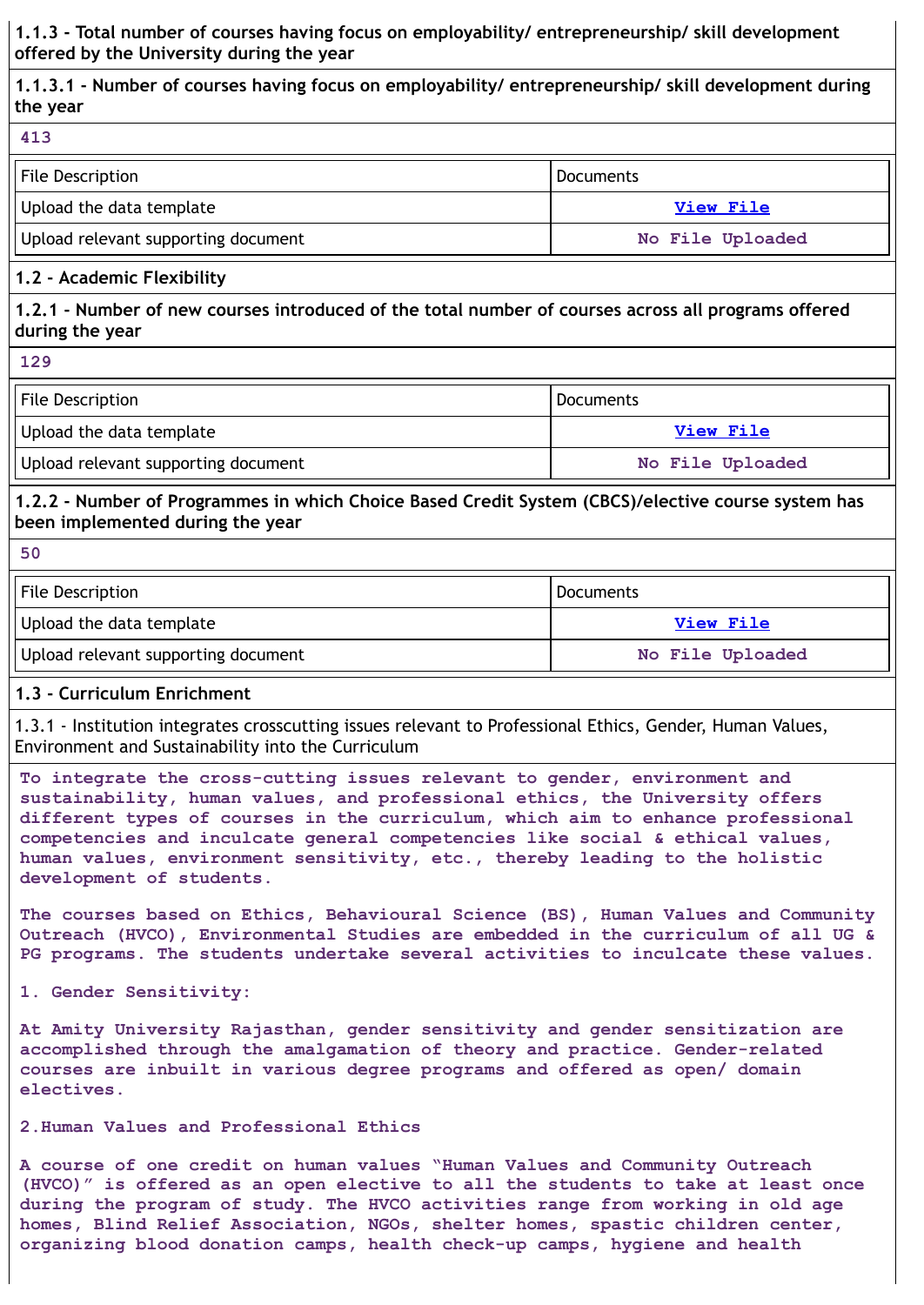**workshops, environment awareness camps, river cleanliness drive, workshops on social issues, public health, gender issues, etc.**

**3. Environment studies**

**A course of 4 credits is included in 1st year of all UG programs. To sensitize students about the environment and sustainability issues, a few activities such as seminars, workshops, guest lectures, industry visits, and field excursions are organized for students of all programs.**

| File Description                    | <b>Documents</b> |
|-------------------------------------|------------------|
| Upload relevant supporting document | View File        |

### **1.3.2 - Number of value-added courses for imparting transferable and life skills offered during the year**

**24**

| File Description                    | <b>Documents</b> |
|-------------------------------------|------------------|
| Upload the data template            | View File        |
| Upload relevant supporting document | No File Uploaded |

### **1.3.3 - Total number of students enrolled in the courses under 1.3.2 above**

**1.3.3.1 - Number of students enrolled in value-added courses imparting transferable and life skills offered during the year**

#### **2693**

| File Description                    | l Documents      |
|-------------------------------------|------------------|
| Upload the data template            | View File        |
| Upload relevant supporting document | No File Uploaded |

### **1.3.4 - Number of students undertaking field projects / research projects / internships during the year**

**1079**

| File Description                    | <b>Documents</b> |
|-------------------------------------|------------------|
| Upload the data template            | View File        |
| Upload relevant supporting document | No File Uploaded |

### **1.4 - Feedback System**

| 1.4.1 - Structured feedback for design and review<br>of syllabus - semester wise / is received from<br><b>Students Teachers Employers Alumni</b> | • All 4 of the above |
|--------------------------------------------------------------------------------------------------------------------------------------------------|----------------------|
|--------------------------------------------------------------------------------------------------------------------------------------------------|----------------------|

| File Description                    | Documents |
|-------------------------------------|-----------|
| Upload relevant supporting document | View File |

### **1.4.2 - Feedback processes of the institution may be classified as follows**

| action taken and feedback available on |  |
|----------------------------------------|--|
|                                        |  |
| website                                |  |

| File Description                    | <b>Documents</b> |
|-------------------------------------|------------------|
| Upload relevant supporting document | View File        |
|                                     |                  |

### **TEACHING-LEARNING AND EVALUATION**

### **2.1 - Student Enrollment and Profile**

**2.1.1 - Demand Ratio**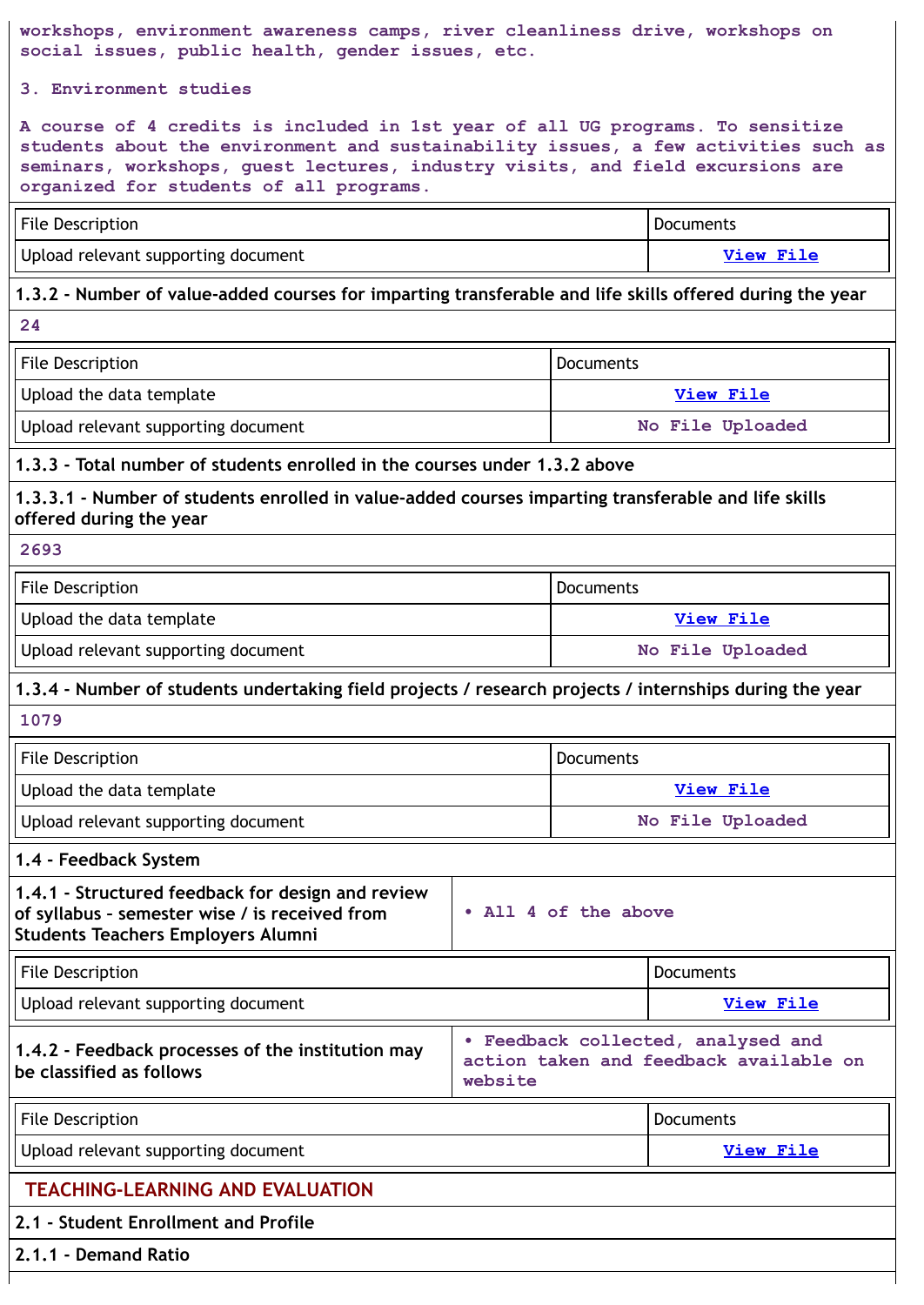### **2.1.1.1 - Number of seats available during the year**

**1155**

| File Description                    | l Documents      |
|-------------------------------------|------------------|
| Upload the data template            | View File        |
| Upload relevant supporting document | No File Uploaded |

### **2.1.2 - Total number of seats filled against reserved categories (SC, ST, OBC, Divyangjan, etc.) as per applicable reservation policy during the year (Excluding Supernumerary Seats)**

### **2.1.2.1 - Number of actual students admitted from the reserved categories during the year**

**253**

| File Description                    | Documents        |
|-------------------------------------|------------------|
| Upload the data template            | View File        |
| Upload relevant supporting document | No File Uploaded |

#### **2.2 - Catering to Student Diversity**

2.2.1 - The institution assesses the learning levels of the studentsand organises special Programmes for advanced learners and slow learners

**Institute organizes an orientation program every year for freshers to make them familiar with the organization and provide them important information regarding the institute's rules and regulations, curriculum extra co-curricular activities, etc.**

**Students are provided with training on communication skills, personality development, time management, and motivational sessions. To motivate both slow and advanced learners, workshops, tutorials, and exclusive interaction (mentor-mentee engagement) with faculty members are organized at all levels and wherever applicable. The student-run clubs also arrange multiple programs that organize hands-on activities to enhance soft skills. The active participation of advanced learners as student coordinators enhances their leadership skills. Regular guest lecturers, corporate connect programs, industrial visits, sessions by scientists, engineers, architects, medical practitioners, and public figures give them the required exposure.**

**Strategies adopted for slow learners.**

**· Identified just after the first continuous assessment.**

**· Scheduling of remedial classes.**

**· Arrangement of extra bilingual classes so that they can understand in a better way.**

**· Counseling sessions are given by the mentors of the students during the Mentor-Mentee sessions.**

#### **Advanced learner**

**Quick learners are identified through their performance in the various assessments, participation during the class, class tests, end semester examination.**

**Faculty members ensure to keep fast learners in each group who are asked to prepare problem-based assessments and present to the panel which is a part of continuous assessment.**

**Advanced learners are encouraged to participate in various competitions like quizzes, debates, chef competitions, etc. Besides, they are also encouraged to**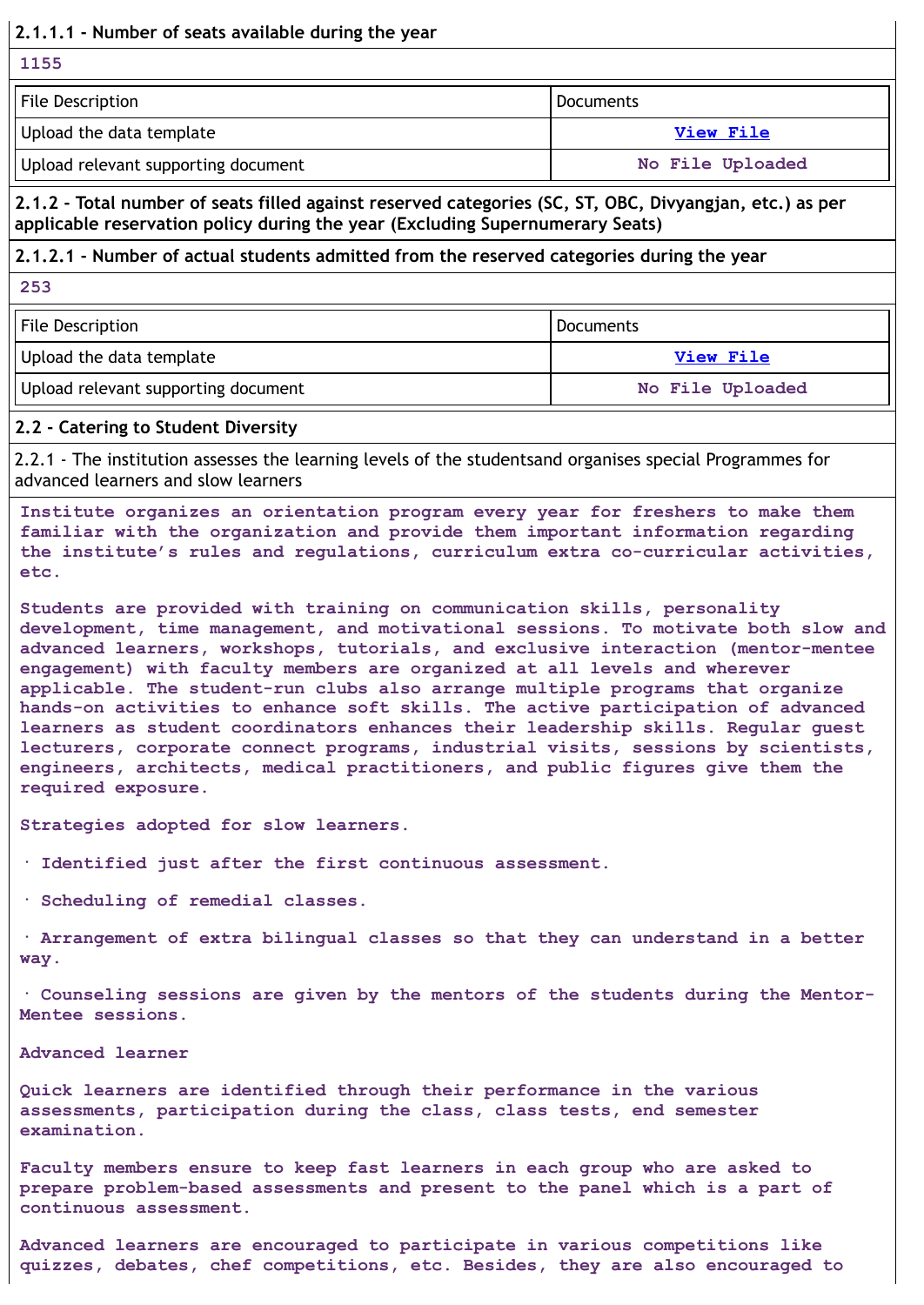#### **help and guide the slow learners in consultation with course faculty members.**

| File Description                    | Documents        |
|-------------------------------------|------------------|
| Upload relevant supporting document | No File Uploaded |
| Link For Additional Information     | Nil              |

### **2.2.2 - Student - Full time teacher ratio during the year**

| Number of Teachers<br>Number of Students |     |           |
|------------------------------------------|-----|-----------|
| 2824                                     | 219 |           |
| File Description                         |     | Documents |

Upload relevant supporting document **No File Uploaded**

#### **2.3 - Teaching- Learning Process**

2.3.1 - Student centric methods, such as experiential learning, participative learning and problem-solving methodologies are used for enhancing learning experiences

**The focus is on student-centric learning and to facilitate the same, several methods of experiential and participatory learning are adopted to ensure that students are active participants in the teaching-learning process. This is made effective through engaging students in small groups.**

**Lecture method: The conventional method of blackboard-whiteboard is commonly adopted by the entire faculty. This method facilitates the faculty to interpret, explain the content of a text for better comprehension.**

**ICT Enabled Teaching: ICT-enabled teaching includes Wi-Fi-enabled classrooms with LCD, projectors, Language Lab, Smart Classrooms, E-learning resources, Video Competence, Socratic, Note App, and Webinar sessions.**

**Case Study Analysis and Discussion: Through this method, the students gain skills in critical thinking, communication, team-cohesiveness, and learning.**

**Group Learning Method: Group Learning allows the slow learners to develop problemsolving, interpersonal, presentational, and communication skills to confirm quality in learning with Peer groups.**

**Project-based and Experiential learning: Courses specifically related to Computer applications or teaching of Social Sciences Courses benefit immensely from such learning. All bachelor's and master's level courses have internships, projects, and dissertations during their program.**

**Summer Internship Project: Summer Internships are considered an integral part of the Curriculum. The students at the university are divided into groups and are assigned an industry project of 6-8 weeks each**

| File Description                    | Documents        |
|-------------------------------------|------------------|
| Upload relevant supporting document | No File Uploaded |

2.3.2 - Teachers use ICT enabled tools including online resources for effective teaching and learning processes during the year

**To enhance and optimize the delivery of the information, the institute follows the blended teaching method which is the combination of ICT-enabled teaching and traditional teaching. Faculty members take the classes with the help of PPTs, Videos, Online sources, etc. Projectors are installed in all the classes which are installed in the lecture theater and made available in CR as per requirement. The University has provided access to use its e-library resources where faculty members and students utilize various e-books and research journals. Wi-Fi facility is also provided to students.**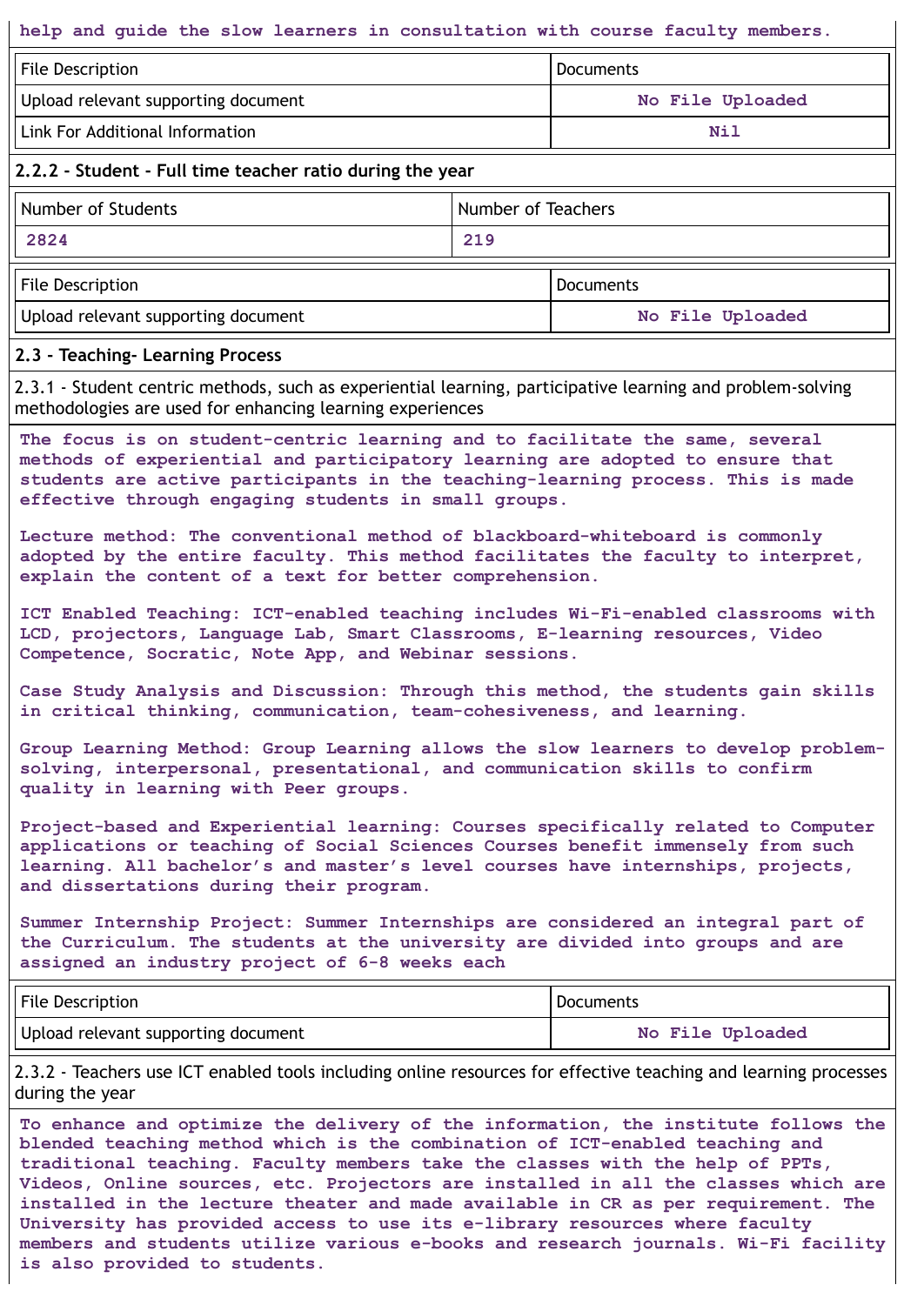| The faculty members also use the online platform for academic delivery like<br>Microsoft Teams, Zoom, Webex, Google Meet which includes assessment and evaluation<br>and learning feedback. The University faculty members have developed e-contents<br>that are accessible through LMS linked with intranet portal AMIZONE. |                  |  |
|------------------------------------------------------------------------------------------------------------------------------------------------------------------------------------------------------------------------------------------------------------------------------------------------------------------------------|------------------|--|
| <b>File Description</b>                                                                                                                                                                                                                                                                                                      | <b>Documents</b> |  |
| Upload relevant supporting document                                                                                                                                                                                                                                                                                          | No File Uploaded |  |
| 2.3.3 - Ratio of students to mentor for academic and other related issues during the year                                                                                                                                                                                                                                    |                  |  |
| 2.3.3.1 - Number of mentors                                                                                                                                                                                                                                                                                                  |                  |  |
| 219                                                                                                                                                                                                                                                                                                                          |                  |  |
| <b>File Description</b>                                                                                                                                                                                                                                                                                                      | <b>Documents</b> |  |
| Upload relevant supporting document                                                                                                                                                                                                                                                                                          | No File Uploaded |  |
| 2.4 - Teacher Profile and Quality                                                                                                                                                                                                                                                                                            |                  |  |
| 2.4.1 - Total Number of full time teachers against sanctioned posts during the year                                                                                                                                                                                                                                          |                  |  |
| 219                                                                                                                                                                                                                                                                                                                          |                  |  |
| <b>File Description</b>                                                                                                                                                                                                                                                                                                      | Documents        |  |
| Upload the data template                                                                                                                                                                                                                                                                                                     | <b>View File</b> |  |
| Upload relevant supporting document                                                                                                                                                                                                                                                                                          | No File Uploaded |  |
| 2.4.2 - Total Number of full time teachers withPh.D./D.M/M.Ch./D.N.B Superspeciality/D.Sc./D'Lit. during<br>the year                                                                                                                                                                                                         |                  |  |
| 150                                                                                                                                                                                                                                                                                                                          |                  |  |
| <b>File Description</b>                                                                                                                                                                                                                                                                                                      | <b>Documents</b> |  |
| Upload the data template                                                                                                                                                                                                                                                                                                     | <b>View File</b> |  |
| Upload relevant supporting document                                                                                                                                                                                                                                                                                          | No File Uploaded |  |
| 2.4.3 - Total teaching experience of full time teachers in the same institution during the year                                                                                                                                                                                                                              |                  |  |
| 2.4.3.1 - Total experience of full-time teachers                                                                                                                                                                                                                                                                             |                  |  |
| 1118                                                                                                                                                                                                                                                                                                                         |                  |  |
| <b>File Description</b>                                                                                                                                                                                                                                                                                                      | Documents        |  |
| Upload the data template                                                                                                                                                                                                                                                                                                     | <b>View File</b> |  |
| Upload relevant supporting document                                                                                                                                                                                                                                                                                          | No File Uploaded |  |
| 2.4.4 - Total number of full time teachers who received awards, recognition, fellowships at State,<br>National, International level from Government/Govt. recognised bodies during the year                                                                                                                                  |                  |  |
| 17                                                                                                                                                                                                                                                                                                                           |                  |  |
| <b>File Description</b>                                                                                                                                                                                                                                                                                                      | Documents        |  |
| Upload the data template                                                                                                                                                                                                                                                                                                     | <b>View File</b> |  |
| Upload relevant supporting document                                                                                                                                                                                                                                                                                          | No File Uploaded |  |
| 2.5 - Evaluation Process and Reforms                                                                                                                                                                                                                                                                                         |                  |  |
| 2.5.1 - Number of days from the date of last semester-end/ year- end examination till the declaration of<br>results during the year                                                                                                                                                                                          |                  |  |
| Nil                                                                                                                                                                                                                                                                                                                          |                  |  |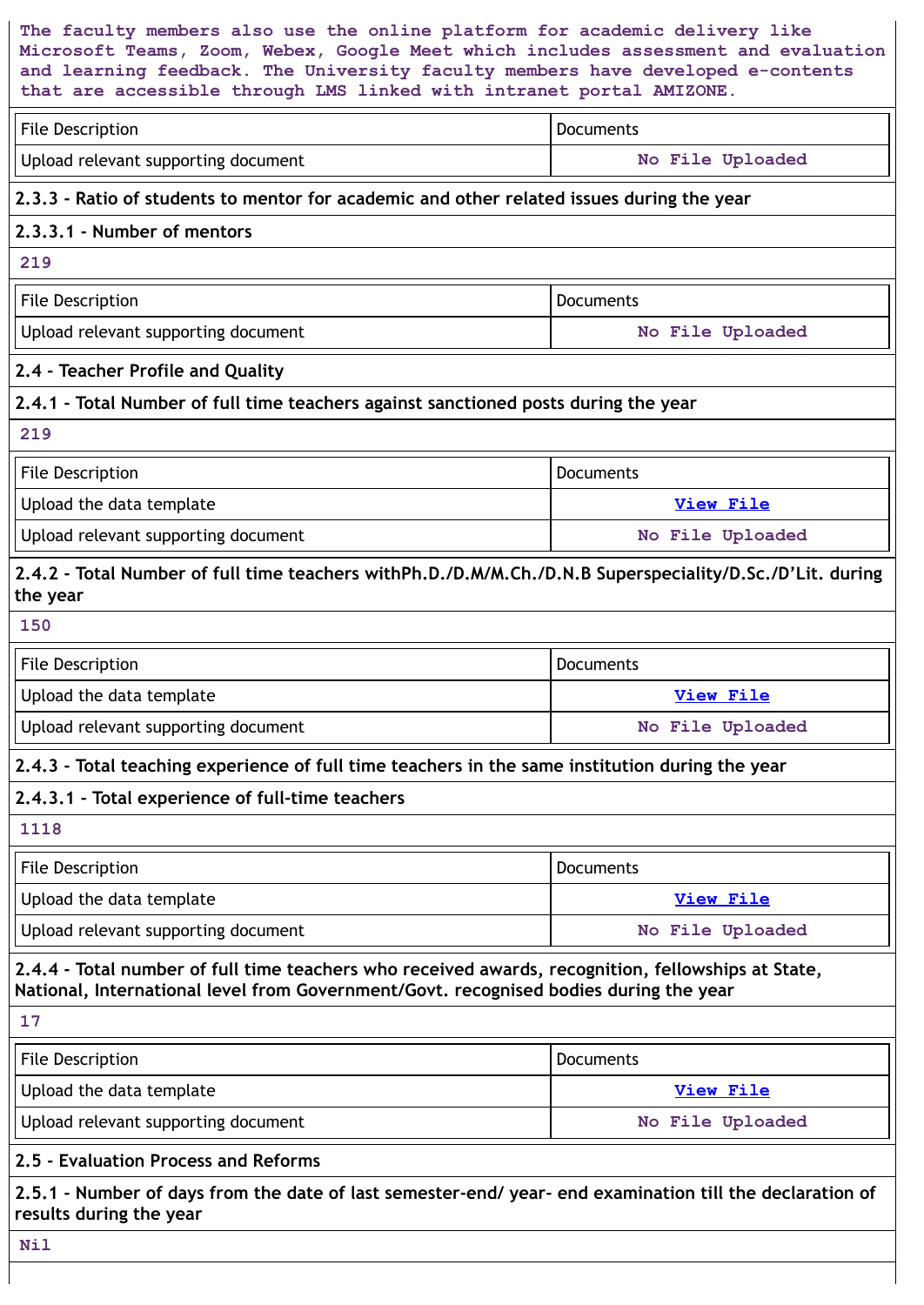### **2.5.1.1 - Number of days from the date of last semester-end/ year- end examination till the declaration of results year wise during the year**

**20**

| File Description                    | Documents        |
|-------------------------------------|------------------|
| Upload the data template            | View File        |
| Upload relevant supporting document | No File Uploaded |

### **2.5.2 - Total number of student complaints/grievances about evaluation against total number appeared in the examinations during the year**

**0**

| File Description                    | <b>Documents</b> |
|-------------------------------------|------------------|
| Upload relevant supporting document | No File Uploaded |

2.5.3 - IT integration and reforms in the examination procedures and processes (continuous internal assessment and end-semester assessment) have brought in considerable improvement in examination management system of the institution

**The University has strengthened its IT cell which provides the services to the various stakeholders. The University's intranet portal 'AMIZONE' for the entire student's academic life cycle management is developed and made available for students and well parents. University's examination process is also fully automated, and ICT-enabled where students & faculty members can access necessary documents online from a remote location. Examination cell collects examination forms, question papers and processes the same to conduct examinations by keeping confidentiality and high precision. During Covid – 19 pandemic, all evaluations including continuous internal assessment and end-semester assessment were conducted in online mode. We have strengthened the university intranet portal to conduct Multiple Choice Questions based examination and Open Book Examinations in online mode.**

| File Description                                                                               |                                                                                                     | <b>Documents</b> |  |
|------------------------------------------------------------------------------------------------|-----------------------------------------------------------------------------------------------------|------------------|--|
| Upload relevant supporting document                                                            |                                                                                                     | No File Uploaded |  |
| 2.5.4 - Status of automation of Examination division<br>along with approved Examination Manual | A. 100% automation of entire division &<br>implementation of Examination Management<br>System (EMS) |                  |  |
| File Description                                                                               |                                                                                                     | Documents        |  |
| Upload the data template                                                                       |                                                                                                     | No File Uploaded |  |
| Upload relevant supporting document                                                            |                                                                                                     | No File Uploaded |  |

### **2.6 - Student Performance and Learning Outcomes**

2.6.1 - The institution has stated learning outcomes (generic and programme specific)/graduate attributes which are integrated into the assessment process and widely publicized through the website and other documents

**The Institute has adopted the following practices to communicate the learning outcome among the students and faculty members:**

- **Institute has a practice to prepare - Program learning outcomes (PLOs) and Course learning outcomes (CLOs).**
- **The respective departments develop Course Profiles which include correlation of PLOs & CLOs, Syllabus, Assessment & related rubrics, and lecture plans which are available to stakeholders through the university intranet portal 'Amizone'.**
- **Institute prepares Program learning outcomes and course learning outcomes using Blooms' Taxonomy which is discussed by the concerned faculty member or**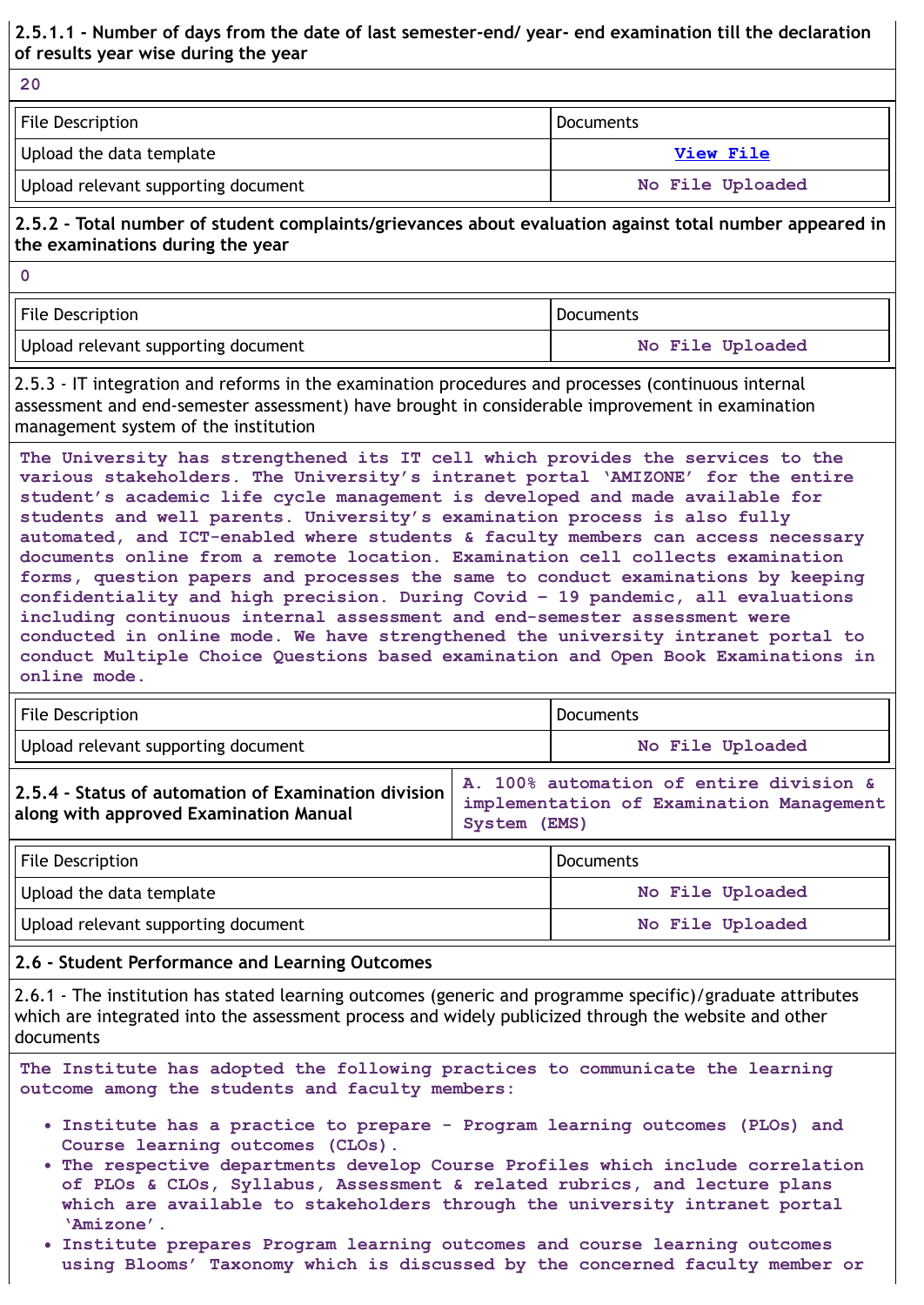**program coordinator with the students.**

- **A copy of the program structure is also available on the official website of the institute.**
- **Internal training is provided to the new faculty for preparing effective Course learning outcomes.**

| File Description                    | Documents        |
|-------------------------------------|------------------|
| Upload relevant supporting document | No File Uploaded |

2.6.2 - Attainment of Programme outcomes, Programme specific outcomes and course outcomes are evaluated by the institution during the year

**The process of attainment of POs (Programme Outcomes), PSOs (Programme Specific Outcomes), and COs (Course Outcomes) begins from writing appropriate COs for each course. This is done from the first Semester until the final semester for each program. The course outcomes are written by the respective faculty members using action verbs of learning levels suggested by Bloom Taxonomy. Then, a correlation is established between COs and POs to address innovation, contribution towards society, skill development, inculcating appropriate value systems, and internationalization among students.**

**A mapping matrix is prepared in this regard for every course in the program including the elective subjects. The course outcomes are written and their mapping with POs are reviewed frequently by Dean Academics of the university before they are finalized. The process for the evaluation of the students in different courses is followed as per the rules and regulations of the University and its Examination Department.**

**The implementation of the syllabi with changes and the process of evaluation of the learners are monitored by the academic affairs of the university. The university promotes faculty to organize workshops as well as deputes to participate in the seminars and conferences at the national and international levels. Moreover, they are promoted to present and publish research papers to achieve the Course Outcomes and Programme Outcomes successfully.**

**The assessment takes place at the following levels:**

**The Course-level Assessment includes: A Continuous Assessment with a relative weight of 50% - 50% is done depending upon the course type to meet the course objectives, learning outcomes, and pedagogy. Various components for continuous assessment are defined and used. The relative weight of the End semester Examination – written examination/lab examination/practical examination varies with the course types.**

**The Programme Level Assessment includes: The assessment of Programme Learning Outcomes is conducted through assessment methodology, comprehensive examination, and rubrics every year. The University conducts surveys keeping in mind the parameters, or the learning outcomes as prescribed in the course curriculum. These are measured and the desired emphasis is laid during the delivery of a programme as prescribed in the course curriculum.**

| File Description                    | Documents        |
|-------------------------------------|------------------|
| Upload relevant supporting document | No File Uploaded |

### **2.6.3 - Number of students passed during the year**

**2.6.3.1 - Total number of final year students who passed the university examination during the year**

**858**

| File Description         | <b>Documents</b> |
|--------------------------|------------------|
| Upload the data template | <b>View File</b> |
|                          |                  |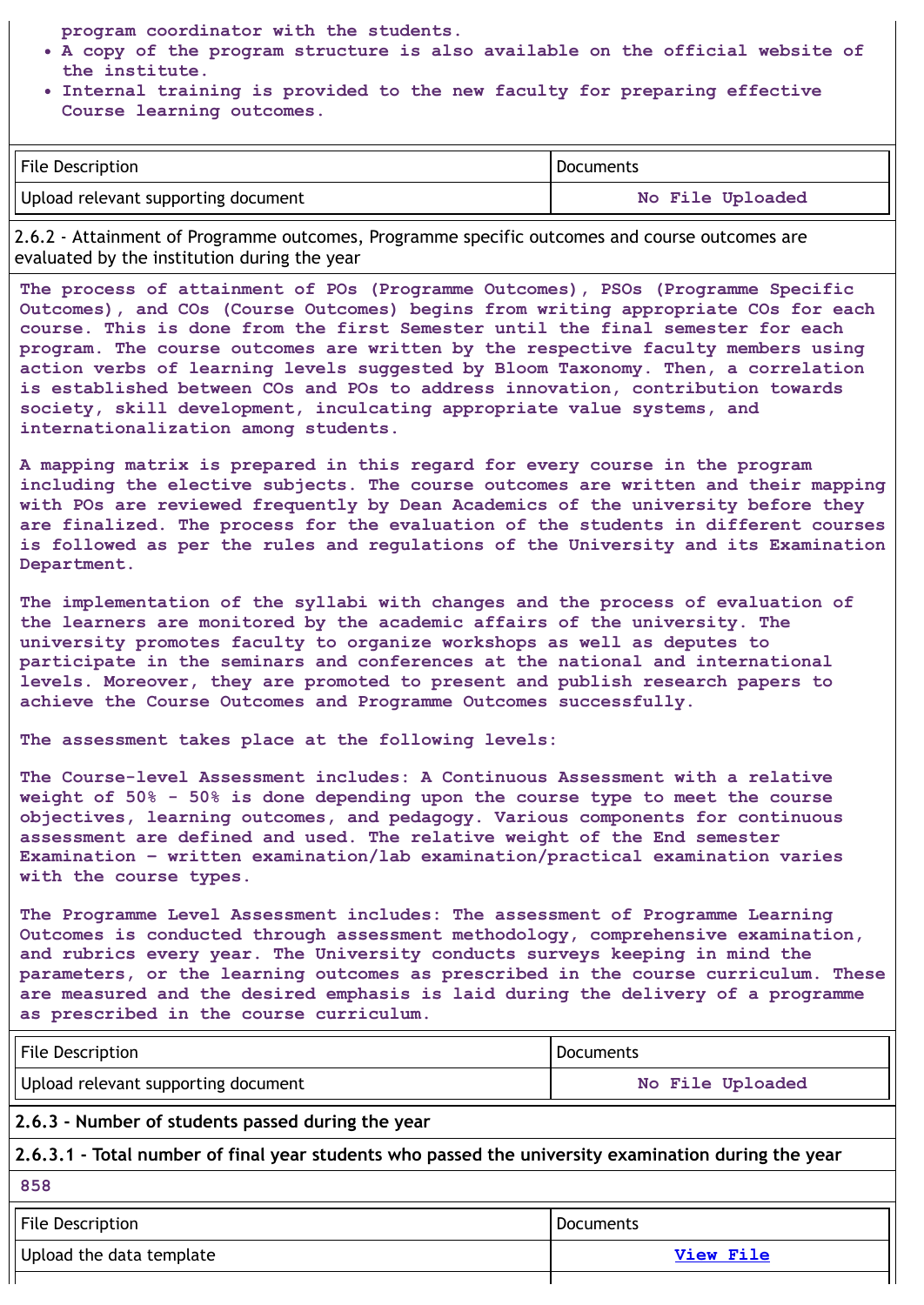**2.7 - Student Satisfaction Survey**

**2.7.1 - Student Satisfaction Survey (SSS) on overall institutional performance (Institution may design its own questionnaire) (results and details need to be provided as a web link)**

**<https://www.amity.edu/jaipur/pdf/feedback-report-2020-2021.pdf>**

## **RESEARCH, INNOVATIONS AND EXTENSION**

### **3.1 - Promotion of Research and Facilities**

3.1.1 - The institution Research facilities are frequently updated and there is well defined policy for promotion of research which is uploaded on the institutional website and implemented

**The research facilities are updated frequently with the establishment of state of art laboratories, high-end analytical equipment, the latest software updates, the addition of high configuration computer systems, etc. The Centres of excellence have been created in frontier domains to bring out cutting-edge research.**

**Amity University Scientific Instrumentation Centre (AUSIC), a central facility has been created to facilitate interdisciplinary & multidisciplinary research. The Centre has high-end equipment like nanodrop spectrophotometer, bioreactor, highspeed cooling centrifuge. High-performance computing (HPC) facilitates researchers to perform analytics on big data.**

**Amity University Rajasthan provides value-based contemporary education with a thrust on innovation & research. The university actively promotes research & innovation through awards and recognitions. University has well-defined faculty incentive schemes to foster high-quality publications, attract research grants from industry and government funding agencies. University motivates its faculty members to engage in training & consultancy assignments with appropriate sharing of revenues. Faculty members & research scholars are encouraged to organize international conferences /workshops and provided financial support to present their research output with peers globally.**

**In addition, research clusters are set up with a pool of experts to strengthen interdisciplinary research. The university has constituted a committee for monitoring publication & research. Further, the university promotes national and international collaboration with industries, academia, and R&D labs to enhance the research.**

| <b>File Description</b>             | <b>Documents</b> |
|-------------------------------------|------------------|
| Upload relevant supporting document | No File Uploaded |

**3.1.2 - The institution provides seed money to its teachers for research (amount INR in Lakhs)**

**10.74**

| File Description                    | l Documents |
|-------------------------------------|-------------|
| Upload the data template            | View File   |
| Upload relevant supporting document | View File   |

**3.1.3 - Number of teachers receiving national/ international fellowship/financial support by various agencies for advanced studies/ research during the year**

**0**

| File Description                    | Documents        |
|-------------------------------------|------------------|
| Upload the data template            | <b>View File</b> |
| Upload relevant supporting document | No File Uploaded |

**3.1.4 - Number of JRFs, SRFs, Post-Doctoral Fellows, Research Associates and other research fellows**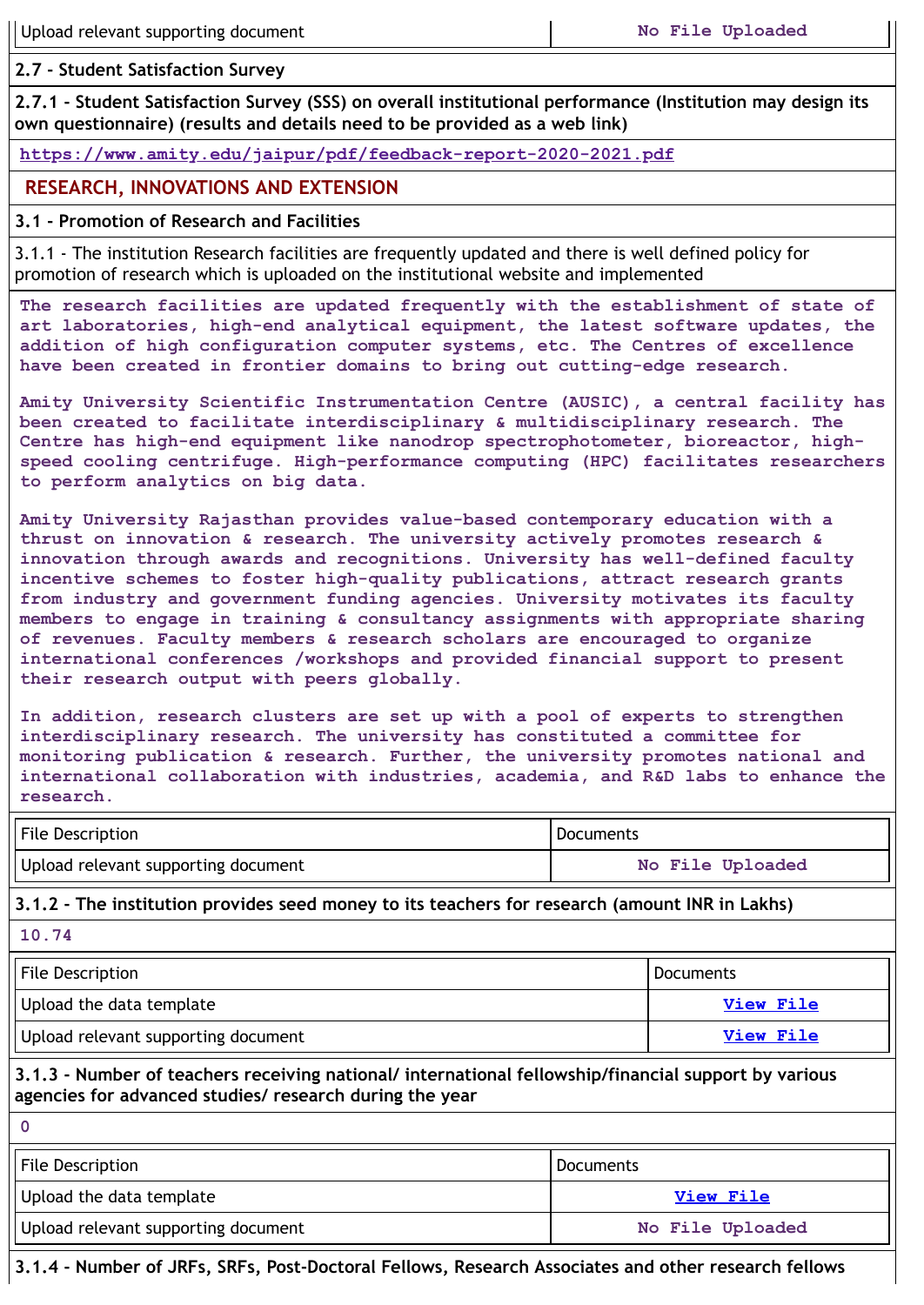| enrolled in the institution during the year<br>5                                                                                                                                                                                                                 |                               |
|------------------------------------------------------------------------------------------------------------------------------------------------------------------------------------------------------------------------------------------------------------------|-------------------------------|
|                                                                                                                                                                                                                                                                  |                               |
| File Description                                                                                                                                                                                                                                                 | <b>Documents</b>              |
| Upload the data template                                                                                                                                                                                                                                         | <b>View File</b>              |
| Upload relevant supporting document                                                                                                                                                                                                                              | No File Uploaded              |
| 3.1.5 - Institution has the following facilities to<br>support research Central Instrumentation Centre<br>Animal House/Green House Museum Media<br>laboratory/Studios Business Lab Research/Statistical<br>Databases Moot court Theatre Art Gallery              | A. Any 4 or more of the above |
| File Description                                                                                                                                                                                                                                                 | Documents                     |
| Upload relevant supporting document                                                                                                                                                                                                                              | No File Uploaded              |
| 3.1.6 - Number of departments with UGC-SAP, CAS, DST-FIST, DBT, ICSSR and other recognitions by<br>national and international agencies during the year                                                                                                           |                               |
| 05                                                                                                                                                                                                                                                               |                               |
| File Description                                                                                                                                                                                                                                                 | Documents                     |
| Upload the data template                                                                                                                                                                                                                                         | View File                     |
| Upload relevant supporting document<br>3.2 - Resource Mobilization for Research                                                                                                                                                                                  | No File Uploaded              |
| 3.2.1 - Extramural funding for Research (Grants sponsored by the non-government sources such as<br>industry, corporate houses, international bodies for research projects) endowments, Chairs in the<br>University during the year (INR in Lakhs)<br>$\mathbf 0$ |                               |
| File Description                                                                                                                                                                                                                                                 | Documents                     |
| Upload the data template                                                                                                                                                                                                                                         | <b>View File</b>              |
| Upload relevant supporting document                                                                                                                                                                                                                              | No File Uploaded              |
| 3.2.2 - Grants for research projects sponsored by the government agencies during the year (INR in Lakhs)                                                                                                                                                         |                               |
| 117.25                                                                                                                                                                                                                                                           |                               |
| <b>File Description</b>                                                                                                                                                                                                                                          | Documents                     |
| Upload the data template                                                                                                                                                                                                                                         | <b>View File</b>              |
| Upload relevant supporting document                                                                                                                                                                                                                              | No File Uploaded              |
| 3.2.3 - Number of research projects per teacher funded by government and non-government agencies<br>during the year                                                                                                                                              |                               |
| 0.02                                                                                                                                                                                                                                                             |                               |
| File Description                                                                                                                                                                                                                                                 | Documents                     |
| Upload the data template                                                                                                                                                                                                                                         | <b>View File</b>              |
| Upload relevant supporting document                                                                                                                                                                                                                              | No File Uploaded              |
| 3.3 - Innovation Ecosystem                                                                                                                                                                                                                                       |                               |
| 3.3.1 - Institution has created an eco-system for innovations including Incubation centre and other initiatives<br>for creation and transfer of knowledge                                                                                                        |                               |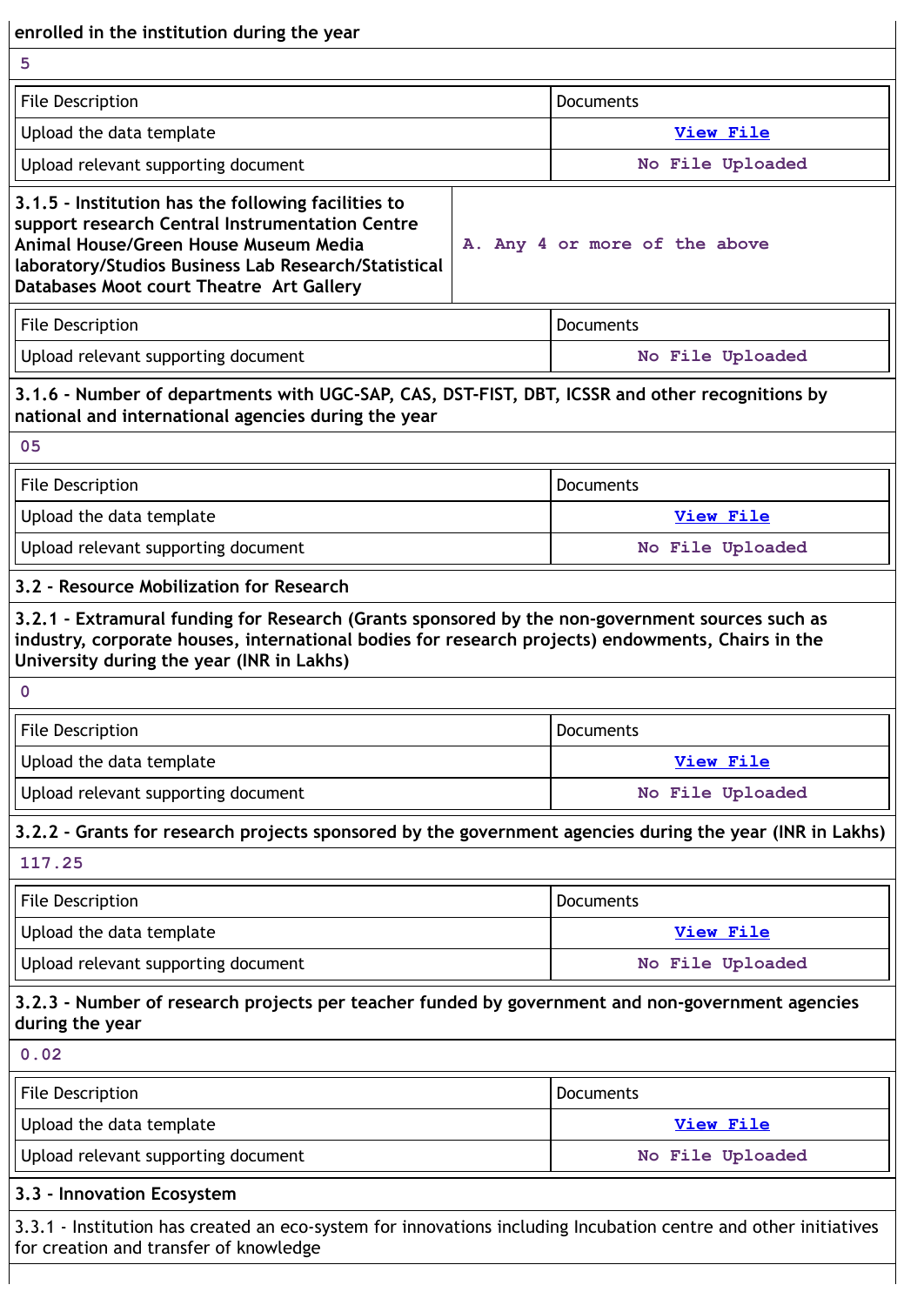**The University has set up Innovation Incubator and Entrepreneurship Cell to encourage startups and provide them with necessary guidance. The core team of Innovation Incubator has decades of rich experience in assisting entrepreneurs through incubation and venture capital funding. The cell offers a range of incubation services to nourish entrepreneurial talent in the university such as business planning, company formation, legal and IPR assistance, Management support, Technology support, etc.**

**Innovation incubator has a clear philosophy to encourage and incubate technologybased new enterprises with innovative products and services. The University has adopted a stringent selection process which is the possible reason behind the success of the innovation incubator. Each business proposal/incubation is screened critically on various parameters set up by industry experts to ensure that the proposal with commercially viable for investments.**

**Departments have inducted various courses in all ongoing programs to increase students' skills and organized domain-specific industry workshops/webinars to explain the entrepreneurship concepts.**

| File Description                    | Documents        |
|-------------------------------------|------------------|
| Upload relevant supporting document | No File Uploaded |

**3.3.2 - Number of workshops/seminars conducted on Research Methodology, Intellectual Property Rights (IPR), Entrepreneurship and Skill Development during the year**

### **Nil**

**3.3.2.1 - Total number of workshops/seminars conducted on Research methodology, Intellectual Property Rights (IPR), entrepreneurship, skill development year wise during the year**

| -25                                 |                  |
|-------------------------------------|------------------|
| File Description                    | <b>Documents</b> |
| Upload the data template            | View File        |
| Upload relevant supporting document | No File Uploaded |

**3.3.3 - Number of awards / recognitions received for research/innovations by the institution/teachers/research scholars/students during the year**

**3.3.3.1 - Total number of awards / recognitions received for research/innovations won by institution/teachers/research scholars/students year wise during the year**

| File Description                                                                                                       | Documents        |  |  |  |
|------------------------------------------------------------------------------------------------------------------------|------------------|--|--|--|
| Upload the data template                                                                                               | View File        |  |  |  |
| Upload relevant supporting document                                                                                    | No File Uploaded |  |  |  |
| 3.4 - Research Publications and Awards                                                                                 |                  |  |  |  |
| 3.4.1 - The institution ensures implementation of its stated Code of Ethics for research                               |                  |  |  |  |
| 3.4.1.1 - The institution has a stated Code of Ethics<br>$\frac{1}{2}$ for research and the implementation of which is |                  |  |  |  |

| A. All of the above |
|---------------------|
|                     |
|                     |
|                     |
|                     |
|                     |

|  | <b>File Description</b> |  |  |
|--|-------------------------|--|--|
|  |                         |  |  |

**Documents**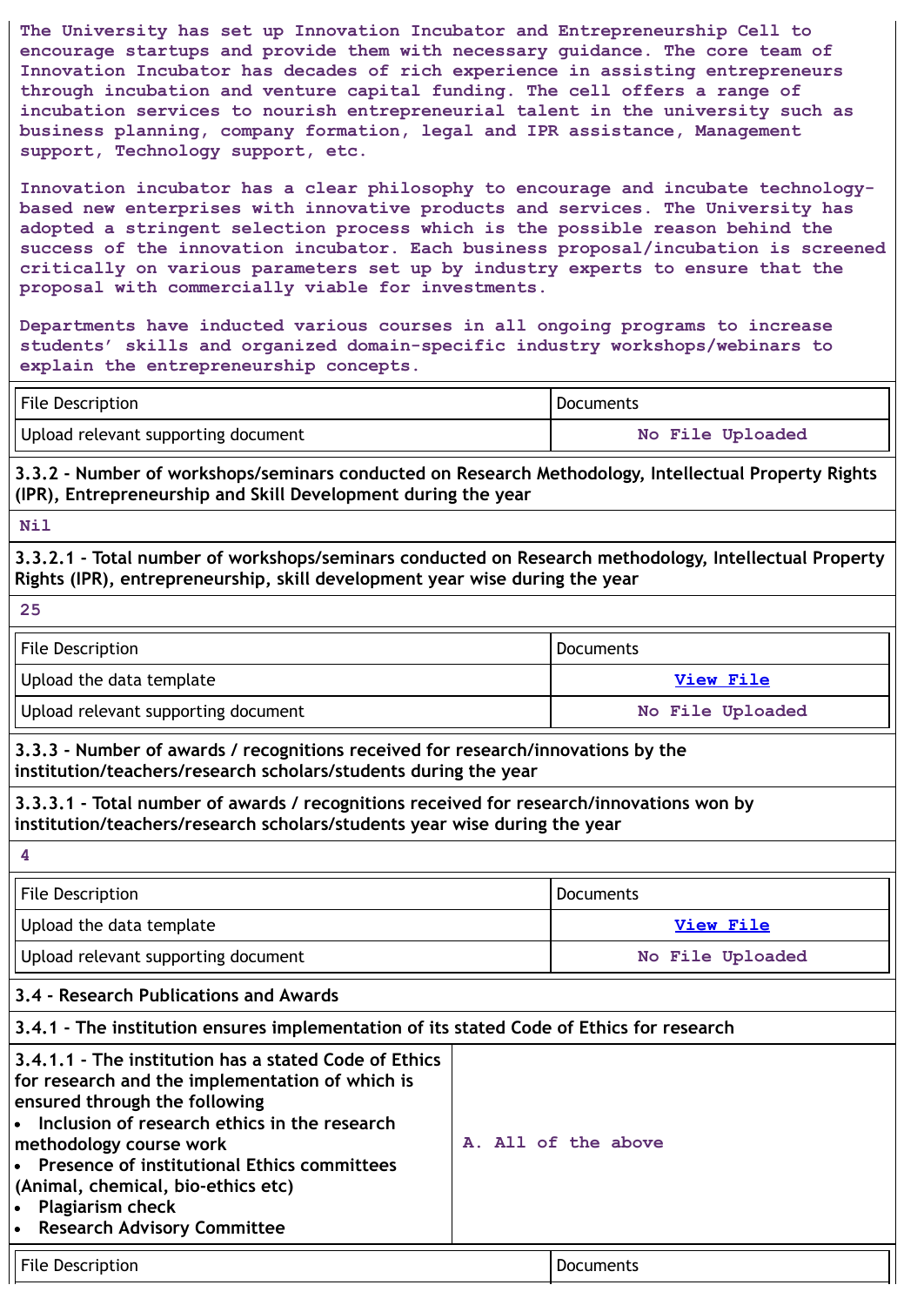| Upload relevant supporting document                                                                                                                                                                                                                                                                                    |                                                                                              |                       |  |  |
|------------------------------------------------------------------------------------------------------------------------------------------------------------------------------------------------------------------------------------------------------------------------------------------------------------------------|----------------------------------------------------------------------------------------------|-----------------------|--|--|
| 3.4.2 - The institution provides incentives to<br>teachers who receive state, national and<br>international recognitions/awards Commendation<br>and monetary incentive at a University function<br>Commendation and medal at a University function<br>Certificate of honor Announcement in the<br>Newsletter / website |                                                                                              | D. Any 1 of the above |  |  |
| <b>File Description</b>                                                                                                                                                                                                                                                                                                |                                                                                              | <b>Documents</b>      |  |  |
| Upload the data template                                                                                                                                                                                                                                                                                               |                                                                                              | No File Uploaded      |  |  |
| Upload relevant supporting document                                                                                                                                                                                                                                                                                    |                                                                                              | No File Uploaded      |  |  |
| 3.4.3 - Number of Patents published/awarded during the year                                                                                                                                                                                                                                                            |                                                                                              |                       |  |  |
| 3.4.3.1 - Total number of Patents published/awarded year wise during the year                                                                                                                                                                                                                                          |                                                                                              |                       |  |  |
| 6                                                                                                                                                                                                                                                                                                                      |                                                                                              |                       |  |  |
| File Description                                                                                                                                                                                                                                                                                                       |                                                                                              | <b>Documents</b>      |  |  |
| Upload the data template                                                                                                                                                                                                                                                                                               |                                                                                              | <b>View File</b>      |  |  |
| Upload relevant supporting document                                                                                                                                                                                                                                                                                    |                                                                                              | No File Uploaded      |  |  |
| 3.4.4 - Number of Ph.D's awarded per teacher during the year                                                                                                                                                                                                                                                           |                                                                                              |                       |  |  |
| 3.4.4.1 - How many Ph.D's are awarded during the year                                                                                                                                                                                                                                                                  |                                                                                              |                       |  |  |
| 30                                                                                                                                                                                                                                                                                                                     |                                                                                              |                       |  |  |
| <b>File Description</b><br>Documents                                                                                                                                                                                                                                                                                   |                                                                                              |                       |  |  |
| Upload the data template                                                                                                                                                                                                                                                                                               |                                                                                              | View File             |  |  |
| Upload relevant supporting document                                                                                                                                                                                                                                                                                    |                                                                                              | No File Uploaded      |  |  |
| 3.4.5 - Number of research papers per teacher in the Journals notified on UGC website during the year                                                                                                                                                                                                                  |                                                                                              |                       |  |  |
| 1.8                                                                                                                                                                                                                                                                                                                    |                                                                                              |                       |  |  |
| <b>File Description</b>                                                                                                                                                                                                                                                                                                |                                                                                              | <b>Documents</b>      |  |  |
| Upload the data template                                                                                                                                                                                                                                                                                               |                                                                                              | <b>View File</b>      |  |  |
| Upload relevant supporting document                                                                                                                                                                                                                                                                                    |                                                                                              | No File Uploaded      |  |  |
|                                                                                                                                                                                                                                                                                                                        | 3.4.6 - Number of books and chapters in edited volumes published per teacher during the year |                       |  |  |
| 3.4.6.1 - Total number of books and chapters in edited volumes / books published, and papers in<br>national/international conference-proceedings during the year                                                                                                                                                       |                                                                                              |                       |  |  |
| 0.3                                                                                                                                                                                                                                                                                                                    |                                                                                              |                       |  |  |
| <b>File Description</b>                                                                                                                                                                                                                                                                                                |                                                                                              |                       |  |  |
| Upload the data template                                                                                                                                                                                                                                                                                               |                                                                                              |                       |  |  |
| Upload relevant supporting document                                                                                                                                                                                                                                                                                    |                                                                                              |                       |  |  |
| 3.4.7 - E-content is developed by teachers For e-<br>PG-Pathshala For CEC (Under Graduate) For SWAYAM<br>For other MOOCs platform For NPTEL/NMEICT/any<br>other Government Initiatives For Institutional LMS                                                                                                           |                                                                                              | D. Any 2 of the above |  |  |
| <b>File Description</b>                                                                                                                                                                                                                                                                                                |                                                                                              | <b>Documents</b>      |  |  |
| Upload the data template                                                                                                                                                                                                                                                                                               |                                                                                              | <b>View File</b>      |  |  |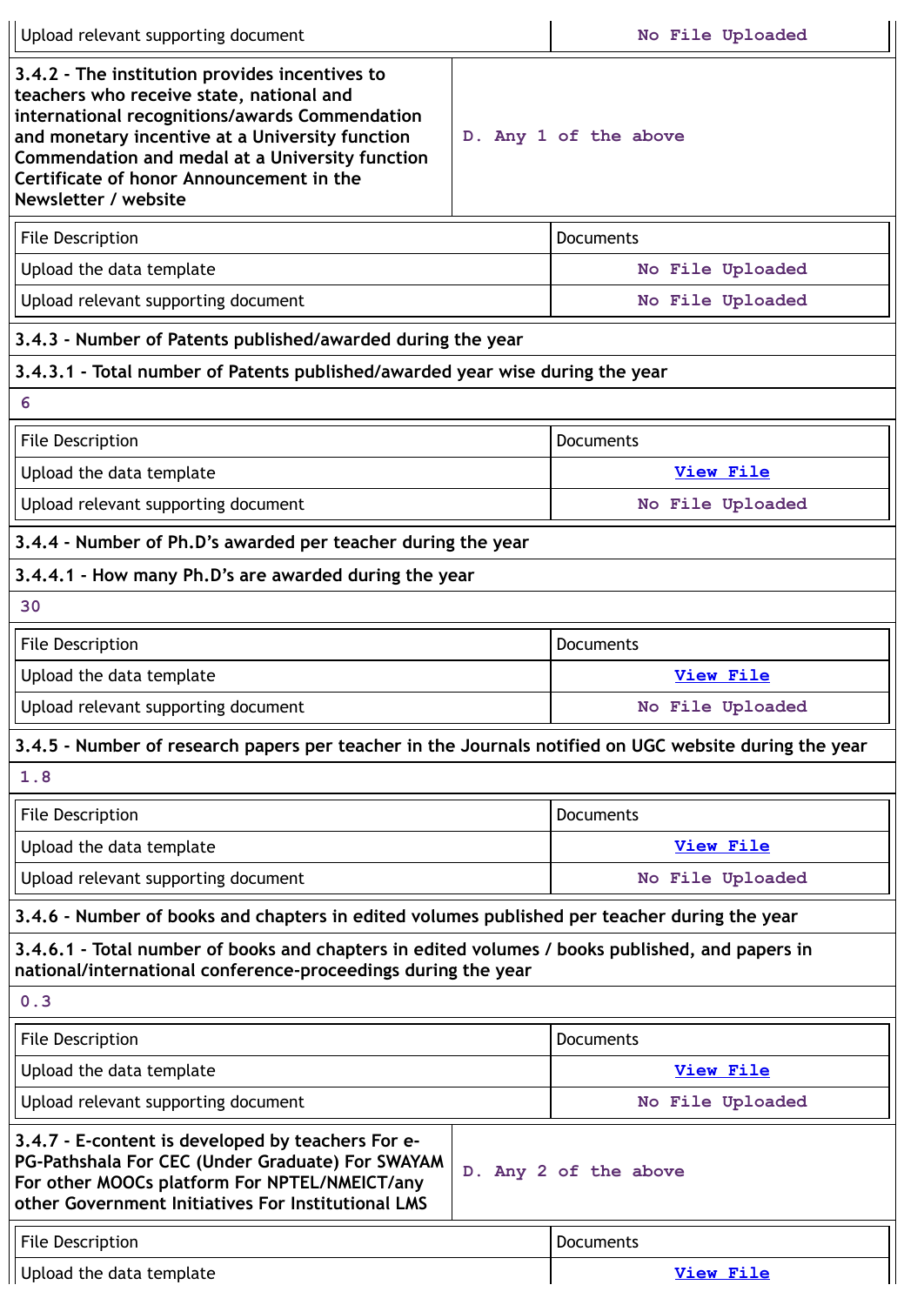| Upload relevant supporting document | No File Uploaded |
|-------------------------------------|------------------|
|-------------------------------------|------------------|

**3.4.8 - Bibliometrics of the publications during the year based on average Citation Index in Scopus/ Web of Science/PubMed**

| <b>Scopus</b>                                     | Web of Science |                  |  |
|---------------------------------------------------|----------------|------------------|--|
| Nil                                               | Nil            |                  |  |
| File Description                                  |                | <b>Documents</b> |  |
| Any additional information                        |                | No File Uploaded |  |
| Bibliometrics of the publications during the year |                | No File Uploaded |  |

# 3.4.9 - Bibliometrics of the publications during the year based on Scopus/ Web of Science - h-Index of the **University**

| Scopus | <b>Web of Science</b> |
|--------|-----------------------|
| Nil    | Nil                   |
|        |                       |

| File Description                                                                                              | Documents |                  |
|---------------------------------------------------------------------------------------------------------------|-----------|------------------|
| Bibliometrics of publications based on Scopus/ Web of Science - h-index of the Institution   No File Uploaded |           |                  |
| Any additional information                                                                                    |           | No File Uploaded |

### **3.5 - Consultancy**

3.5.1 - Institution has a policy on consultancy including revenue sharing between the institution and the individual and encourages its faculty to undertake consultancy

**Amity University Rajasthan is a research-driven university that promotes its faculty members to take up research projects and consultancy from government, nongovernment, and industry. The University has a clear policy on consultancy implementation including revenue sharing between the institution and the faculty to encourage its faculty to undertake consultancy projects. As per the university policy, two-thirds of the amount of the consultancy is given to the faculty and one-third remains with the university. In addition, the University shall provide all facilities including infrastructure, IT support, and friendly environments for smooth implementation of the consultant work.**

| File Description                    | <b>Documents</b> |
|-------------------------------------|------------------|
| Upload relevant supporting document | No File Uploaded |

**3.5.2 - Revenue generated from consultancy and corporate training during the year (INR in Lakhs)**

**3.5.2.1 - Total amount generated from consultancy and corporate training during the year (INR in lakhs)**

**03**

| File Description                    | Documents        |
|-------------------------------------|------------------|
| Upload the data template            | View File        |
| Upload relevant supporting document | No File Uploaded |

### **3.6 - Extension Activities**

3.6.1 - Extension activities in the neighbourhood community in terms of impact and sensitising students to social issues and holistic development during the year

**Amity University Rajasthan, Jaipur understands the regional, national & international needs and inducted their issues while preparing its programs and establishing research centers. The University frequently interacts with neighboring villages and keeps their issues on priority. Recently, the University**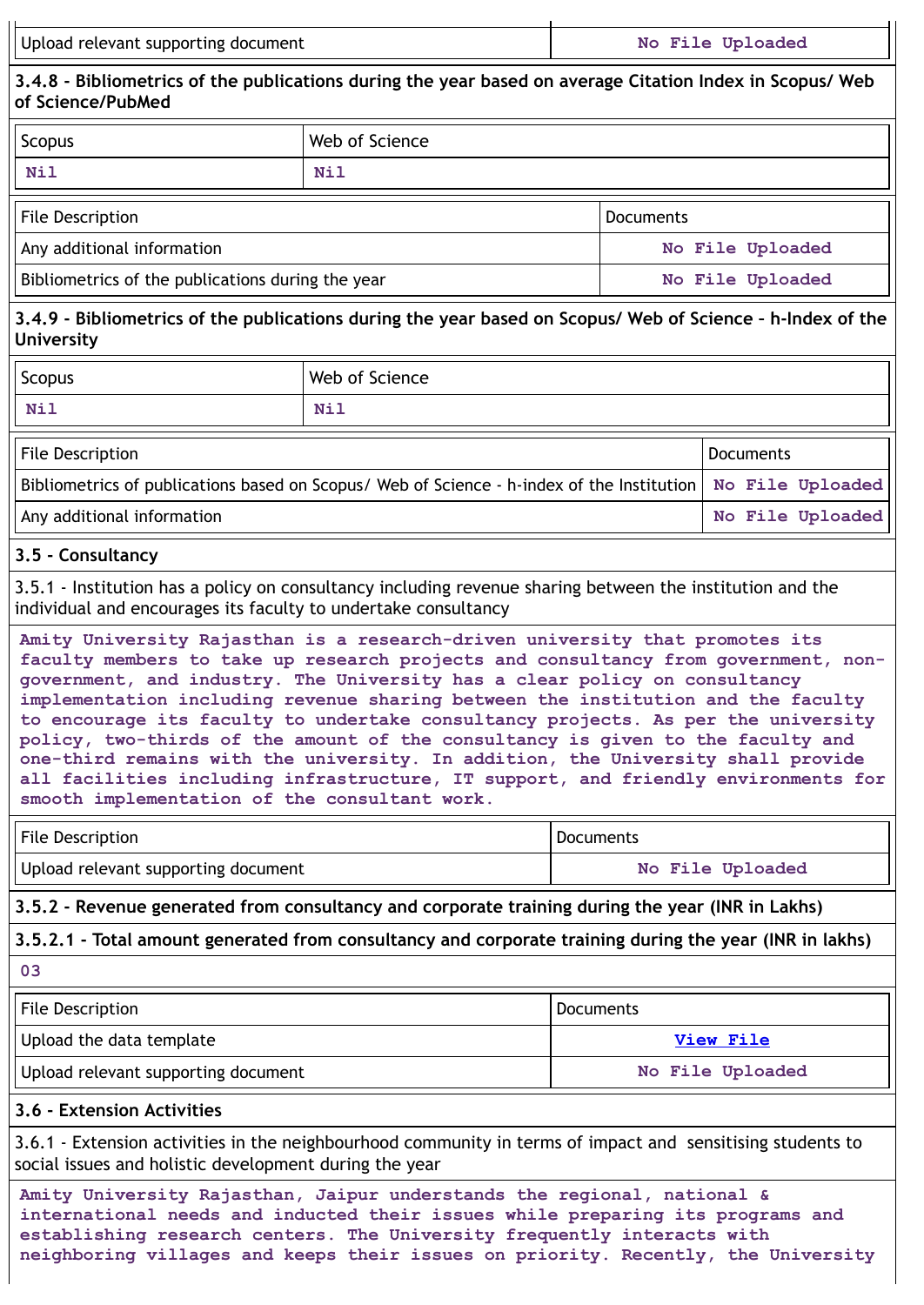**has organized legal aid clinics, STD awareness, farmers' help campaigns, social issues, where students and faculty members have shown their promptness by involving in large numbers. The University organized various awareness programs for neighboring communities, e.g., Lightening (Thunderstorm) awareness camp organized with the support of Unnat Bhat Abhiyan and the Indian Meteorological Society Jaipur Chapter. As we are in the semi-arid zone of the Indian Thar desert, water conservation and smart use will be on priority, the University has addressed this issue also and provided its expertise to aware farmers /residents about new and smart technologies where water can be used efficiently.**

| File Description                    | <b>Documents</b> |  |
|-------------------------------------|------------------|--|
| Upload relevant supporting document | No File Uploaded |  |

**3.6.2 - Number of awards received by the Institution, its teachers and students from Government /Government recognised bodies in recognition of the extension activities carried out during the year**

### **3.6.2.1 - Total number of awards and recognition received for extension activities from Government / Government recognised bodies during the year**

| File Description                    | Documents |
|-------------------------------------|-----------|
| Upload the data template            | View File |
| Upload relevant supporting document | View File |

**3.6.3 - Number of extension and outreach programs conducted by the institution including those through NSS/NCC/Red cross/YRC during the year(including Government initiated programs such as Swachh Bharat, Aids Awareness, Gender Issue, etc. and those organised in collaboration with industry, community and NGOs)**

**6**

| File Description                    | Documents        |
|-------------------------------------|------------------|
| Upload the data template            | View File        |
| Upload relevant supporting document | No File Uploaded |

# **3.6.4 - Total number of students participating in extension activities listed at 3.6.3 above during the year**

**790**

| File Description                    | <b>Documents</b> |
|-------------------------------------|------------------|
| Upload the data template            | View File        |
| Upload relevant supporting document | No File Uploaded |

### **3.7 - Collaboration**

**3.7.1 - Number of collaborative activities with other institutions/ research establishment/industry for research and academic development of faculty and students during the year**

**3.7.1.1 - Total number of Collaborative activities with other institutions/ research establishment/industry for research and academic development of faculty and students during the year**

**236**

| File Description                    | <b>Documents</b> |
|-------------------------------------|------------------|
| Upload the data template            | View File        |
| Upload relevant supporting document | No File Uploaded |

**3.7.2 - Number of functional MoUs with institutions/ industries in India and abroad for internship, on-thejob training, project work, student / faculty exchange and collaborative research during the year**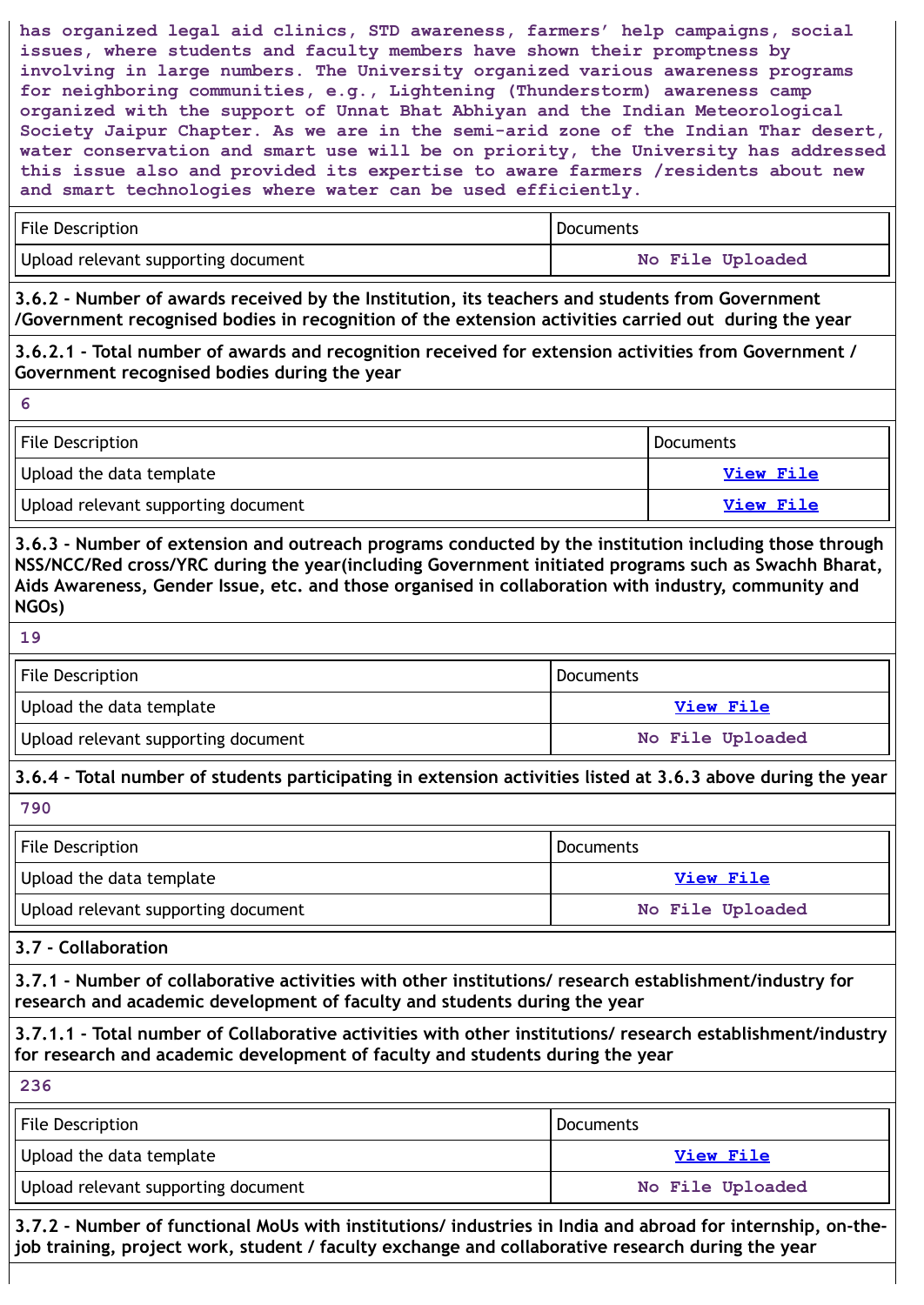| File Description                    | l Documents      |
|-------------------------------------|------------------|
| Upload the data template            | View File        |
| Upload relevant supporting document | No File Uploaded |

### **INFRASTRUCTURE AND LEARNING RESOURCES**

#### **4.1 - Physical Facilities**

**09**

4.1.1 - The institution has adequate facilities for teaching - learning. viz., classrooms, laboratories, computing equipment, etc.

**The University's infrastructure is akin to global standards which lay great emphasis on creating conducive ambiance in Teaching facilities & Research Laboratories.**

**The enhancement of facilities is monitored by the Planning and Monitoring Board. Depending upon the student/ faculty strength, teaching and research facilities as labs/classrooms, etc. are provided by the regulatory requirements of statutory bodies in the thrust area of national importance.**

**The teaching-learning resources are categorized as under:**

**(a) Learning Resources: This includes resources and infrastructure required for classroom teaching, laboratories, library, events, meetings, workshops, etc.**

**(b) Support facilities include cafeterias, auditoriums, seminar halls, syndicate rooms, lounges, bookshops, etc.**

**(c) Utilities like safe drinking water, washroom /restrooms, Heat Ventilation & Air Conditioning (HVAC), Power Generators, etc.**

| <b>File Description</b>             | <b>Documents</b> |  |
|-------------------------------------|------------------|--|
| Upload relevant supporting document | No File Uploaded |  |

4.1.2 - The institution has adequate facilities for cultural activities, yoga, games (indoor, outdoor) and sports. (gymnasium, yoga centre, auditorium, etc.)

**The University has admirable 152 acres of land having premeditated academic buildings, hostels, residence, lawns, playgrounds, and adequate supporting facilities providing an ideal place for activities and interaction. Amity University Rajasthan believes in the student-centered approach therefore, from starting of the academic year the University organizes various activities which provide a suitable platform for all the students for showcasing their talent and leadership skills**

**Overall Coordinator- Mr. Sanjiv Singh Bhal**

**Staff Advisors- Dr. Parul Mishra**

**Mr. Srimonto Mazumdar**

- **Mr. Sachin Bansal**
- **Dr. Yashwant Singh Rawal**

**Cultural Activities**

**The University has established a student cultural coordination committee, "AUR ARTS FOUNDATION". Under this initiative, different departments have constituted "Student Clubs" for various cultural activities and clubs like**

**Dramatics**

**Singing and Music**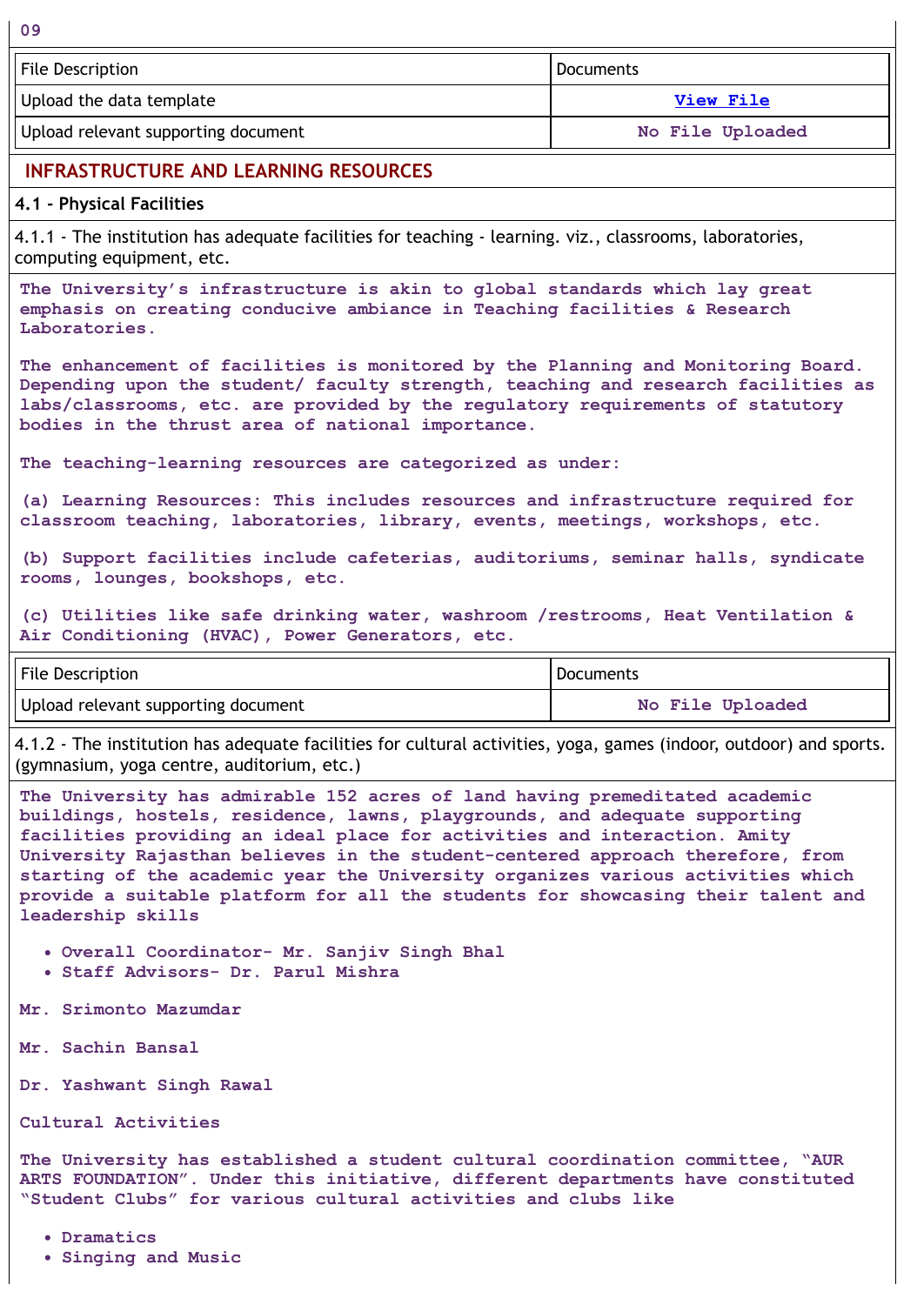- **Yoga and Meditation**
- **Photography**
- **Hiking and Cycling**
- **Cyber**
- **Enviro**
- **Debate and Knowledge Sharing**
- **Fine Arts and Painting**
- **Rock Climbing and Rappelling**
- **Fashion House**
- **Litro-Cultural**
- **Theatre Club**

**University Annual Techno Cultural Fest 'Odyssey' where participation is coming from various Institutions, a get together of the University employees 'Maitri'. AUR also takes care of national integration activities like celebrating national and religious festivals. Amity corroborates the meaning of its name. AUR regularly organizes various recreational activities like DJ nights, Yoga classes, Welcome and Farewell parties, Martial Art training, Horse riding etc.**

**Recreational facilities in hostel/s like gymnasium, yoga center, etc.**

**The recreational and support facilities for residential students include:**

- **Students' Resource Centre: A central facility area wherein students and employees avail the support facilities like Departmental Store, Fruit & Vegetable Shop, Ice Cream Parlour, Food Court, Gymnasium, Dance & Music Room, Mess, Cafeteria, Saloon, etc.**
- **Auditorium**
- **Open Air Theatre (Amphitheatre)**
- **Recreational facilities in hostel/s like gymnasium, yoga center, etc.**
- **Yoga room for meditation and yoga classes.**
- **A fully equipped state-of-the-art gymnasium with modern equipment and qualified trainers for resident students**
- **Music Room with instruments like Harmonium, Guitar, Tabla, Keyboard, Drums, etc.**
- **TV lounges in each hostel block.**
- **Salon (male & female) and Beauty Parlour facility for females**
- **Regular Movie Shows in evenings for residents in Amphitheatre/Auditorium**
- **Dance Hall with wooden floor and sophisticated sound & music system.**
- **Student Lounge**

| File Description                    | Documents        |
|-------------------------------------|------------------|
| Upload relevant supporting document | <b>View File</b> |

4.1.3 - Availability of general campus facilities and overall ambience

- **The campus is well planned, designed, and constructed to address broader issues that relate to resource and energy conservation. It is a lush green campus, where the environmental issues are taken into consideration with rainwater harvesting, sewage treatment, development of water bodies, green parks and pathways, plantations, and use of natural resources. The University has a Planning and Monitoring Board which is responsible for efficient and effective planning and utilization of the infrastructure:**
- **Amphitheater: An Amphitheatre of approx. 2200 seating capacity in the middle of the campus near the lake. Most of the Students' activities (cultural programs, fresher parties, Amity leadership fest, Convocation, etc.) happen at Amphitheatre.**
- **ATM: A facility of Two-Axis Bank ATMs is available at the main gate of the campus to withdraw and deposit the money.**
- **Laundry: The laundry facility is available for students and all residents of AUR at a nominal price.**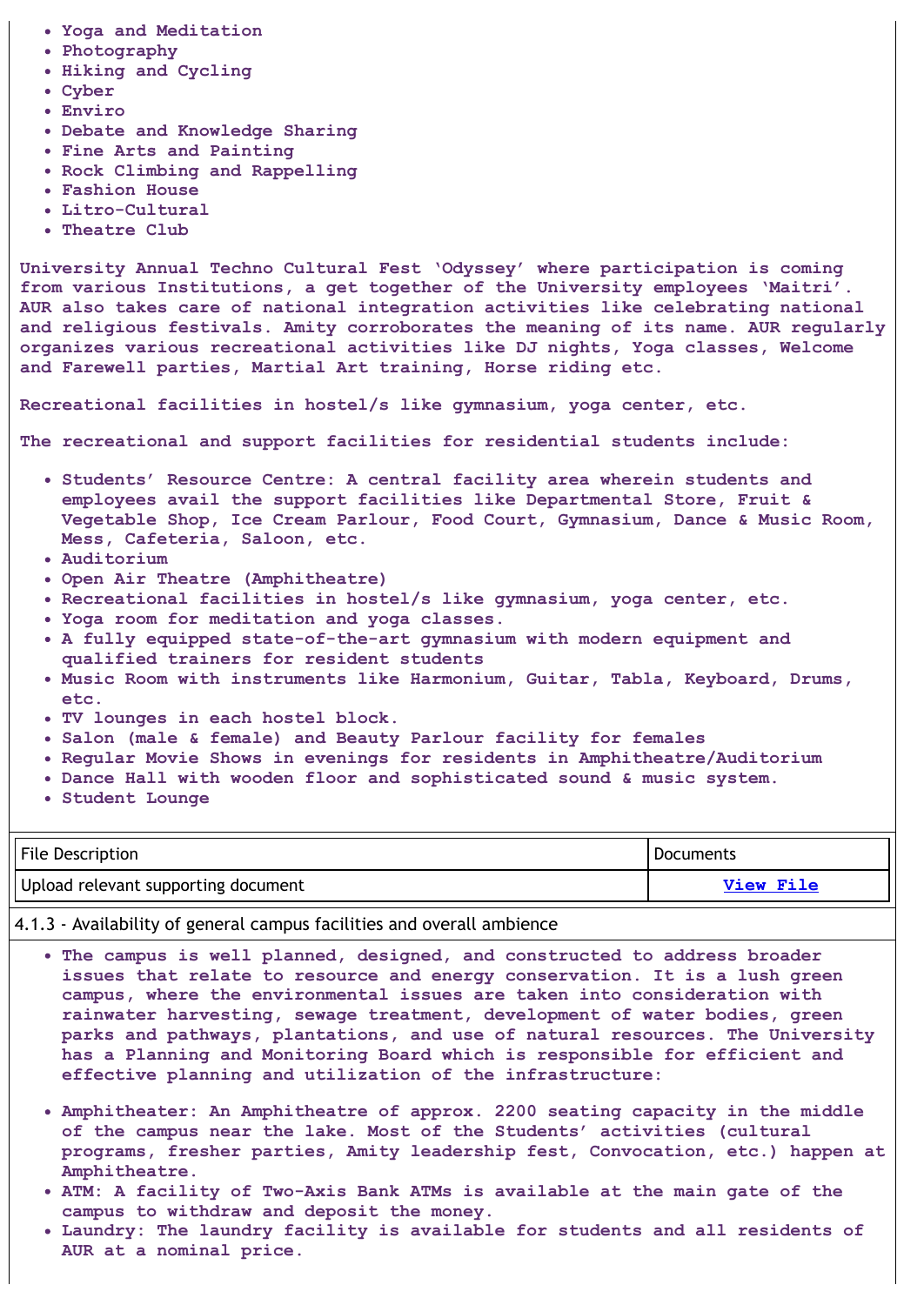- **Mess: A Mess with a capacity of 800 Students is on the ground floor and second floor of the SRC building. Students can have their meals on a daily coupon system. The Mess menu is prepared by the student mess committee. A regular food check is carried out. Medical checks of Mess workers are carried out on regular basis.**
- **Sankalp Restaurant: Sankalp is a south Indian food chain. A restaurant of Sankalp is available at the SRC building ground floor.**
- **Café Coffee Day: Café Coffee Day is available at the SRC building ground floor.**
- **Fuel zap: Fuel zap is a fast-food joint running in the SRC building on the second floor.**
- **Nescafe: A total of five outlets of Nescafe are available on the campus. Two outlets are in Academic blocks and the rest is in three different hostels.**
- **Gym: A well-equipped gym is available in the SRC building first floor with all types of modern machines and trainers.**
- **Departmental Store: A departmental store is available on the SRC ground floor for daily needs items.**
- **Juice Fruit and Vegetable Shop: This shop is also available at the SRC building on the ground floor.**
- **Music Room: One Music room is available on SRC first floor with a trainer and musical instruments.**
- **Dance Room: One dance room with wooden flooring is available on SRC first floor.**
- **Billiards and TT Rooms: Billiards and Table Tennis rooms are available at the SRC building first floor.**
- **Cricket Ground: A Cricket ground with two nets for practice available. Floodlights are also available for evening matches.**
- **Football Ground: Football ground with the proper specification with floodlights is available.**
- **Lawn Tennis Court: Three courts of Lawn Tennis with floodlights are available.**
- **Basketball Court: Two Basketball courts with floodlights available.**
- **Shooting Range: An indoor shooting range is available in Academic block-D.**
- **Badminton Court: Two indoor and two outdoor Badminton courts are available.**
- **Volleyball Court: Four Volleyball courts available with floodlights.**

| File Description                    | Documents        |  |
|-------------------------------------|------------------|--|
| Upload relevant supporting document | No File Uploaded |  |

# **4.1.4 - Total expenditure excluding salary for infrastructure augmentation during the year (INR in Lakhs)**

**2885.89**

| File Description                    | <b>Documents</b> |  |
|-------------------------------------|------------------|--|
| Upload the data template            | View File        |  |
| Upload relevant supporting document | No File Uploaded |  |

#### **4.2 - Library as a Learning Resource**

4.2.1 - Library is automated using Integrated Library Management System (ILMS) and has digitisation facility

**The library building is located at the SRC building on the 3rd floor which is fully air-conditioned and universally accessible. Aside, in conformity with the norms of statutory bodies, institutional libraries are provided in ASAP, ALS and AIBAS. The total area of the library is 1475 Sq. Meters. The library, with its wide range of collection of knowledge resources and information services, fills an essential requisite in the intellectual pursuits of students and faculty members of AUR. The library is fully automated with Library Management Software (LMS) "Koha" which functions from cataloging security protocols that are integrated. The Acquisition, Cataloguing, Circulation, Maintenance, Membership, Web OPAC, etc. Equipped with latest technologies viz., CCTV cameras, internet connectivity through LAN and wi-fi, etc. The library plays an important role in supporting the teaching and research activities of the University. Library provides remote access**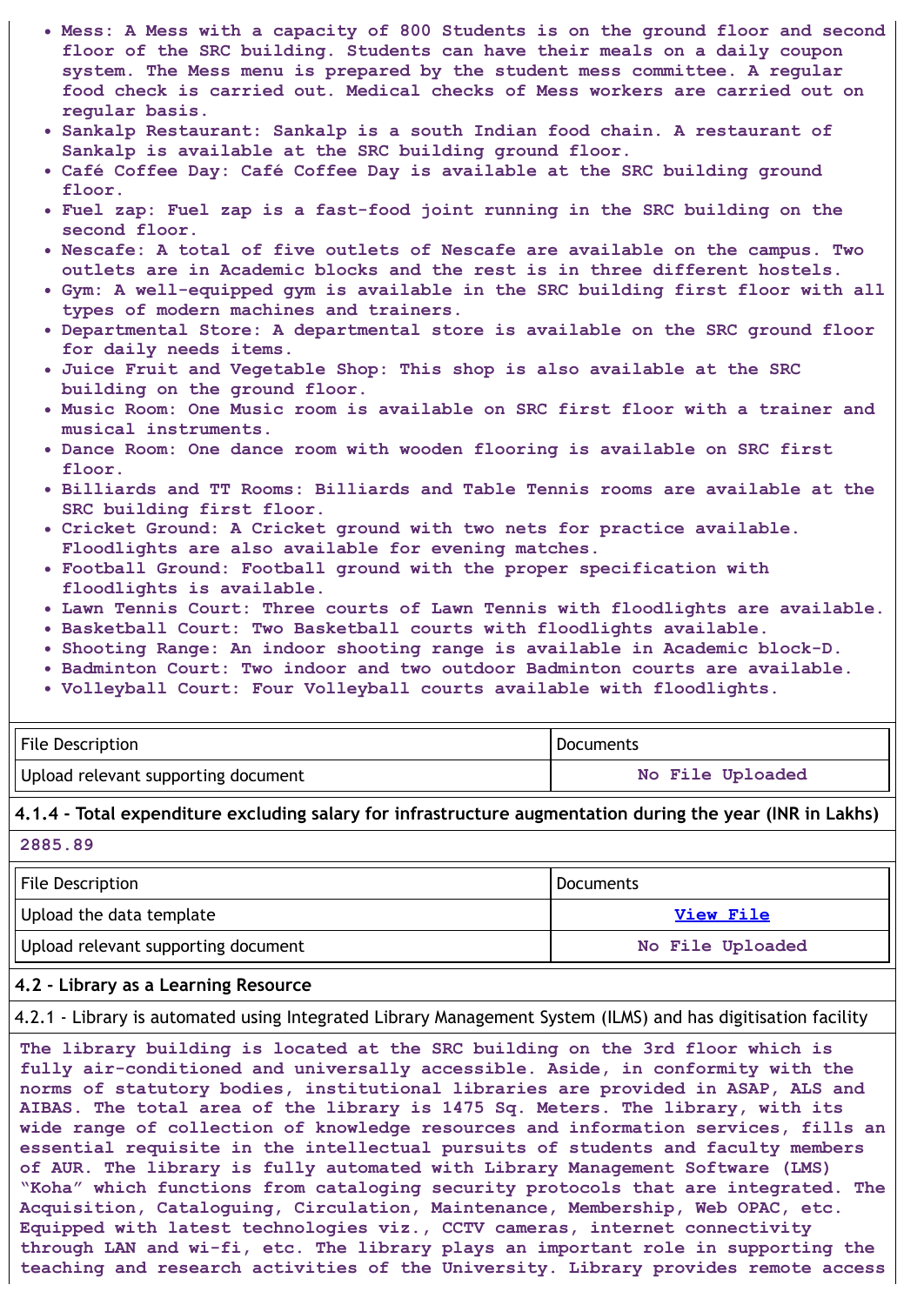**to all e-resources through amizone.net which also includes DELNET and INFLIBNET facilities.**

#### **Research repository**

**In addition to the availability of a web OPAC facility to all users, dedicated computers have been provided in all the reading halls of the library for accessing the library resources. Having sufficient seating space for students, one separate reading room is allocated to research scholars and faculty members of the university. Separate areas have been provided for reading newspapers.**

**Working Hours:**

- **Monday – Friday : 09:00 a.m. to 08:00 p.m.**
- **Saturday : 09:00 a.m. to 05:00 p.m.**
- **Sunday: 09:00 a.m. to 05:00 p.m. (Open during Exams only)**

#### **Library Closed -Holidays**

| <b>File Description</b>                                                                                                                                                           |                              | <b>Documents</b> |                  |  |
|-----------------------------------------------------------------------------------------------------------------------------------------------------------------------------------|------------------------------|------------------|------------------|--|
| Upload relevant supporting document                                                                                                                                               |                              | No File Uploaded |                  |  |
| 4.2.2 - Institution has subscription for e-Library<br>resources Library has regular subscription for the<br>following: e - journals e-books e-ShodhSindhu<br>Shodhganga Databases | A. Any 4 or all of the above |                  |                  |  |
| <b>File Description</b>                                                                                                                                                           | Documents                    |                  |                  |  |
| Upload relevant supporting document                                                                                                                                               | <b>View File</b>             |                  |                  |  |
| 4.2.3 - Annual expenditure for purchase of books/ e-books and subscription to journals/e-journals during<br>the year (INR in Lakhs)                                               |                              |                  |                  |  |
| 17.47                                                                                                                                                                             |                              |                  |                  |  |
| <b>File Description</b>                                                                                                                                                           | <b>Documents</b>             |                  |                  |  |
| Upload the data template                                                                                                                                                          |                              |                  | View File        |  |
| Upload relevant supporting document                                                                                                                                               |                              |                  | No File Uploaded |  |
| 4.2.4 - Number of usage of library by teachers and students per day (foot falls and login data for online<br>access)                                                              |                              |                  |                  |  |
| 17.79                                                                                                                                                                             |                              |                  |                  |  |
| File Description<br>Documents                                                                                                                                                     |                              |                  |                  |  |
| Upload relevant supporting document                                                                                                                                               |                              | View File        |                  |  |
| 4.3 - IT Infrastructure                                                                                                                                                           |                              |                  |                  |  |
| 4.3.1 - Number of classrooms and seminar halls with ICT - enabled facilities such as LCD, smart board, Wi-<br>Fi/LAN, audio video recording facilities during the year            |                              |                  |                  |  |
| 74                                                                                                                                                                                |                              |                  |                  |  |
| File Description                                                                                                                                                                  |                              | <b>Documents</b> |                  |  |
| Upload the data template                                                                                                                                                          | <b>View File</b>             |                  |                  |  |
| Upload relevant supporting document                                                                                                                                               | No File Uploaded             |                  |                  |  |
| 4.3.2 - Institution has an IT policy, makes appropriate budgetary provision and updates its IT facilities<br>including Wi-Fi facility                                             |                              |                  |                  |  |

**The institution has an IT policy makes appropriate budgetary provisions and**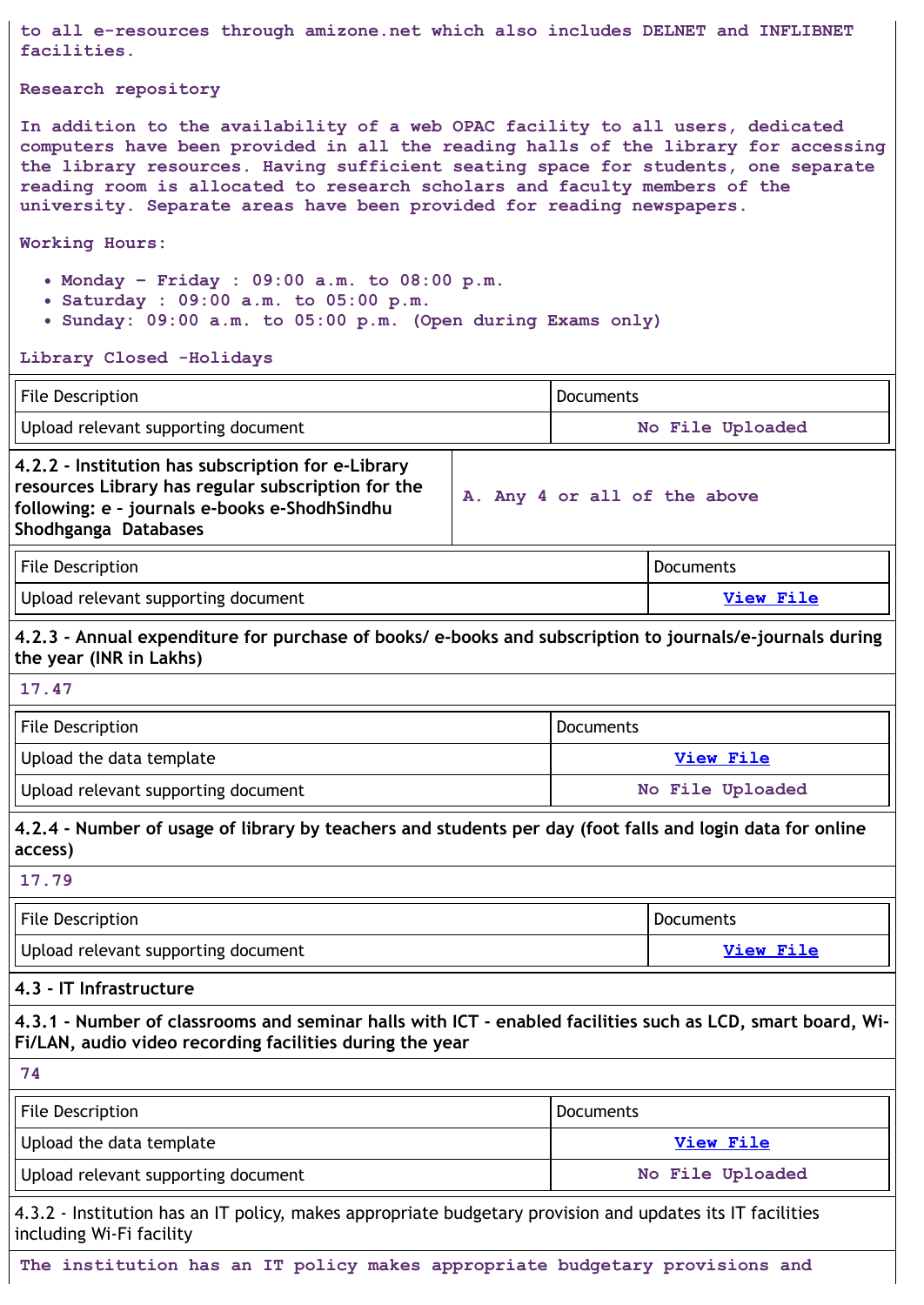**updates its IT facilities including the Wi-Fi facility.**

**The University has the latest IT infrastructure to support the teaching & learning processes. Details of the University's computing facilities i.e., hardware and software are mentioned below:**

**Systems with individual configurations**

**Desktop (Intel i5, Dual Core, with 4GB to 8GB RAM and 250 GB to 500 GB HDD)**

**Laptop (i3-4030U 2.10 GHZ, 4GB RAM, 500 GB HDD)**

**Dedicated computing facilities**

**Internet through LAN in all Computer Labs**

**Internet through LAN in all Residential Flats for Faculty/staff**

**Wi-Fi in all Hostels Block.**

**LCD Projectors for all Classrooms**

**Audio Visual Classrooms**

**LAN facility**

**One network across the campus and access internet/ intranet resources under uniform network policy**

**Wi-Fi facility**

**Wi-Fi network across the Hostel area including Academic blocks.**

**Hot-Spots in Academic Area to access internet/ intranet resources under uniform network policy.**

| File Description                    | ' Documents      |
|-------------------------------------|------------------|
| Upload relevant supporting document | No File Uploaded |

### **4.3.3 - Student - Computer ratio during the year**

| Number of students               | Number of Computers available to students for academic purposes |                       |  |
|----------------------------------|-----------------------------------------------------------------|-----------------------|--|
| 2824                             | 508                                                             |                       |  |
| the the loottrition (Looped Boo) | 4.3.4 - Available bandwidth of internet connection              | $-500$ MBPS $-1$ GBPS |  |

### **in the Institution (Leased line)**

| File Description                                                                                                                                                                                        |                       | Documents |
|---------------------------------------------------------------------------------------------------------------------------------------------------------------------------------------------------------|-----------------------|-----------|
| Upload relevant supporting document                                                                                                                                                                     |                       | View File |
| 4.3.5 - Institution has the following Facilities for e-<br>content development Media centre Audio visual<br><b>centre Lecture Capturing System(LCS) Mixing</b><br>equipment's and softwares for editing | B. Any 3 of the above |           |

| File Description                    | l Documents      |
|-------------------------------------|------------------|
| Upload relevant supporting document | No File Uploaded |
| Upload the data template            | View File        |

**4.4 - Maintenance of Campus Infrastructure**

**4.4.1 - Total expenditure incurred on maintenance of physical facilities and academic support facilities**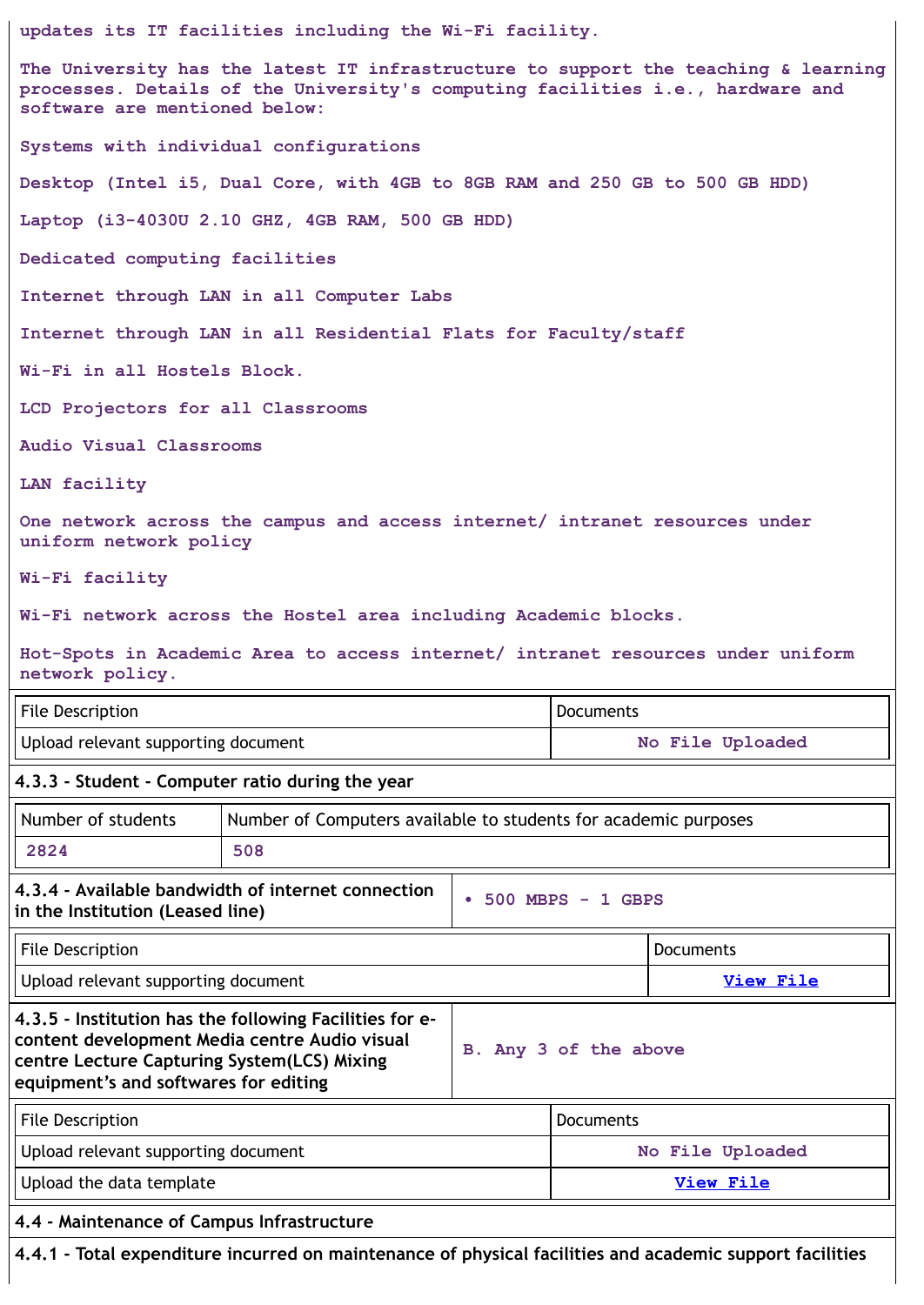**excluding salary component during the year**

| 587.79                              |                  |
|-------------------------------------|------------------|
| File Description                    | Documents        |
| Upload the data template            | View File        |
| Upload relevant supporting document | No File Uploaded |

4.4.2 - There are established systems and procedures for maintaining and utilizing physical, academic and support facilities - laboratory, library, sports complex, computers, classrooms etc.

**The University has an estate office, headed by the Director Administration for ensuring regular maintenance of buildings, classrooms, laboratories, surrounding landscape, etc. In addition, the University has also appointed a Civil Engineer as Project Officer along with a team of 3 supervisors, to ensure quality control of ongoing constructions and maintenance of existing infrastructure.**

**§ Director Administration and his team of 1 Deputy Director, 1 Electrical Engineer, 8 Administration Assistants & Supervisors along with 127 manpower (Housekeeping/ Sweepers/ Electricians/ Plumbers/ Carpenters/ Gardeners, etc.) are responsible for maintenance and upkeep of infrastructure facilities & services, gardens, lawns, and other horticulture activities.**

**§ Director Administration oversees the routine maintenance activities related to electricity units, electrical supply, elevators, generators, water purifiers, water coolers, air conditioning, water supply, and horticulture.**

**There are a total of five Academic blocks, one SRC building. Each block has a supervisor to look after the upkeep of the building. All the records of maintenance have been maintained.**

- **The general maintenance i.e., plumbing, electrical, carpentry, civil, etc. looked after by the Administration department. All the technical staff maintains their records in the logbook.**
- **A team of electricians, plumbers, DG operators, and carpenters are available 24x7 to rectify the complaints.**
- **Ground men are also available to maintain the sports ground and other sports facilities.**

**The University has accorded AMCs for all major laboratories and general use (Commeasure, Generators, Air Conditioners, Vehicles, etc.) equipment. The laboratories equipment is maintained by the concerned lab technicians.**

**To improve the physical ambiance, the University has taken various initiatives like:**

- **Watershed management has been catered to improve ambiance by innovative creation of an artificial lake with fountains and a walker's delight on the banks of the lake.**
- **Lush green lawns with Palm Trees planted on the main driveway into the University.**

**A neem-forest with a jogging track and research farm of Bamboo plantation on its campus in addition to 3000+ full grown-up trees and flower plants of various species planted all over the campus.**

**Fire Fighting equipment's in various blocks, classrooms, labs, hostels, offices, etc. are maintained by Fire & Safety Officer.**

| File Description                    | I Documents      |
|-------------------------------------|------------------|
| Upload relevant supporting document | No File Uploaded |

### **STUDENT SUPPORT AND PROGRESSION**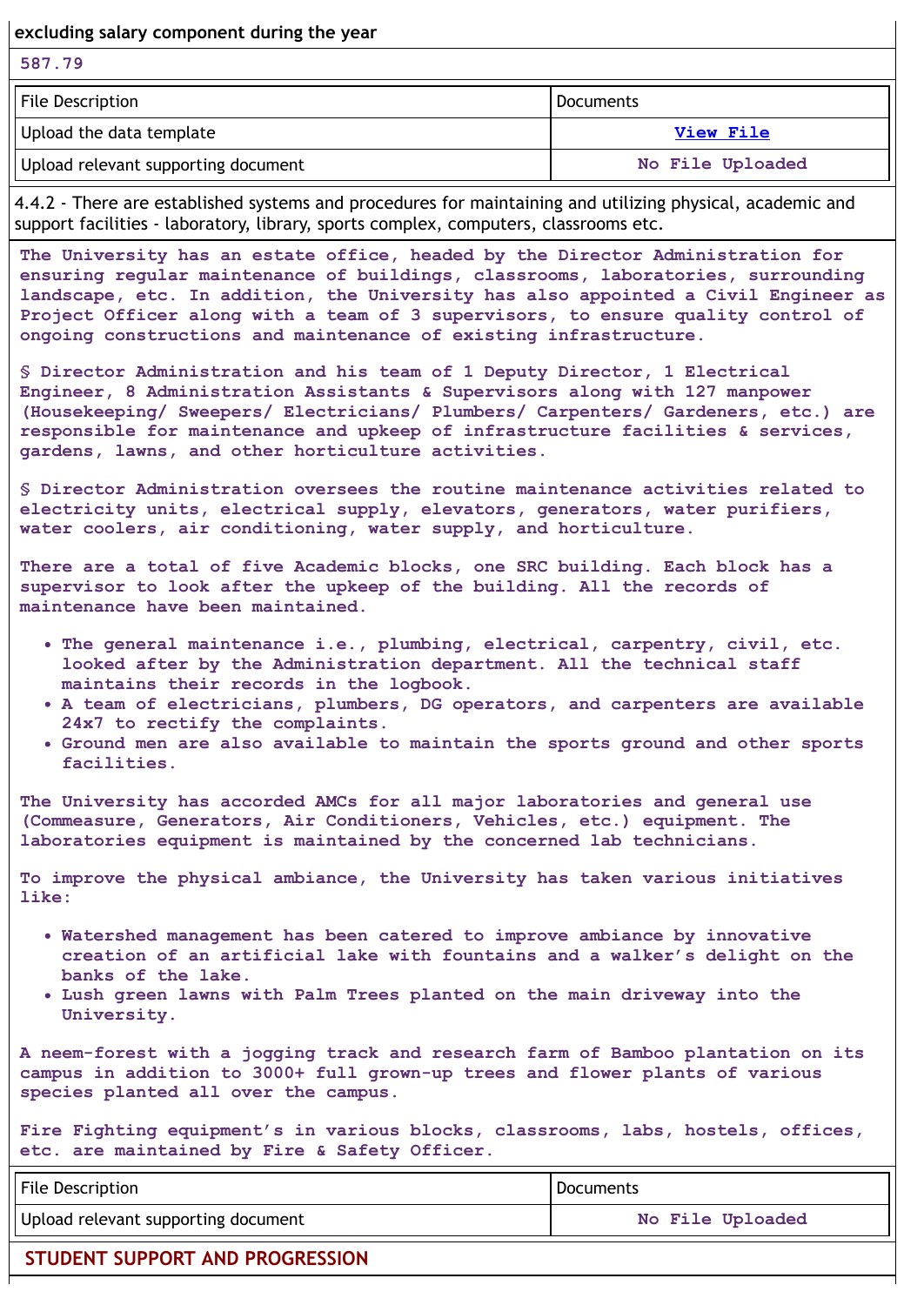### **5.1 - Student Support**

**5.1.1 - Total number of students benefited by scholarships and free ships provided by the institution, Government and non-government agencies (NGOs) during the year (other than the students receiving scholarships under the government schemes for reserved categories)**

| וכווטומו אוווטג עוועכו נווכ צטיכו ווווכוונ אנווכוווכא וטו דכאכו יכט נמנכצטו וכאן                                                                                                                                                                            |                     |                  |  |
|-------------------------------------------------------------------------------------------------------------------------------------------------------------------------------------------------------------------------------------------------------------|---------------------|------------------|--|
| 583                                                                                                                                                                                                                                                         |                     |                  |  |
| File Description                                                                                                                                                                                                                                            |                     | Documents        |  |
| Upload the data template                                                                                                                                                                                                                                    |                     | View File        |  |
| Upload relevant supporting document                                                                                                                                                                                                                         |                     | No File Uploaded |  |
| 5.1.2 - Total number of students benefited by career counselling and guidance for competitive<br>examinations offered by the Institution during the year                                                                                                    |                     |                  |  |
| 783                                                                                                                                                                                                                                                         |                     |                  |  |
| File Description                                                                                                                                                                                                                                            |                     | <b>Documents</b> |  |
| Upload the data template                                                                                                                                                                                                                                    |                     | <b>View File</b> |  |
| Upload relevant supporting document                                                                                                                                                                                                                         |                     | No File Uploaded |  |
| 5.1.3 - Following Capacity development and skills<br>enhancement initiatives are taken by the<br>institution Soft skills Language and communication<br>skills Life skills (Yoga, physical fitness, health and<br>hygiene) Awareness of trends in technology | A. All of the above |                  |  |
| File Description                                                                                                                                                                                                                                            |                     | <b>Documents</b> |  |
| Upload the data template                                                                                                                                                                                                                                    |                     | <b>View File</b> |  |
| Upload relevant supporting document                                                                                                                                                                                                                         |                     | No File Uploaded |  |
|                                                                                                                                                                                                                                                             |                     |                  |  |

| Organisation wide awareness and undertakings on<br>• All of the above<br>policies with zero tolerance Mechanisms for<br>submission of online/offline students' grievances<br>Timely redressal of the grievances through<br>appropriate committees |
|---------------------------------------------------------------------------------------------------------------------------------------------------------------------------------------------------------------------------------------------------|
|---------------------------------------------------------------------------------------------------------------------------------------------------------------------------------------------------------------------------------------------------|

| File Description                    | Documents        |
|-------------------------------------|------------------|
| Upload relevant supporting document | No File Uploaded |

### **5.2 - Student Progression**

**5.2.1 - Number of students qualifying in state/ national/ international level examinations during the year (eg:NET/SLET/GATE/GMAT/CAT/ GRE/TOEFL/Civil Services/State government examinations)**

**5.2.1.1 - Number of students who qualified in state/ national/ international examinations (e.g.: IIT-JAM/NET/SET/JRF/ GATE /GMAT /CAT/ GRE/ TOEFL/Civil Services/State government examinations) during the year**

| $\sim$ |  |  |
|--------|--|--|
|        |  |  |
|        |  |  |

| File Description                    | Documents        |
|-------------------------------------|------------------|
| Upload the data template            | View File        |
| Upload relevant supporting document | No File Uploaded |

### **5.2.2 - Total number of placement of outgoing students during the year**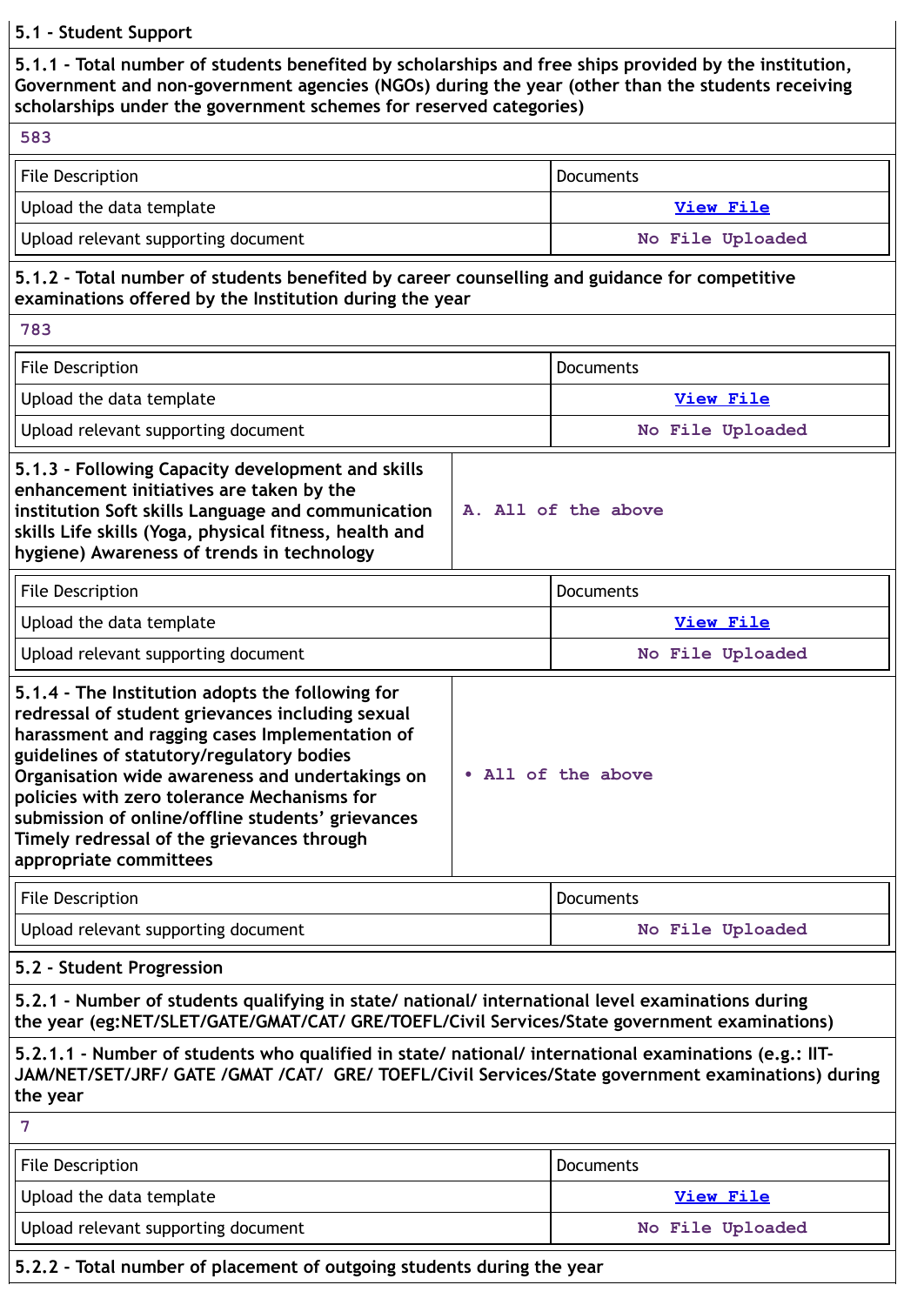| 386                                 |                  |
|-------------------------------------|------------------|
| File Description                    | Documents        |
| Upload the data template            | View File        |
| Upload relevant supporting document | No File Uploaded |

### **5.2.3 - Number of recently graduated students who have progressed to higher education (previous graduating batch) during the year**

**57**

| File Description                    | l Documents      |  |
|-------------------------------------|------------------|--|
| Upload the data template            | View File        |  |
| Upload relevant supporting document | No File Uploaded |  |

### **5.3 - Student Participation and Activities**

**5.3.1 - Number of awards/medals won by students for outstanding performance in sports/cultural activities at inter -university/state/national/international events (award for a team event should be counted as one) during the year**

**04**

| File Description                    | l Documents      |  |
|-------------------------------------|------------------|--|
| Upload the data template            | View File        |  |
| Upload relevant supporting document | No File Uploaded |  |

5.3.2 - Presence of Student Council and its activities for institutional development and student welfare

**To imbibe leadership skills and organizing capabilities in the students, Amity University Rajasthan provides ample opportunities for representation to its students in academic and administrative bodies or committees of the University.**

**Student Class Representative System: CRs are nominated for each year of every preprogramme of the University who represents the academic and other general matters about students, takes part in regular meetings with the Head of the Institution and with Dean Student Welfare.**

**Student Committee of Placement: The committee assists and supports the various activities about industry integration, internship, and placement of students. The committee works under the close supervision of the Director-Corporate Resource Centre and institutional placement coordinator.**

**Club/Committee activities: campaigns, workshops, debates, and Inter-University competitions enhance communication skills, team management & leadership skills, time management, resource management skills, and above all build confidence in each student. Through the Club/committee platform, provided by the Institution/University, students learn to do the practical implementation of the classroom learning. Office of Dean Student Welfare monitors the effectiveness and outcome of Club/Committee activities.**

**Best practices of each Institution are transmitted across the universities to strengthen the student's platforms for holistic development of each student at the University.**

**Mess Committee: The Dean Student Welfare (DSW) holds a mess meeting every month. Warden and Hostellers are members of the mess committee and a meeting chaired by DSW. The main aim to conduct mess meeting is as follows: -**

- **Change Mess Menu according to the season.**
- **Feedback regarding food quality**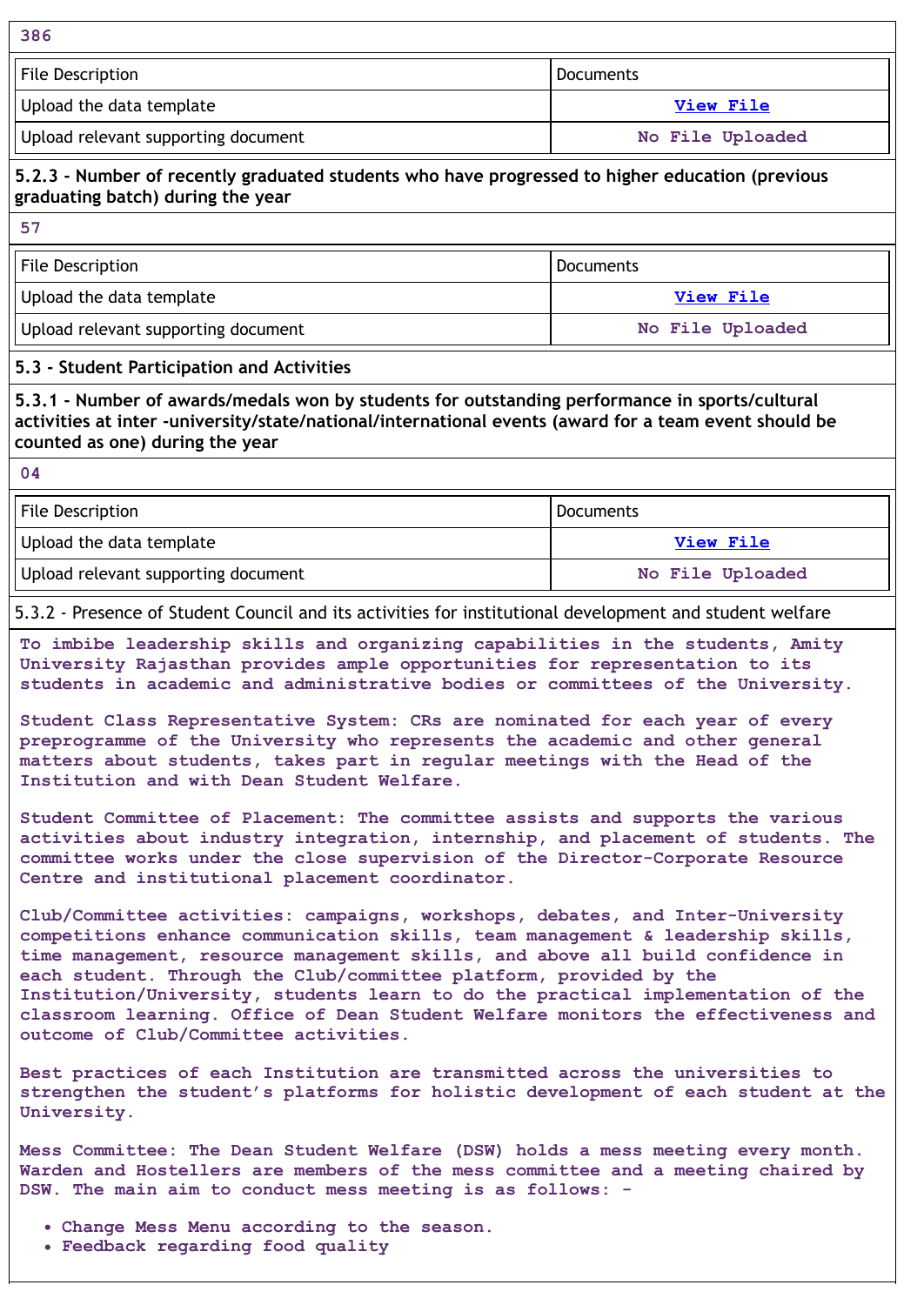| File Description                    | <b>Documents</b> |  |
|-------------------------------------|------------------|--|
| Upload relevant supporting document | No File Uploaded |  |

### **5.3.3 - Number of sports and cultural events / competitions organised by the institution during the year**

| 10<br><b>STATISTICS</b> | ۰.            |
|-------------------------|---------------|
| ۰.<br>×                 | ٠<br>×<br>. . |

| File Description<br>l Documents     |                  |
|-------------------------------------|------------------|
| Upload the data template            | View File        |
| Upload relevant supporting document | No File Uploaded |

### **5.4 - Alumni Engagement**

5.4.1 - The Alumni Association/Chapters (registered and functional)contributes significantly to the development of the institution through financial and other support services during the year

**The Amity University Alumni Association/Jaipur Chapters fosters a lifelong spirit of togetherness and belongingness by connecting its students and faculty with alumni. The Alumni Association provides the university with a credible, independent, and collaborative voice. The Alumni are involved in curriculum strengthing, enhancing the governance, improving administration, and providing an interface between industry and academia. Alumni are also members of various statutory and non-statutory bodies including IQAC, Industry advisory boards.**

| File Description                    | Documents        |  |
|-------------------------------------|------------------|--|
| Upload relevant supporting document | No File Uploaded |  |

| J.4.2 - Alumni contribution during the year (INR in $\,$ $\,$ $\rm E$ $\,$ $\,$ $\rm <$ $\rm 1$ $\rm Lakks$ |  |
|-------------------------------------------------------------------------------------------------------------|--|
| Lakhs)                                                                                                      |  |

File Description **Documents Documents Documents** 

Upload relevant supporting document **View [File](https://assessmentonline.naac.gov.in/storage/app/public/aqar/17529/17529_392_868.xlsx?1653970627) View File** 

# **GOVERNANCE, LEADERSHIP AND MANAGEMENT**

### **6.1 - Institutional Vision and Leadership**

6.1.1 - The institution has a clearly stated vision and mission which are reflected in its academic and administrative governance

**Amity University Rajasthan (AUR) was established by Amity University Rajasthan Act 2008, notified by Government Notification No F.2 (10) Vidhi/2. The University offers education in various streams as per global standards and stands with a baton to illuminate and guide the aspirants of all educational streams. The University believes in participative management, involving all its stakeholders, and created a robust Vision and Mission for itself to ensure holistic development for the students & scholars and create global leaders with a strong sense of ethics and values.**

**Vision: "To be a leading Global University and provide value-based contemporary education with thrust on innovation, research, and productivity with a blend of modernity with tradition".**

**Mission: "To prepare future Global Leaders by providing an environment of excellence in Academics, Research, Technology-driven learning, cross-cultural exposure, holistic development and also enabling them with a commitment to societal & environmental responsibility".**

**The Objectives of Amity University Rajasthan includes**

- **To achieve holistic development of the students**
- **To develop professionals who have capabilities to innovate and excel in the dynamic, tech-savvy globally competitive environment**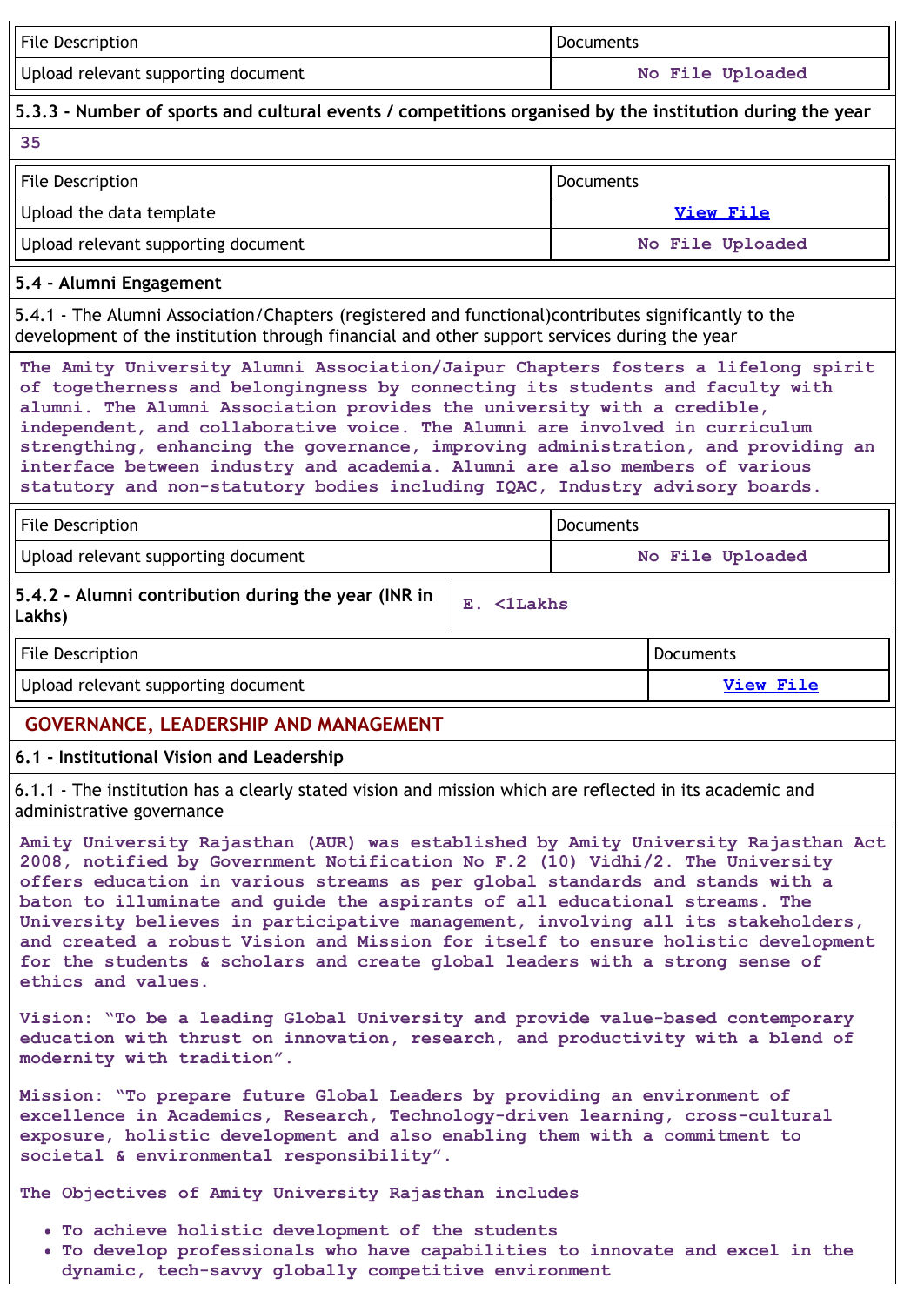- **To provide industry-oriented academic programs**
- **To promote problem-oriented and socially – relevant research**
- **To encourage and facilitate innovations, nurture start-ups, and foster entrepreneurship**

**The Vice-Chancellor (VC) in his Key Leadership role leads the Academic and Administrative teams, ensuring quality delivery. The Pro-Vice-Chancellor (PVC) along with the Deans drives the operation and growth of the University along with the Directors and HOIs. Each Department is headed by a Director/HOI, who in turn delegates the responsibility among the various Programme Leaders and faculty members for individual programs.**

**Under the canopy of laid down vision & mission, the university has given the focus on need-based research and industry integration in all its departments.**

**Dean research is closely monitoring various departments, research centers for R & D activities in consultation with respective HODs. All academic planning, monitoring, and accreditations-related work are coordinated by Dean Academics. Both deans work in consultation with PVC and ensure the quality delivery in academics & research. The University has created ASTIF (Amity Science Technology and Innovation Foundation), to provide hand holding to young faculty members/budding scientists and encourage departments towards R & D. ASTIF also creates a bridge with other research institutions for collaborative research work. The University has an active international affairs division that facilitates student-faculty - staff mobility across the globe through exchange programs.**

| File Description                    | <b>Documents</b> |  |
|-------------------------------------|------------------|--|
| Upload relevant supporting document | No File Uploaded |  |

6.1.2 - The effective leadership is reflected in various institutional practices such as decentralization and participative management

**Amity University Rajasthan strongly believes in decentralization or delegating responsibility and participative management. The same is evident from the wellorganized and curated Organizational Structure and functioning of various Committees which include members from directors, HOI's of different Faculty members to Assistant Professors, with some committees involving student and Alumni representatives. Amity University Rajasthan gives all stakeholders, students, faculty members, non-teaching staff, and administrative staff, opportunities to contribute to the growth of the University as well as to realize their true potential. These practices not only help the organization to move ahead but also help the employees to develop themselves by taking decisions on strategic administrative issues, governing the overall development of the University.**

**Keeping aligned with the concept of participative and supportive management, each department of AUR is headed by Director/HOI/Coordinator, who is empowered to run his/her department efficiently concerning all Academic and Non -Academic matters. Starting from Curriculum designing, framing of Program Structure, Allocation of Courses, coordination of examinations to organizing various events, guest lectures, seminars, Industry Visits, Workshops, etc. All these are organized in close coordination with the support staff from Examination cell, Administration, Hostels, Security, IT Infrastructure, and so on. All the department heads are fully empowered to make decisions with regards to their departments with able guidance from the Top Management, represented by the Pro-Vice-Chancellor and the Vice-Chancellor.**

**The participative Management system is very clearly evident through the fact that Amity University Rajasthan runs 30 different standing committees, and each committee is headed by a Director/HOI/Professor/Sr. Administrative Staff, with participants from across the university. Each committee has a Chairperson/Presiding officer who leads the team. This kind of Management Structure not only helps to broaden the thought process of the employees, but it helps in creating a positive synergy and atmosphere within the University System**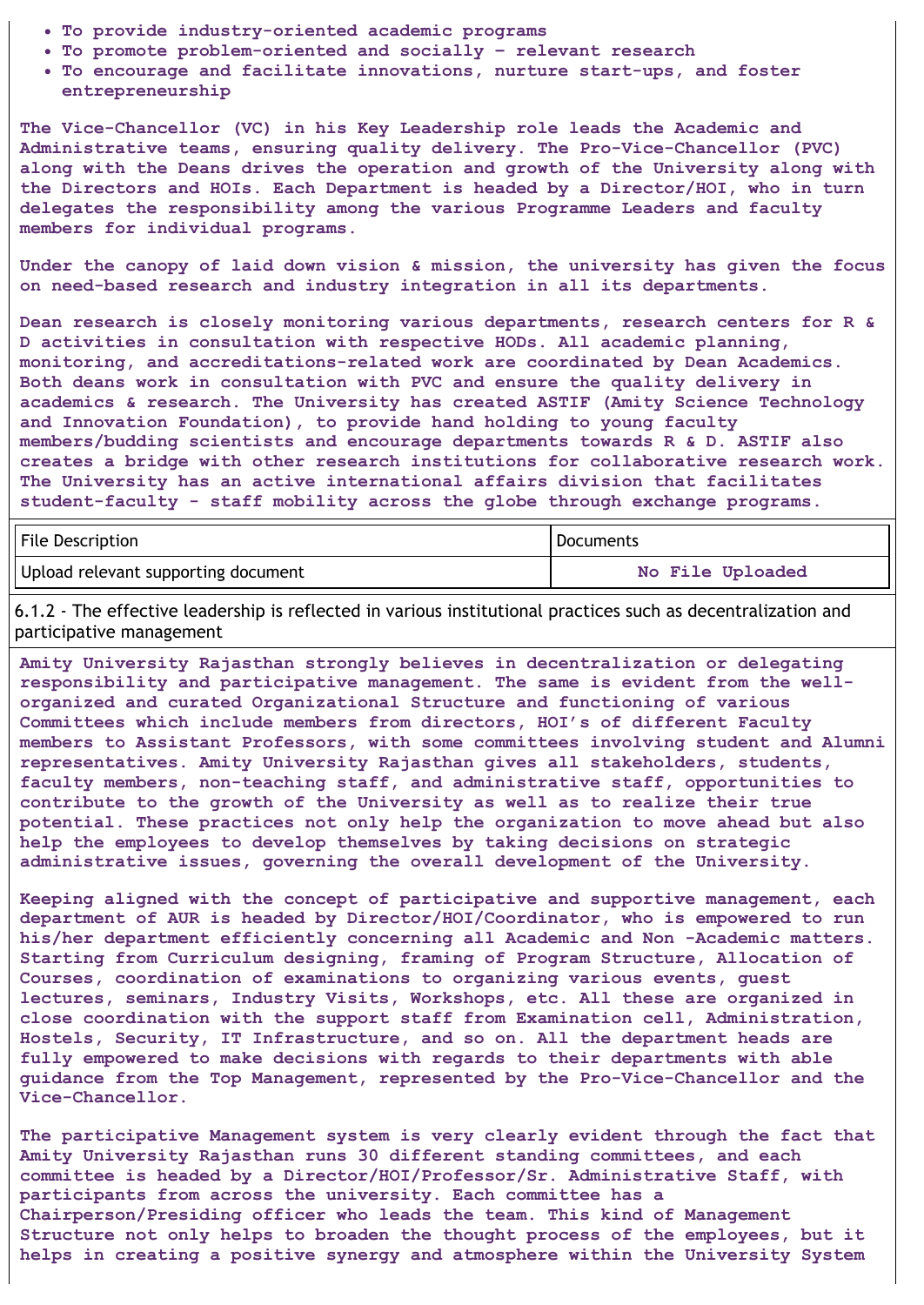**thereby fueling more knowledge and more power of innovation and effective management.**

| File Description                                                                                                                                                                                                                                                                                                                                                                                                                   | <b>Documents</b> |  |
|------------------------------------------------------------------------------------------------------------------------------------------------------------------------------------------------------------------------------------------------------------------------------------------------------------------------------------------------------------------------------------------------------------------------------------|------------------|--|
| Upload relevant supporting document<br>No File Uploaded                                                                                                                                                                                                                                                                                                                                                                            |                  |  |
| 6.2 - Strategy Development and Deployment                                                                                                                                                                                                                                                                                                                                                                                          |                  |  |
| 6.2.1 - The institutional Strategic plan is effectively deployed                                                                                                                                                                                                                                                                                                                                                                   |                  |  |
| Amity University Rajasthan has developed a 5-year strategic plan based on its<br>vision, mission, and core values and always keeping the strategies aligned to the<br>needs of the society at a large. Every year, the strategies are relooked and<br>further broken into yearly strategies, in order to achieve the desired outcome.                                                                                              |                  |  |
| The Strategy map concentrates on the below Strategic Areas.                                                                                                                                                                                                                                                                                                                                                                        |                  |  |
| 1. Student Strength / Enrollment<br>2. Faculty Profile and Qualification<br>3. Teaching Learning<br>4. Research and projects<br>5. Faculty Development<br>6. Industry Integration<br>7. Accreditation and Ranking<br>8. Student support and progression<br>9. Internationalization<br>10. Outreach and Inclusivity<br>11. Financial resources and their utilization<br>12. Infrastructure and learning resources<br>13. Perception |                  |  |

**Under the guidance of VC, PVC, and Provost, Dean Research and Dean Academics prepare yearly strategic plans and give achievable targets to departments to enhance R & D outcome and excellency in academics. VC / PVC conducts monthly meetings with all departments and heads of support services to review the progress and provide necessary guidance. IQAC conducts the required audit and maintains documents accordingly.**

| File Description                    | Documents        |  |
|-------------------------------------|------------------|--|
| Upload relevant supporting document | No File Uploaded |  |

6.2.2 - The functioning of the institutional bodies is effective and efficient as visible from policies, administrative setup, appointment and service rules, procedures, etc.

**Amity University Rajasthan has framed an Organizational Structure as per the requirements of the University setup. The different positions and Institutional bodies are framed and operated keeping in mind the vision, mission, and values of the organization.**

**The University functions with the help of the following administrative officers:**

**Chancellor/ Chairperson: The Chancellor is the head of the University. He presides over the meetings of the Board of Management and Convocation.**

**Vice-Chancellor/President: The Vice-Chancellor is the principal executive and academic officer of the University and exercises general superintendence and control over the affairs of the University.**

**Pro-Vice-Chancellor/Pro-President: The Pro-Vice-Chancellor assists the Vice-Chancellor in matters assigned to him by the Vice-Chancellor from time to time and performs all such functions with due diligence.**

**Provost: The Provost ensures discipline in the University and keeps the faculty and employees well-advised and aware of the various policies and practices in the**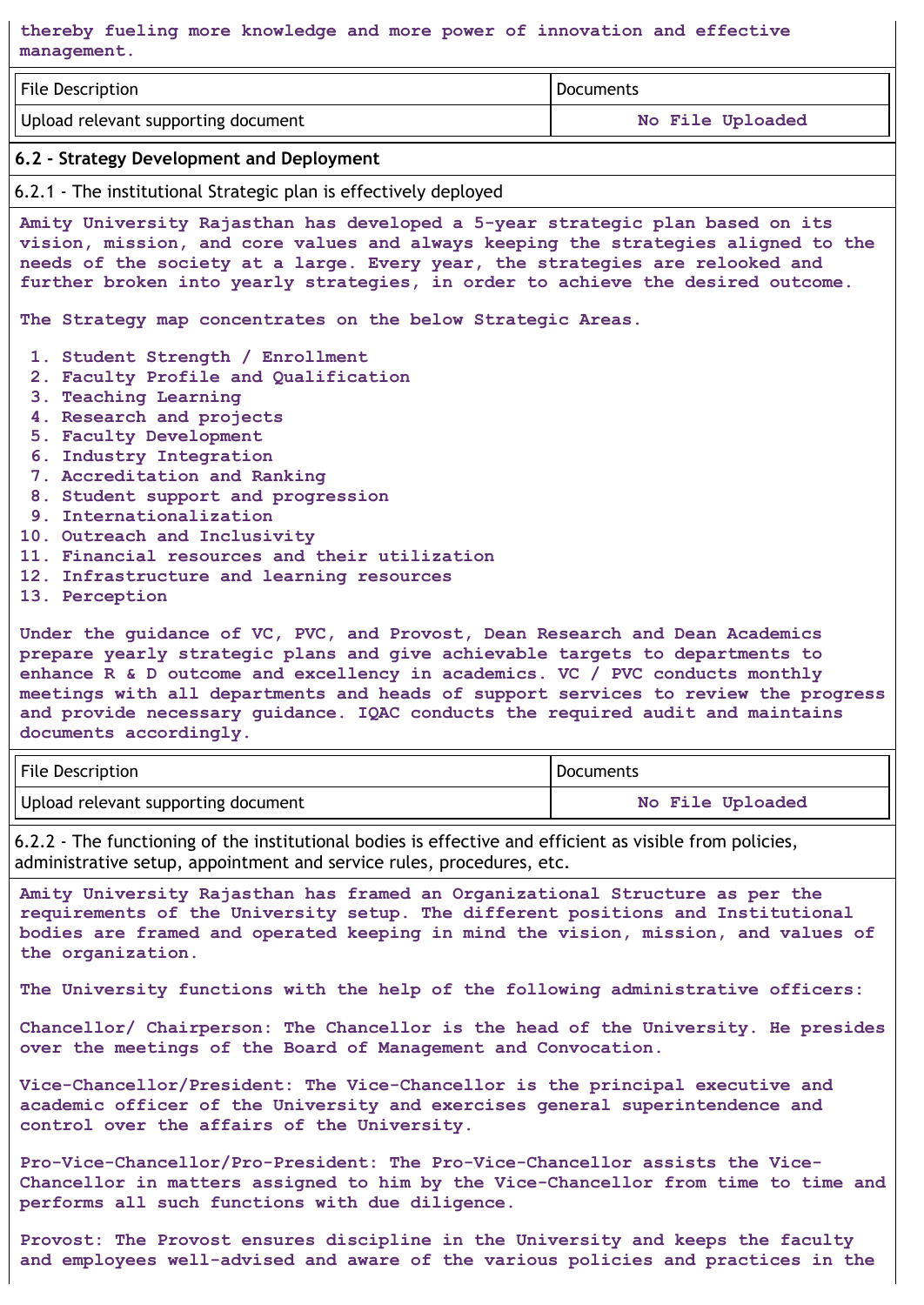**University.**

**Registrar: All documents and records are authenticated by the Registrar on behalf of the University. The Registrar is Member Secretary of the Board of Management and Academic Council. The Registrar exercises such other powers and performs other duties as prescribed by the Statute.**

**Dean- Academics & Research: The Dean Academics and the Dean Research ensure the smooth functioning of all the academic affairs as well as Research Initiatives and progress.**

**Apart from the above, the following University bodies are constituted**

- **a) Planning & Review**
- **1. Academic Council**
- **2. University IQAC**
- **3. Planning Committee**
- **4. Planning & Monitoring Board, etc.**
- **b) Admission**
- **1. Equivalence Committee**
- **2. Admissions Committee**
- **c) Fees**
- **1. Fee Committee**
- **d) Course Curriculum Development**
- **1. Credit Review Committee (CRC)**
- **2. Industry Advisory Board (IAB)**
- **3. Programme Review Committee (PRC)**
- **4. Board of Studies (BOS)**
- **e) Examinations**
- **1. Examination Committee**
- **f) Research**
- **1. University Research Council (URC)**
- **2. Student Research Department Committee (SRDC)**
- **g) Scholarship**
- **1. Scholarship Awards Committee**
- **h) Finance**
- **1. Finance Committee**
- **i) Discipline**
- **1. Anti-Ragging Monitoring Cell**
- **2. University Discipline Committee**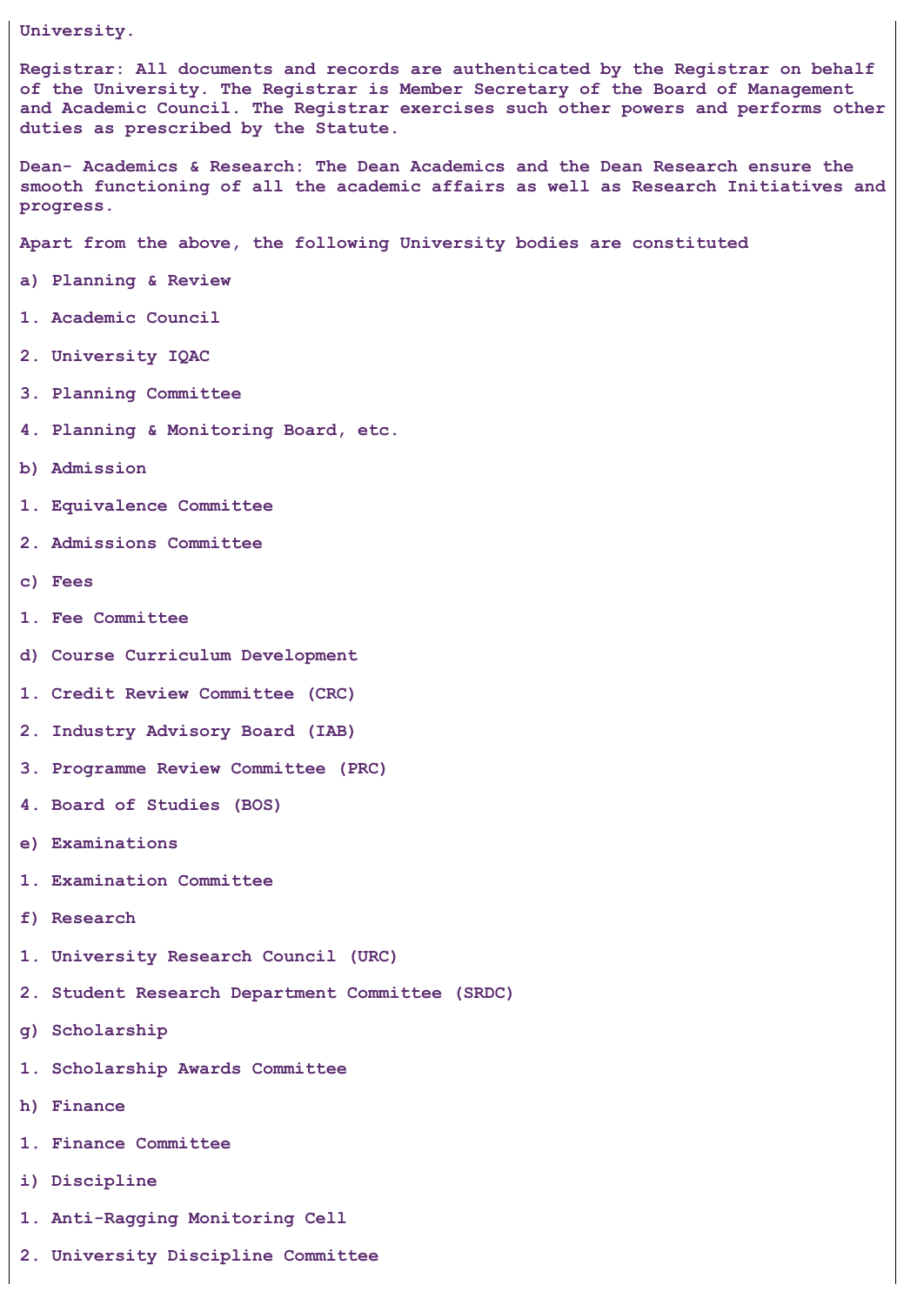- **3. Gender Cell**
- **j) Student Grievance**

### **1. Student Grievance Redressal Committee**

### **2. University Complaint Committee**

| File Description                    | ' Documents      |  |
|-------------------------------------|------------------|--|
| Upload relevant supporting document | No File Uploaded |  |

### **6.2.3 - Institution Implements e-governance in its areas of operations**

**6.2.3.1 - e-governance is implemented covering following areas of operation**

- **1. Administration**
- **2. Finance and Accounts**
- **3. Student Admission and Support**
- **4. Examination**

| File Description                    | l Documents |
|-------------------------------------|-------------|
| Upload the data template            | View File   |
| Upload relevant supporting document | View File   |

**A. All of the above**

### **6.3 - Faculty Empowerment Strategies**

6.3.1 - The institution has a performance appraisal system, promotional avenues and effective welfare measures for teaching and non-teaching staff

**Amity University Rajasthan gives great importance to its Human Resource and strongly believes that any organization can grow and contribute to the country's growth if it possesses motivated and inspired Human Resources. The University follows a transparent system of appraisal through the Performance Based Appraisal System (PBAS), which is collected twice a year.**

**The newly inducted members of the University are guided through an Induction process wherein the PBAS system is clearly explained to them. The University has laid down well-defined policies and service rules to promote and recognize the achievers. Various incentives are in place to promote Research, Publication, Patents, and attending conferences/workshops.**

**Performance Evaluation of Teaching and non-teaching employeesare undertaken through a Performance Evaluation Form on which HOI/HODs, objectively evaluate the performance of the employees in their department. A separate form "Promotion" for Non-Teaching Employees and "Promotion" for Teaching Employees can be forwarded by the HOI, for approval of Pro-Vice-Chancellor and then Vice-Chancellor.**

#### **BENEFITS TO FACULTY & STAFF**

- **Laptop and IT allied facilities**
- **Faculty Incentive Scheme (FIS) – Guiding Ph.D. Scholars, Patents, Publications, Editor**
- **Financial Assistance & Research Grant**
- **Medical Doctor & Medical Staff is available on Campus for 24x7 medical aid**
- **Semi-furnished Single and Family Accommodation facility is provided on campus at subsidized charges**
- **On-campus crèche for faculty with young children**
- **24x7 Electricity with Power Back Up**
- **Resource persons in workshops/ seminars/ conferences**
- **Transport Facility for the kids of residential faculty & staff members**
- **Employee Provident Fund (EPF)**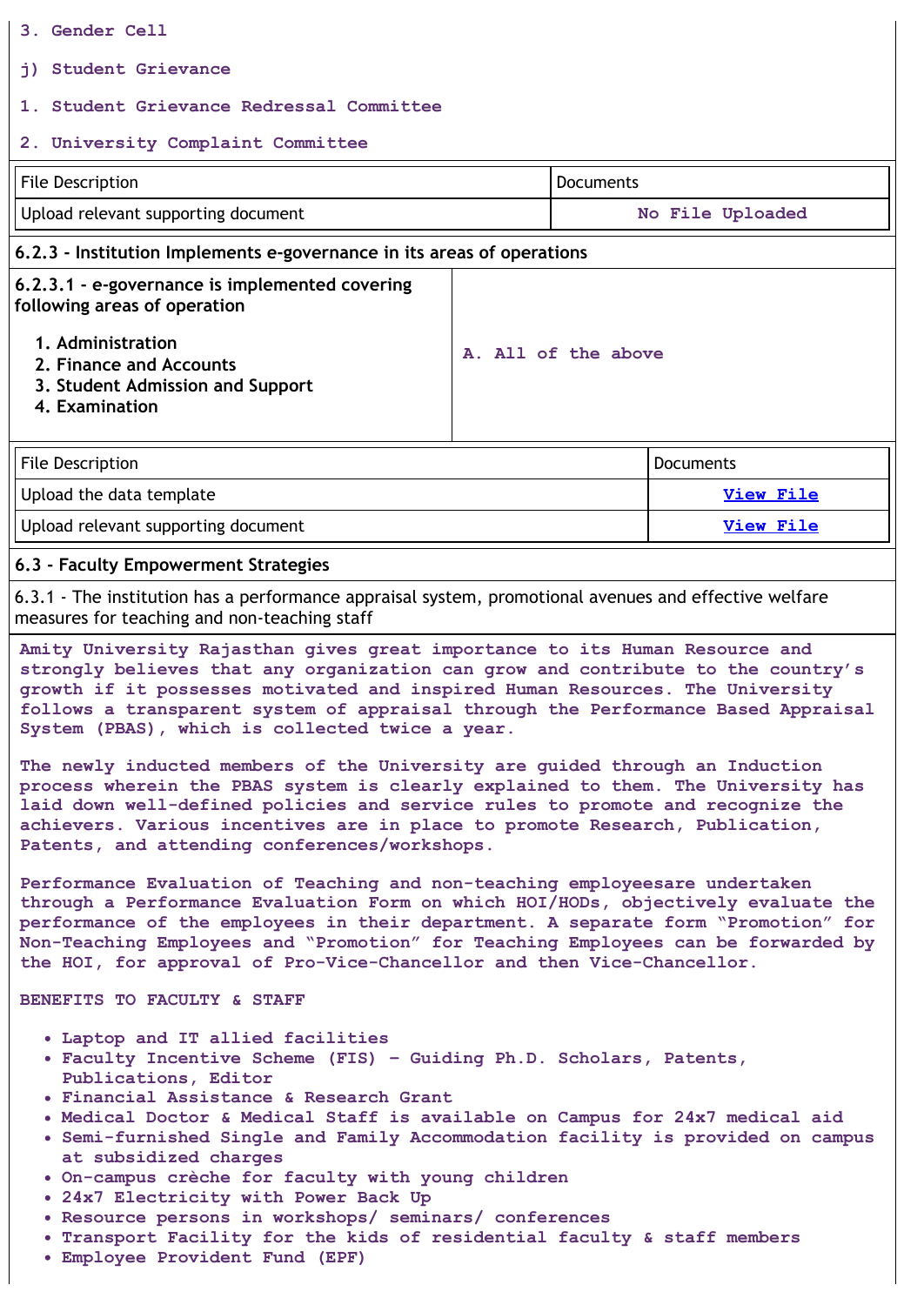|  |  | • Group Mediclaim Policy (GMP) |  |  |
|--|--|--------------------------------|--|--|
|  |  |                                |  |  |

- **Gratuity**
- **Employee State Insurance (ESI)**
- **Redressal of Grievances**
- **Study leave, Maternity Leave, Casual Leave, Sick Leave & Earned Leave**
- **Laundry Facilities on subsidized rates**
- **Gymnasium**
- **Mess Facilities on subsidized rates**
- **ATM/Bank Facility**
- **Guest House Facility**
- **Ice Cream Parlor**
- **Nescafe Tuck Shops**
- **Fruit/Vegetable Shop**
- **Juice Centre**
- **Departmental Store**
- **Salon & parlor**

| File Description                    | Documents |
|-------------------------------------|-----------|
| Upload relevant supporting document | View File |

### **6.3.2 - Total number of teachers provided with financial support to attend conferences / workshops and towards membership fee of professional bodies during the year**

| File Description                    | l Documents      |
|-------------------------------------|------------------|
| Upload the data template            | View File        |
| Upload relevant supporting document | No File Uploaded |

### **6.3.3 - Number of professional development / administrative training Programmes organized by the institution for teaching and non-teaching staff during the year**

**18**

**0**

| File Description                    | <b>Documents</b> |  |
|-------------------------------------|------------------|--|
| Upload the data template            | View File        |  |
| Upload relevant supporting document | No File Uploaded |  |

### **6.3.4 - Total number of teachers undergoing online/ face-to-face Faculty Development Programmes (FDP)during the year(Professional Development Programmes, Orientation / Induction Programmes Refresher Course, Short Term Course)**

**609**

| File Description                    | Documents        |  |
|-------------------------------------|------------------|--|
| Upload the data template            | View File        |  |
| Upload relevant supporting document | No File Uploaded |  |

### **6.4 - Financial Management and Resource Mobilization**

6.4.1 - Institutional strategies for mobilisation of funds and the optimal utilisation of resources

**Being a private University, the funding support is mainly borne by Ritnand Balved Education Foundation (RBEF) - which is a not-for-profit educational trust and receives no grants or donations. At Amity University Rajasthan, mobilization of funds is primarily mobilized through the following resources:**

- **1. Domestic student fee**
- **2. International student fee**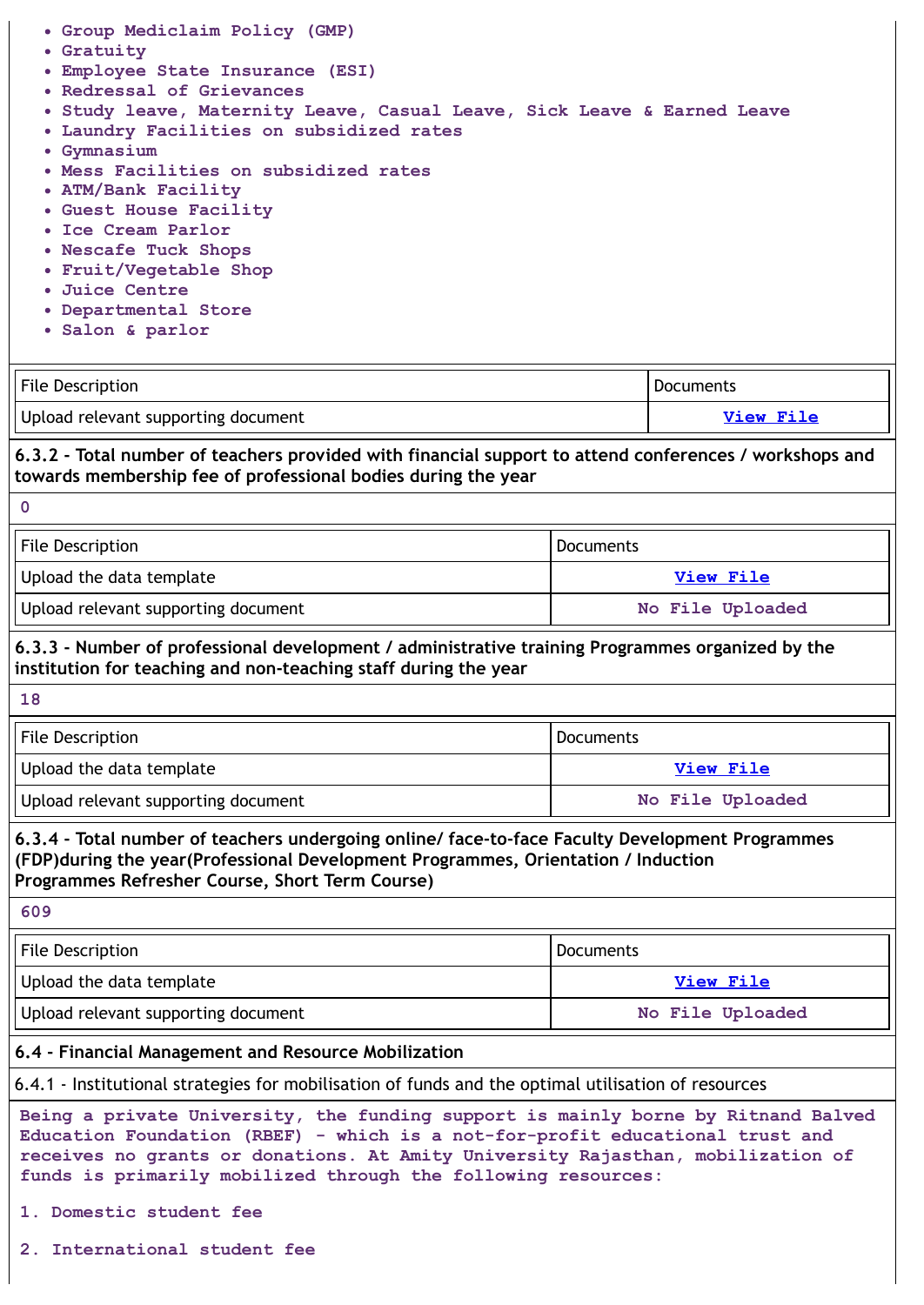**3. Projects/ Research endowments from agencies like UGC, ICSSR, DST**

**4. Earnings from consultancy provided by Faculty**

**5. Earning from various vendors.**

**6. Other earnings from training or workshops**

**7. Organization of sponsored seminars, conferences, and symposiums**

**The finance committee prepares the annual estimates of income and expenditure based on inputs from departments (Teaching / Non-Teaching) & IQAC. The committee proposes an annual budget to the Board of Management for consideration and approval.**

**Financial planning and budgeting (operational expenses and capital investments) are an integral part of annual academic planning at the departmental and University level. The annual plans for the University are finalized by Finance Committee.**

**Procedure to prepare annual estimates of Income and expenditure**

**1. All departments propose their annual financial plans based on academic planning to the finance committee of the University to achieve educational purposes and objectives.**

**2. The proposed budget is examined and approved by the finance committee of the University for the academic year.**

**3. The administrative and financial approvals are taken from competent authority as per university policy and guidelines.**

**4. The various heads for which budget is prepared and funds allocated, are provided in the financial guidelines given by the University.**

**The Finance committee is responsible for observance of regulations relating to maintenance of accounts of income and expenditure and considers any other matter referred by the court and executive council of the University**

| File Description                    | Documents        |  |
|-------------------------------------|------------------|--|
| Upload relevant supporting document | No File Uploaded |  |

**6.4.2 - Funds / Grants received from government bodies during the year for development and maintenance of infrastructure (not covered under Criteria III and V) (INR in Lakhs)**

| ۰, | ł | ۰. |  |
|----|---|----|--|
|    |   |    |  |

| File Description                    | l Documents      |  |
|-------------------------------------|------------------|--|
| Upload the data template            | View File        |  |
| Upload relevant supporting document | No File Uploaded |  |

**6.4.3 - Funds / Grants received from non-government bodies, individuals,philanthropists during the year for development and maintenance of infrastructure (not covered under Criteria III and V)(INR in Lakhs)**

**28.17**

| File Description                    | <b>Documents</b> |
|-------------------------------------|------------------|
| Upload the data template            | View File        |
| Upload relevant supporting document | No File Uploaded |

6.4.4 - Institution conducts internal and external financial audits regularly

**Yes, The University conducts internal financial audits on a periodical basis by a**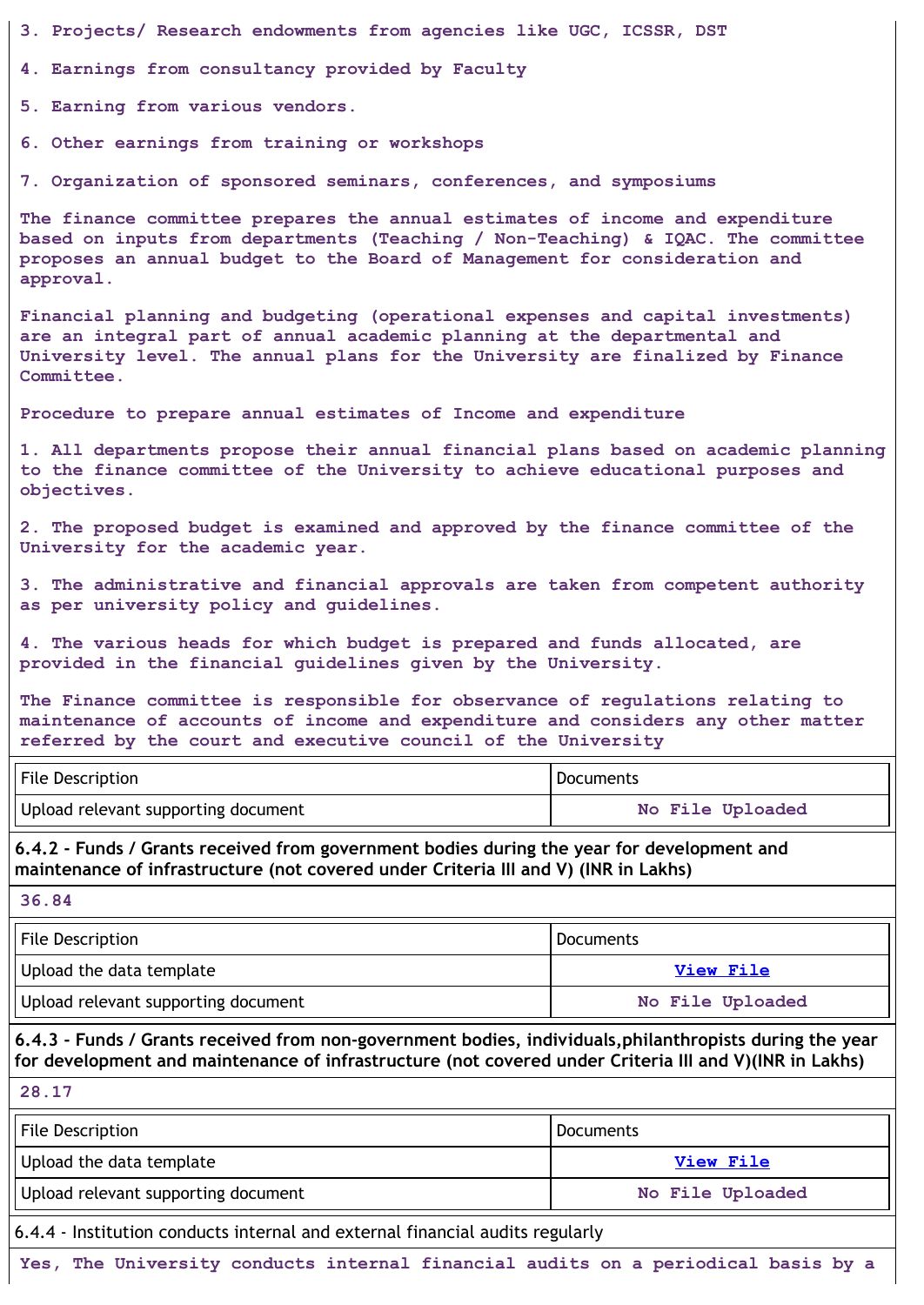**professional Charted Accountant. The University follows standard financial practices to make process stakeholders friendly.**

**The University also conducts external financial audits by appointed statutory auditors which cover overall accounting financial transactions as per applicable norms. The audit covers all applicable government laws like EPF, ESI, Income Tax GST, Society Act.**

| File Description                    | Documents        |  |
|-------------------------------------|------------------|--|
| Upload relevant supporting document | No File Uploaded |  |

### **6.5 - Internal Quality Assurance System**

6.5.1 - Internal Quality Assurance Cell (IQAC) has contributed significantly for institutionalizing the quality assurance strategies and processes by constantly reviewing the teaching learning process, structures  $\theta$ methodologies of operations and learning outcomes at periodic intervals

**Yes, The IQAC has made a significant contribution in institutionalizing quality assurance strategies and processes.**

**The IQAC has been constituted as per the format prescribed by NAAC, organizes meetings at frequent intervals to review & strengthen its academic and administrative quality.**

- **University Strategic plan development & deployment**
- **Annual academic planning& auditing of its teaching departments**
- **Participation in national & international accreditations (NIRF, THE, QS, etc.)**
- **Annual Report "AQAR" for submission to NAAC**
- **Stakeholders' feedback & loop completion.**
- **Monitoring of support services**
- **Ensuring quality delivery in teaching-learning – evaluation**
- **Implementation of CBCS & Impact analysis**
- **Strengthening of best practices**
	- **Industry Integration**
	- **Societal Connect**

| <b>File Description</b>                                                                                                                                                                                                                                                                                                                                                                                                                                                | Documents                    |  |
|------------------------------------------------------------------------------------------------------------------------------------------------------------------------------------------------------------------------------------------------------------------------------------------------------------------------------------------------------------------------------------------------------------------------------------------------------------------------|------------------------------|--|
| Upload relevant supporting document                                                                                                                                                                                                                                                                                                                                                                                                                                    | <b>View File</b>             |  |
| 6.5.2 - Institution has adopted the following for<br>Quality assurance Academic Administrative Audit<br>(AAA) and follow up action taken Confernces,<br>Seminars, Workshops on quality conducted<br>Collaborative quality initiatives with<br>other institution(s) Orientation programme on<br>quality issues for teachers and studens Participation<br>in NIRF Any other quality audit recognized by state,<br>national or international agencies (ISO Certification, | A. Any 5 or all of the above |  |

| ٦<br>ш |  |
|--------|--|
|--------|--|

| File Description                     | <b>Documents</b> |
|--------------------------------------|------------------|
| Upload the data template             | View File        |
| Upload relevant supporting documnent | View File        |

6.5.3 - Incremental improvements made for the preceding during the year with regard to quality (in case of first cycle) Post accreditation quality initiatives(second and subsequent cycles)

#### **Initiatives and Improvements undertaken**

**The following major improvements have been undertaken by the university during the last four years.**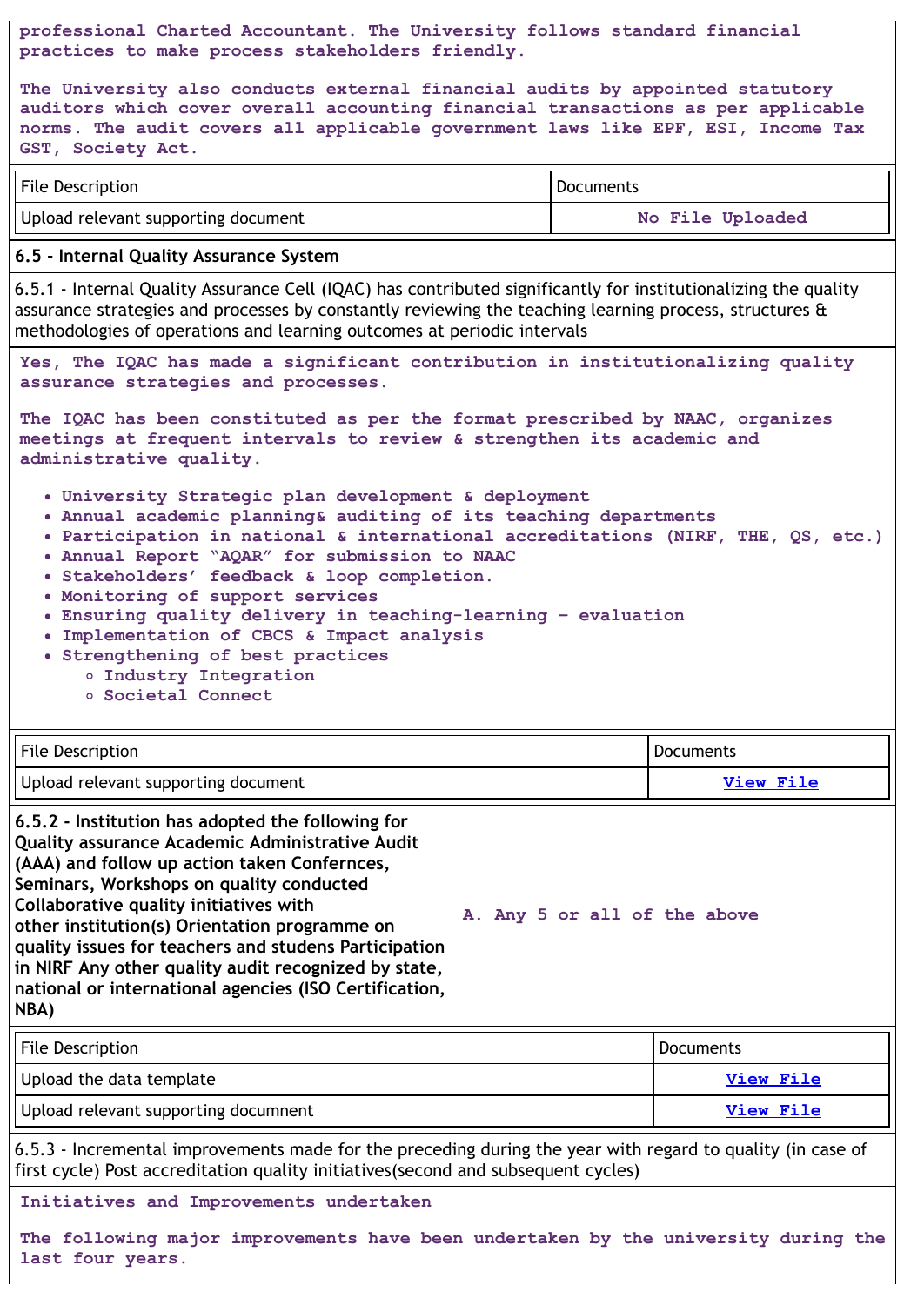**· The University has developed and inducted a strategic plan to monitor and support its academic and administrative services for quality delivery.**

**· The University has augmented its best practices of Industry Integration & Societal Connect.**

**· Ensure active contribution of industry advisory boards and linked with BOS and CRC for curriculum strengthing and student progression respectively.**

**· The University has closely monitored its ongoing programs in various departments with reference to intake and students' interest in three consecutive years and recommends replacing some of the programs with the new ones.**

**· To understand the global academics, the university will participate in international rankings such as THE & QS.**

**· Representation of industry, academia, alumni, and students as experts/ members in the departmental Board of Studies.**

**· Peer-reviewed CLOs are uploaded on Amizone before the commencement of the semester and are discussed in the first class/session with the respective students.**

**· Periodic projections of financial requirements for conducting various cocurricular activities for smooth and timely execution.**

**· The University has reduced its results declaration time to 15 days**

**· The University has strengthened its existing online portal and related IT services to aligned with hybrid academics.**

**· Alumni Participation-**

- **Increased interaction with alumni by giving them representations on various committees and boards and in the convocation procession.**
- **Organizing alumni meet.**
- **Inviting them as guest speakers during Orientation, Classroom Lectures, Youth Festivals, Mentor-Mentee Meetings etc.**

| File Description                    | Documents |
|-------------------------------------|-----------|
| Upload relevant supporting document | View File |

#### **INSTITUTIONAL VALUES AND BEST PRACTICES**

**7.1 - Institutional Values and Social Responsibilities**

7.1.1 - Measures initiated by the Institution for the promotion of gender equity during the year

**Amity University Rajasthan, Jaipur has a well-organized regulation and guidelines for admission, recruitment, administrative functions. All academic and administrative activities safeguard the interests of the students, faculty, and staff irrespective of their genders. The University provides safety, security & counseling facilities to all genders, students/staff members.**

**Gender Sensitization Events are conducted at various departments. Measures initiated by the Institution for the promotion of gender equality.**

- **Organizing meetings, seminars, workshops, and social events to improve students' profile through inclusive practices for gender, social sensitization, and providing a platform of equal opportunity and co-existence.**
- **Personalized mentorship and counseling programs are in place to give support and thrust towards progression to higher education and placement and other issues as appropriate.**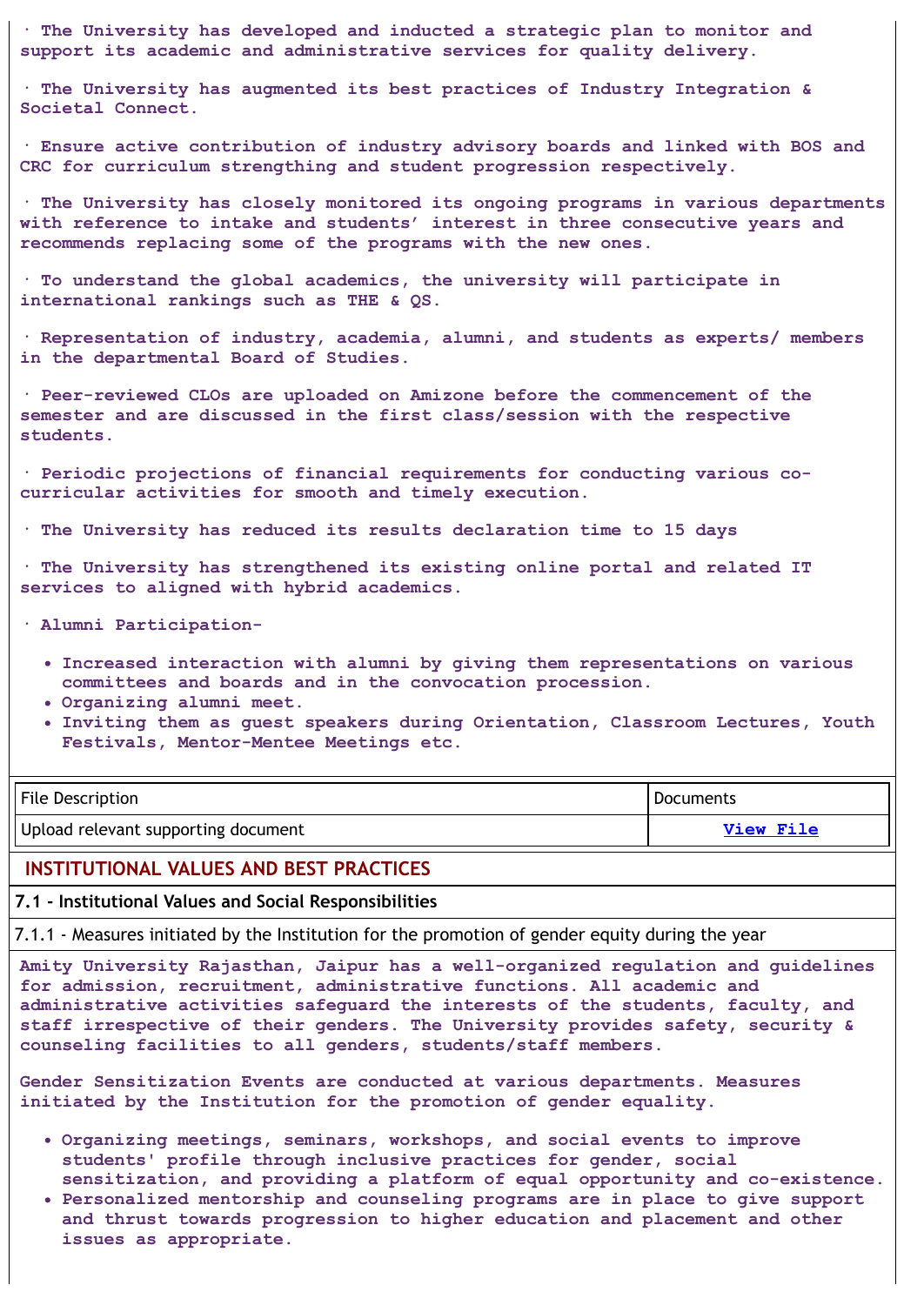- **The University has appointed counsellors, who are trained to deal with any specific issues related to mental health. In the case of slow learners and differently-abled students, close monitoring is done by the counsellor in consultation with the respective faculty mentor.**
- **Grievance redressal mechanism includes anti-ragging committee, internal complaints committee, prevention of sexual harassment committee, and allowing access to the leadership of the University for appealing against any of the decisions/issues, which may not be duly addressed by the committees.**
- **Many sports and cultural events, specifically for women employees and/or students, are organized to give equal opportunity for all genders.**
- **Infrastructure to take care of gender-specific needs and creation of private spaces for faculty, students, and other staff Separate Hostel for Boys & Girls:**
- **The University has a separate residential facility for girls and boys.**
- **Outsiders are not allowed to enter the residential premises.**
- **A separate committee deals with issues related to the safety and security of girls. The committee also has the mandate to ensure zero tolerance for genderbased violence and harassment.**
- **Trained Security Squad: Dedicated security workforce, including females, is deployed all over the campus to ensure round-the-clock surveillance.**
- **High-tech 24-hour CCTV surveillance system: This is equipped with 307 highresolution cameras, a dedicated server and operated through a centralized control room by security personnel with rotational duties.**
- **24\*7 Medical facility: Two full-time qualified doctors and female nursing staff are available to provide medical care to the students. The University has also MoU with the leading Hospital of Jaipur to cater to any medical emergency.**
- **Crèche facility: young nursing mothers or staff with small kids are authorized to bring their kids to use the crèche facility, which is supervised by trained staff so that they concentrate on their work.**

**Weblink: https://www.amity.edu/jaipur/other-facilities**

| File Description                                                                                                                                                |                       | <b>Documents</b>    |
|-----------------------------------------------------------------------------------------------------------------------------------------------------------------|-----------------------|---------------------|
| Upload relevant supporting document                                                                                                                             |                       | <b>View</b><br>File |
| Annual gender sensitization action plan(s)                                                                                                                      |                       | <b>Nil</b>          |
| Specific facilities provided for women in terms of: a. Safety and security b. Counseling c. Common<br>rooms d. Daycare Centre e. Any other relevant information |                       | Nil                 |
| 7.1.2 - The Institution has facilities for alternate<br>sources of energy and energy conservation Solar<br>Biogas plant Wheeling to the Grid<br>energy          | B. Any 3 of the above |                     |

**Sensor-based energy conservation Use of LED bulbs/ power-efficient equipment**

| File Description                    | Documents |
|-------------------------------------|-----------|
| Upload relevant supporting document | View File |

7.1.3 - Describe the facilities in the Institution for the management of the following types of degradable and non-degradable waste (within 200 words) Solid waste management Liquid waste management Biomedical waste management E-waste management Waste recycling system Hazardous chemicals and radioactive waste management

**Waste management involves the collection, segregation, transportation, reprocessing, recycling, and disposal of various types of wastes.**

**Solid waste management:**

**On-campus compost preparation through pits available for producing manure from wet waste and horticulture waste to be used in gardens as manure.**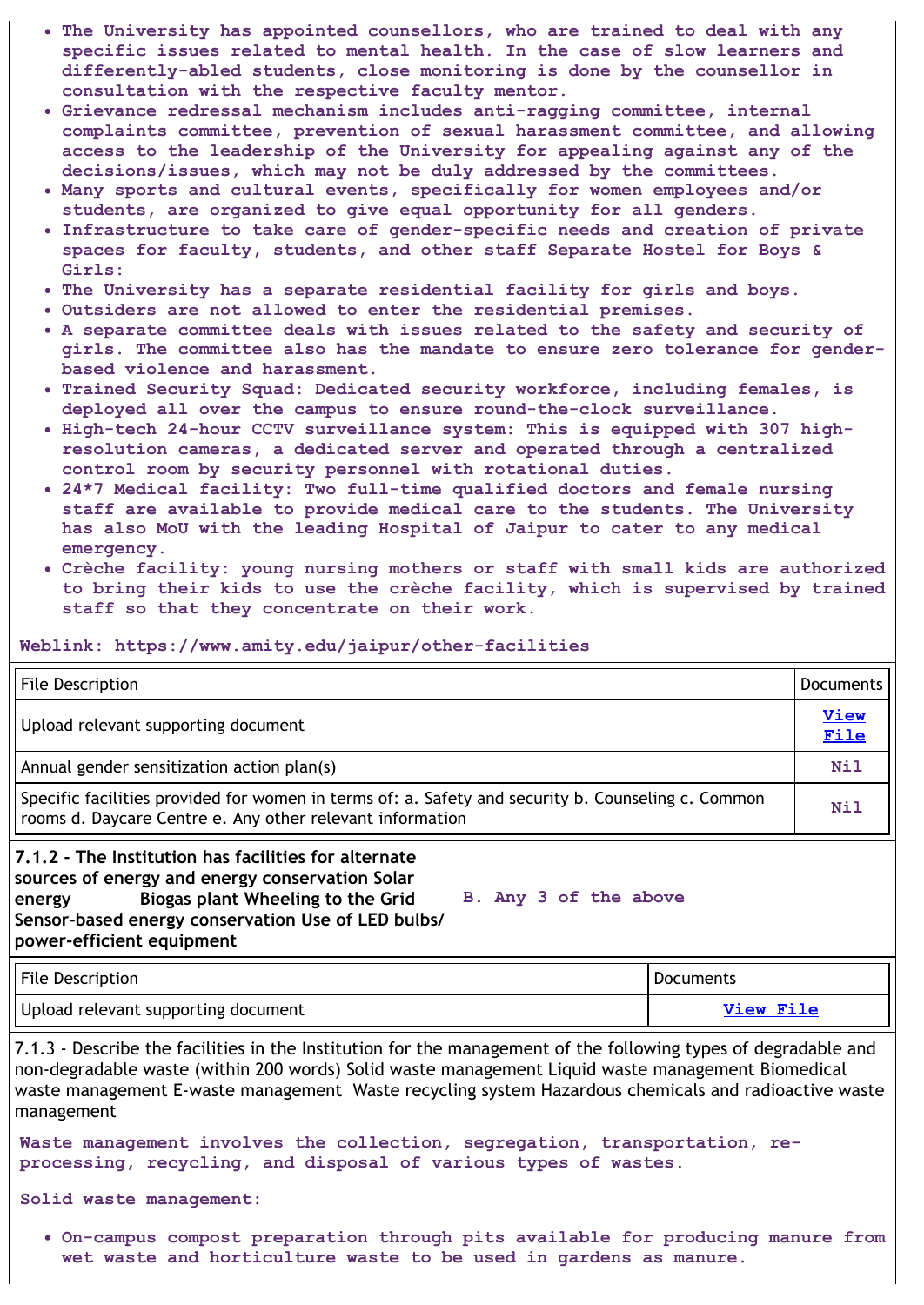- **The mess food waste is disposed of through a piggery's contractor.**
- **Two garbage houses are available in two different locations of the campus for dry waste. The dry waste and plastic are disposed of through a vendor who collects and disposes it to the Jaipur Municipal dump yard.**
- **The campus is polythene free**
- **Incineration of sanitary pads at hostel via two Incinerators are available in girl's hostel**
- **Separate Dustbins have been provided for recyclable and general waste collection.**

**Liquid waste management and wastewater recycling system:**

- **The University maintains a very efficient infrastructure for on-Campus Sewage Treatment Plant (STP) with a capacity of 7.5 lakh LPD is functional.**
- **Separate Effluent Treatment Plant (ETP) available for treating wastewater of laundry, mess, and other food outlets.**
- **Water after treatment is sent to a treated water lake, water from the lake used for horticulture for plantation/lawns through the auto irrigation system. Fountains in the lake ensure proper aeration and as the process of use is dynamic stagnation does not occur and hence there is no bad odour.**
- **Carp fishes are introduced in the lake to manage the algal growth and possible eutrophication.**
- **Treated water is also used for the cooling tower of chiller plants and for the flush system off our hostels.**

**Biomedical waste management:**

**There is no biomedical waste as only a basic medical room for first aid is available on the campus. Injection needles are disposed of by burning in a needle incinerator.**

#### **E-waste management:**

**E wastes generated from computer laboratories, electronic labs, Physics Labs, Chemistry Lab, Biotech Labs, Academic and Administrative Offices. The e-waste includes used or obsolete items like lab instruments, circuits, desktops, laptops and accessories, printers, charging and network cables, Wi-fi devices, cartridges, sound systems, display units, UPS, Biometric machines, scientific instruments, etc. All instruments are put to optimal use. All such equipment that cannot be reused or recycled is being disposed of through authorized vendors.**

**Hazardous chemicals and radioactive waste management:**

- **Oil and lubricants are used for the Diesel Generators (DG) sets which are disposed of through a licensed vendor periodically and a certificate is taken.**
- **Hazardous Lab Chemicals are disposed of by using Standard Practices to Neutralize.**
- **No one is utilizing radioactive material in university for Teaching Lab and R & D.**

| File Description                                                                                                                                                                                                                                             |                              | <b>Documents</b> |
|--------------------------------------------------------------------------------------------------------------------------------------------------------------------------------------------------------------------------------------------------------------|------------------------------|------------------|
| Upload relevant supporting document                                                                                                                                                                                                                          |                              | View File        |
| 7.1.4 - Water conservation facilities available in the<br>Institution: Rain water harvesting Bore well / Open<br>well recharge Construction of tanks and bunds<br>Waste water recycling Maintenance of water bodies<br>and distribution system in the campus | A. Any 4 or all of the above |                  |
| <b>File Description</b>                                                                                                                                                                                                                                      |                              | <b>Documents</b> |
| Upload relevant supporting document                                                                                                                                                                                                                          |                              | View File        |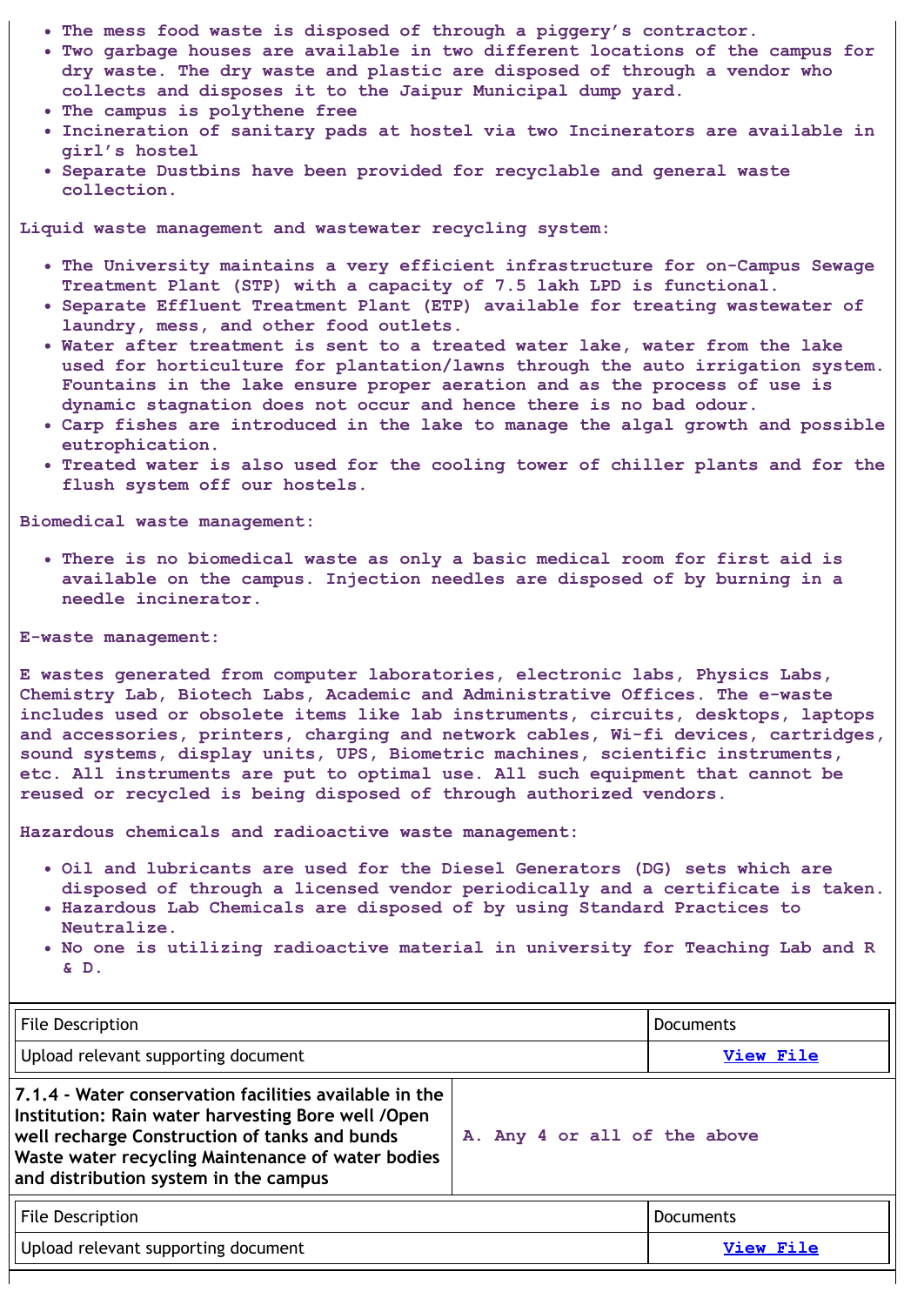| 7.1.5 - Green campus initiatives include                                                                                                                            |                              |
|---------------------------------------------------------------------------------------------------------------------------------------------------------------------|------------------------------|
| 7.1.5.1 - The institutional initiatives for greening<br>the campus are as follows:                                                                                  |                              |
| 1. Restricted entry of automobiles<br>2. Use of bicycles/ Battery-powered vehicles<br>3. Pedestrian-friendly pathways<br>4. Ban on use of plastic<br>5. Landscaping | A. Any 4 or All of the above |

| File Description                    | Documents        |
|-------------------------------------|------------------|
| Upload relevant supporting document | <b>View File</b> |

| 7.1.6 - Quality audits on environment and energy are regularly undertaken by the institution                                                                               |                              |  |
|----------------------------------------------------------------------------------------------------------------------------------------------------------------------------|------------------------------|--|
| 7.1.6.1 - The institution's initiatives to preserve<br>and improve the environment and harness energy<br>are confirmed through the following:                              |                              |  |
| 1. Green audit<br>2. Energy audit<br>3. Environment audit<br>4. Clean and green campus recognitions/awards<br>5. Beyond the campus environmental<br>promotional activities | A. Any 4 or all of the above |  |

| File Description                                                                                     | <b>Documents</b> |
|------------------------------------------------------------------------------------------------------|------------------|
| Upload relevant supporting document                                                                  | View File        |
| 7.1.7 - The Institution has a disabled-friendly and<br>harrier-free environment Ramns/lifts for easy |                  |

| barrier-free environment Ramps/lifts for easy<br>access to classrooms and centres. Disabled-friendly<br>washrooms Signage including tactile path lights,<br>display boards and signposts Assistive technology<br>and facilities for persons with disabilities:<br>accessible website, screen-reading<br>software, mechanized equipment, etc. Provision for | A. Any 4 or all of the above |
|------------------------------------------------------------------------------------------------------------------------------------------------------------------------------------------------------------------------------------------------------------------------------------------------------------------------------------------------------------|------------------------------|
| enquiry and information: Human assistance, reader,                                                                                                                                                                                                                                                                                                         |                              |
| scribe, soft copies of reading materials, screen                                                                                                                                                                                                                                                                                                           |                              |
| reading, etc.                                                                                                                                                                                                                                                                                                                                              |                              |

| File Description                    | Documents        |
|-------------------------------------|------------------|
| Upload relevant supporting document | <b>View File</b> |

7.1.8 - Describe the Institutional efforts/initiatives in providing an inclusive environment i.e. tolerance and harmony towards cultural, regional, linguistic, communal, socio-economic and other diversities (within a maximum of 200 words)

**Amity University Rajasthan provides an inclusive environment for everyone with tolerance and harmony towards cultural, regional, linguistic, communal socioeconomic, and other diversities. The University encourages the students to organize and participate in various programs organized by the colleges, intercollegiate activities, university, and other Government or non-government organizations to make them sensitized towards cultural, regional, linguistic, communal, and socio-economic diversities. To build a nation of youth who are noble in their attitude and morally responsible. The university organizes and conducts several activities to build and promote an environment of ethical, cultural, and spiritual values among the students and staff. Different sports activities like annual sports fest 'Sangathan' and 'Shauryamanthan' and AUR techno-cultural fest**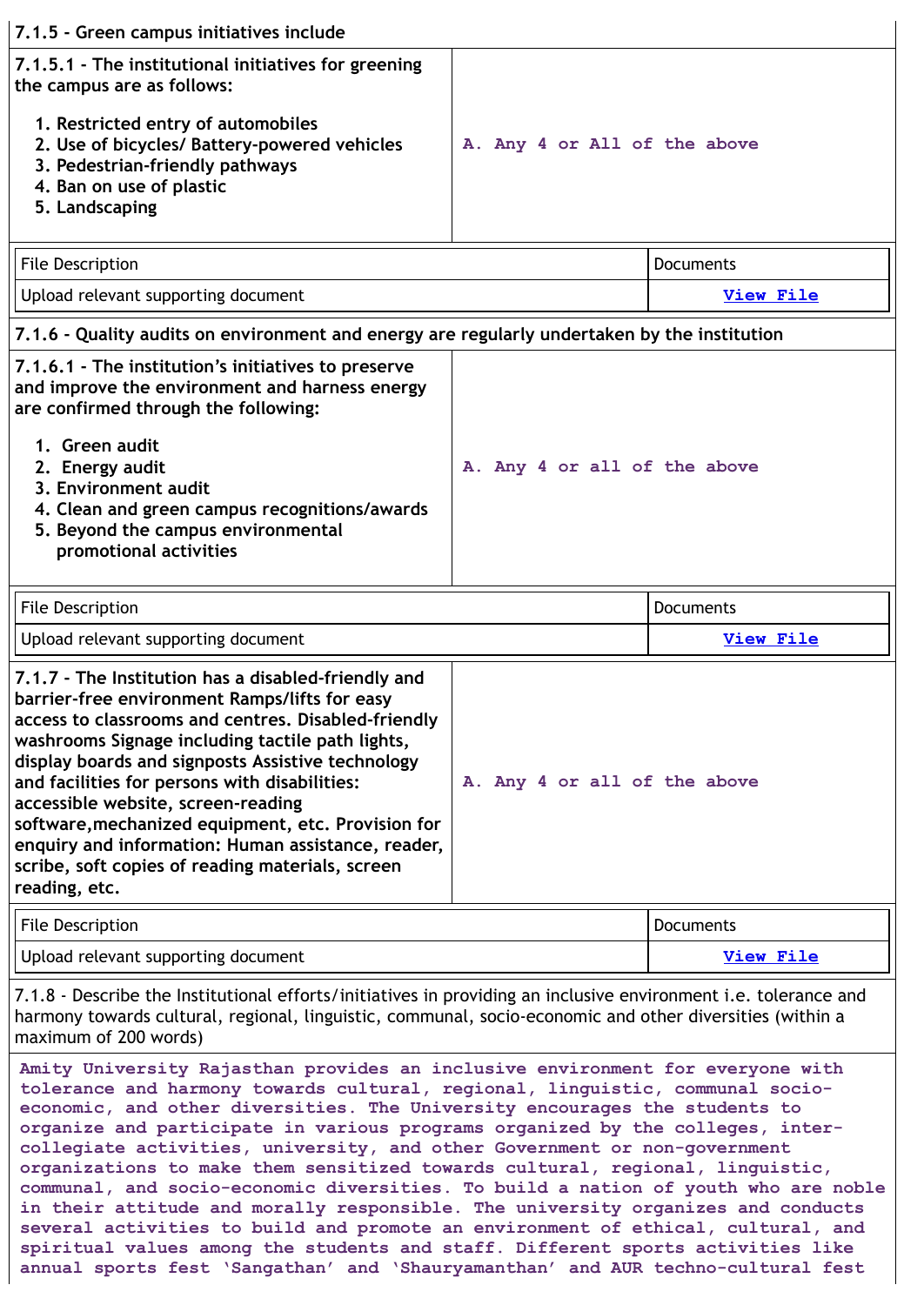**and activities are organized not only to promote harmony towards each other but also showcasing creativity, talent, scientific aptitude, and innovations. Students from various regional and cultural backgrounds participate in such programs and present their regional or cultural folk songs and dances.**

**To cultivate the emotional and patriotic feelings among the students, the faculty, and staff members, commemorative days like Independence Day, Republic Day, Women's Day, IDY, Cancer Day, AIDS Day along with many regional festivals like are celebrated on the campus with the initiative and support of the management for not only recreation and amusement but also to generate the feeling of oneness, social harmony among people of different racial and cultural backgrounds. The University students, teachers, and staff jointly celebrate the cultural and regional festivals, like Fresher and farewell Party, teacher's day, orientation program, Youth Day, Women's Day, Yoga Day.**

**There are active grievance redressal cells in the university like Student grievance redressal cell, Gender cell which deal with grievances without any racial or cultural biases. Motivational lectures from domain experts and eminent personalities are arranged for all-round development of the students for their personality development and to make them responsible citizens following the national values of social and communal harmony and national integration. Every year, NSS Units of Amity university Rajasthan conduct social activities, community services, and awareness camps in nearby villages addressing various social issues impacting the lives of the people in the community viz-a-viz including social and cultural values among the young students. The students participate in 'Prayas' and 'Umeed' NGO activities to render services to society.**

**The institute also takes account of socio-economic diversities among the students and offers scholarships to students from economically weaker sections. In addition to learning resources, cuisine, and food habits, tourism sites and cultural programs of the states are shared extensively. To cater to linguistic harmony, Hindi Divas is celebrated and diversified events like Essay Writing, poem recitation, Debates, webinars are conducted in Hindi, English, and in foreign languages also. Catering to Multilingualism: "Matribhasha Diwas" is celebrated, in which the students take part in calligraphy, singing, and poetry competitions in their mother tongue. Several workshopsare conducted by the language experts to bring in inclusivity. Amity School of Languages offers different foreign languages as credit courses (German, French, Spanish, English, and Chinese) to help make the students, global citizens.**

| File Description                    | Documents        |
|-------------------------------------|------------------|
| Upload relevant supporting document | <b>View File</b> |

7.1.9 - Sensitization of students and employees of the institution to constitutional obligations: values, rights, duties and responsibilities of citizens:

**Amity University Rajasthan is committed to inculcate Indian ethics and values among the students and faculty members. The University's eco-system provides a holistic framework for achieving the goals and conducts various activities for students and faculty members to enable them to exercise their rights and discharge their duties as responsible citizens, a few initiatives taken in this regard. One of the most important ways to inculcate these values is by commemorating the birth anniversary /death anniversary of great personalities of the country (freedom fighters, Noble Laurette, social workers, scientists etc.).**

**To sensitize about the fundamental rights and the access to a safe environment, University creates various platform to make awareness among its stakeholders.**

**Access to Information is enabled through documents displayed on the University website and Intranet Amizone. Awareness drives are conducted to sensitize students for exercising their voting rights. As responsible citizens, the staff and students are encouraged to follow the principle of reducing, reusing, and recycling for environmental protection so as to achieve the status of zero-waste-**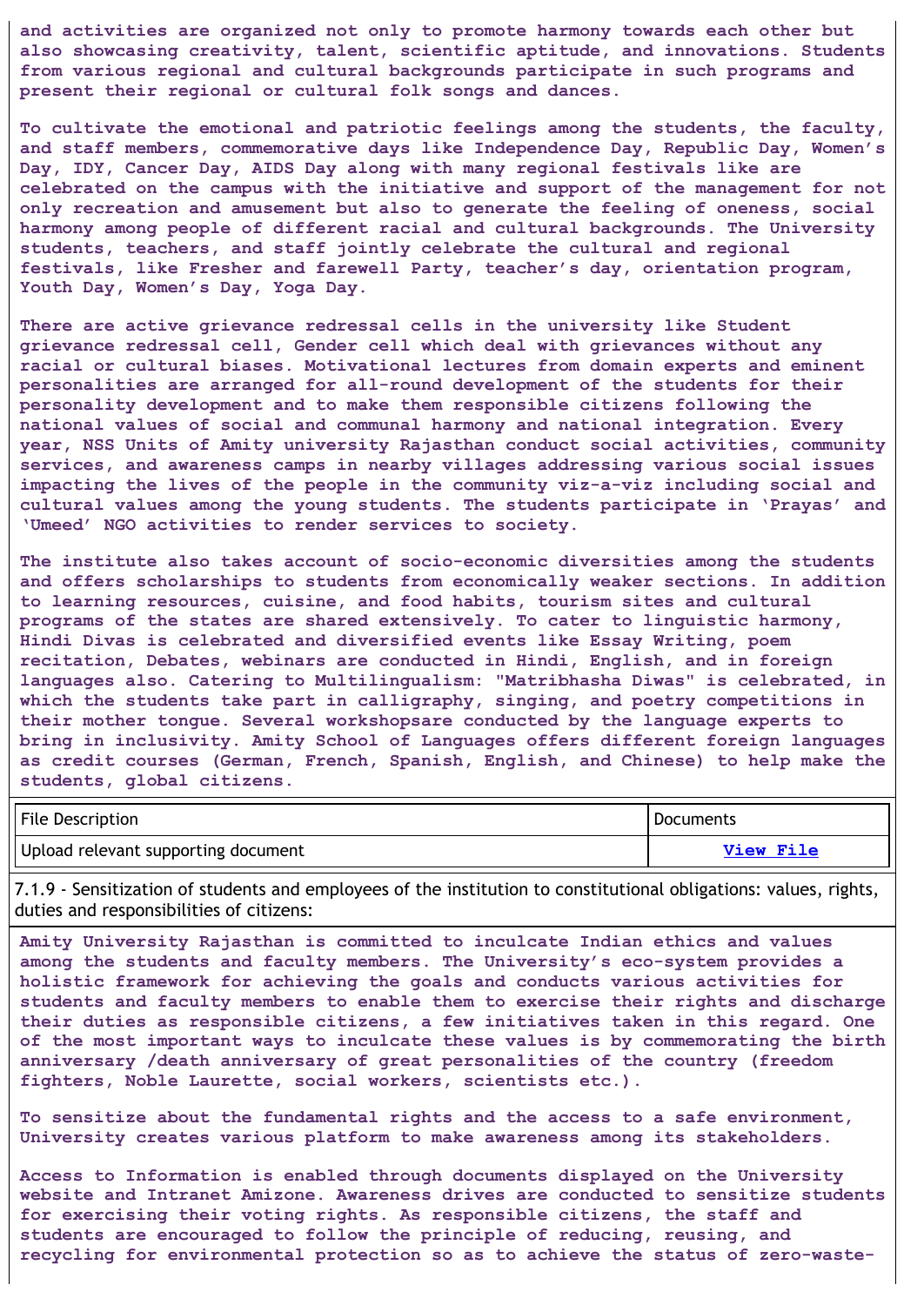**discharge and green campus. Students and faculty members are encouraged to reduce fossil fuel-based transport.**

**The faculty members participate in various national drives such as Swachh Bharat, Start-up India, and Make-in India movement, Digital India, through workshops, seminars, and awareness sessions. The University has a National Service Scheme (NSS), which consistently serves, a society with various initiatives of cleanliness, tree plantation, awareness, environment, upliftment of education, and social service.**

**Under the aegis of Unnat Bharat Abhiyan (UBA), Amity University Rajasthan has adopted neighboring villages and is continuously working to help them out in every possible way for their betterment. Several outreach activities are organized in these villages for improving the living standards of the villagers. Legal-aid clinics organize events and workshops for the villagers to help them to resolve their legal issues and make females aware of their fundamental rights.**

**7.1.10 - The Institution has a prescribed code of conduct for students, teachers, administrators and other staff and conducts periodic programmes in this regard. The Code of Conduct is displayed on the website There is a committee to monitor adherence to the Code of Conduct Institution organizes professional ethics programmes for students, teachers, administrators and other staff Annual awareness programmes on Code of Conduct are organized**

**All of the above**

| File Description                    | <b>Documents</b> |
|-------------------------------------|------------------|
| Upload relevant supporting document | View File        |

7.1.11 - Institution celebrates / organizes national and international commemorative days, events and festivals

**Amity University Rajasthan accentuates the holistic development of students by organizing several events of national and international significance.**

**One of the most important ways to inculcate these values is by commemorating the anniversaries of great intellectuals of India. The functions are organized to celebrate and commemorate these national festivals as well as anniversaries.**

**The University organizes several National festivals and birth/death anniversaries of the great Indian personalities such as:**

**Teachers Day: The University celebrates teachers' day on 5th September as the birthday of a great teacher Dr Sarvapalli Radhakrishnan.**

**National Science Day: The University celebrates National Science Day on 28 February each year to mark the discovery of the Raman effect by Indian physicist Sir Chandrashekhara Venkata Raman.**

**International Women's Day: On March 8th every year the University celebrates international women's day.**

**International Yoga Day: The Prime Minister of India, Narendra Modi suggested the day in the UN Assembly. 21st June was set as the International Yoga Day as it is celebrated in the University every year.**

**World Tourism Day: The University celebrates World Tourism Day on 27th September to foster awareness among the international community of the importance of tourism and its social, cultural, political, and economic value.**

**World Doctorates Day: Every year on August 25th the University participates in "World Doctorates Day" to rededicate and pledge that we will ensure the high**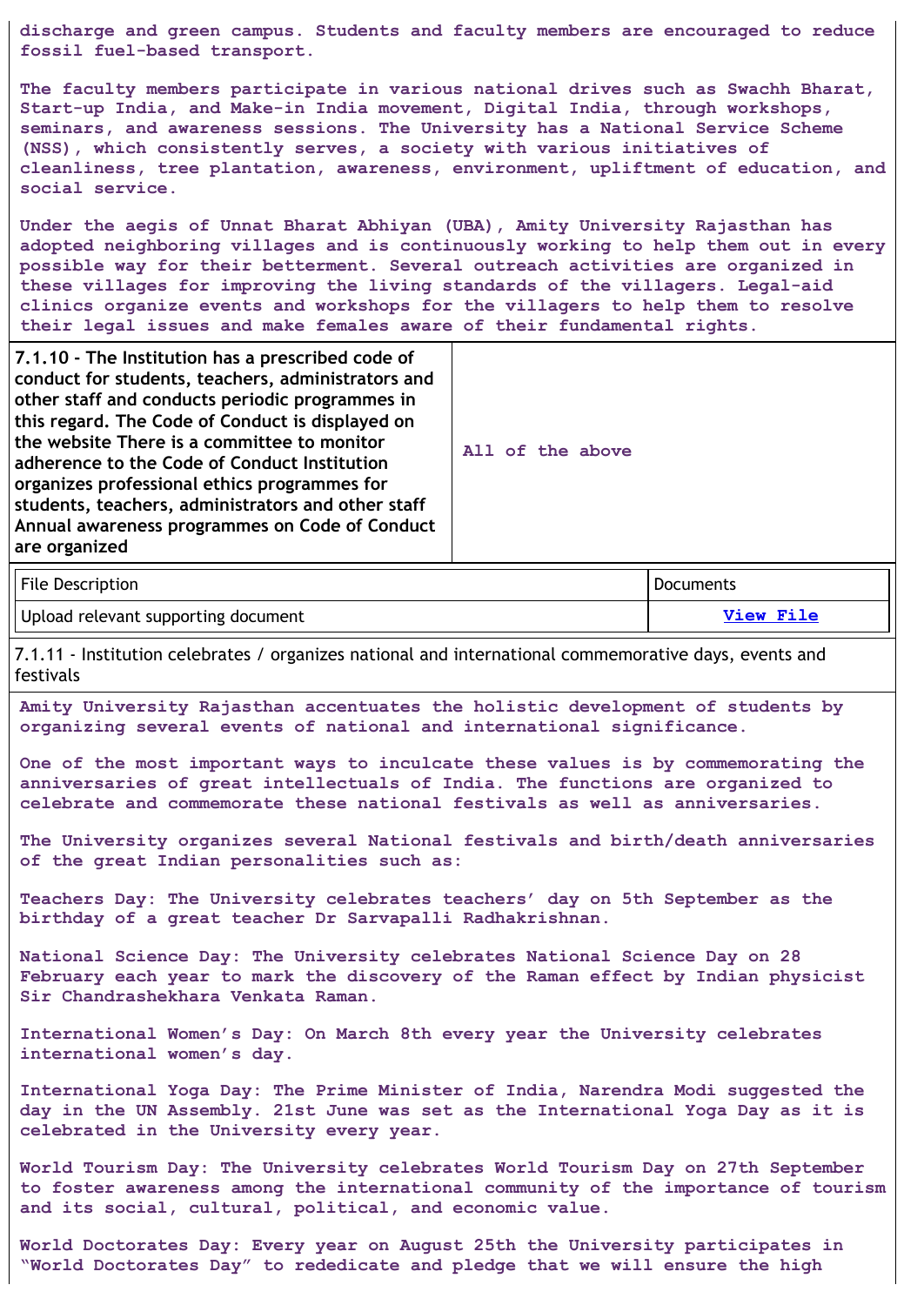**quality in doctoral research.**

**The University also observe the birth and death anniversaries of great Indian personalities like:**

**Dr. B.R. Ambedkar**

**Rabindranath Tagore**

**Mahatma Gandhi**

**Swami Vivekananda**

**Bhagat Singh, Rajguru & Sukhdev**

**Subhash Chandra Bose**

**Sardar Vallabh Bhai Patel**

**World Environment Day: University celebrates the same on 5th June in its various departments by organizing relevant activities.**

| File Description                    | <b>Documents</b> |
|-------------------------------------|------------------|
| Upload relevant supporting document | <b>View File</b> |

#### **7.2 - Best Practices**

7.2.1 - Describe one best practice successfully implemented by the Institution as per NAAC format provided in the Manual

#### **Industry Integration**

**The University has inducted "industry integration" in the list of Best Practices in the year 2018-19, to understand industry requirements. Domain-specific industry experts are invited by various departments and organizing interaction with their faculty members collected their views about ongoing industrial practices which have strengthened our curriculum to produce industry-ready students. Departments are accommodating these valuables updates with due approval of the academic council.**

**Industry Advisory Board (IAB) has a representative member of the placement cell who connects these industrial links for possible progression plans for its students in form of internship and placement opportunities. Faculty members of respective departments are connecting these links with available expertise for industrial consultancy and LOA/MOU.**

#### **Objectives of the Practice**

- **To design and develop courses in sync with industry requirements.**
- **To initiate need-based research in consultation with the relevant industry.**
- **To seek guidance from experts in nurturing young business ideas at University Incubator.**
- **To prepare industry-ready future professionals.**

#### **The Context**

**The University offers professional and industry-integrated programs, thus ensuring the future professionals' progression into industries and corporate. To ensure the smooth transition of students into the industry and corporate, the University has bridged the gap with domain experts to design and develop the programs.**

#### **The Practice**

**IQAC ensures an active Industry Advisory board (IAB) in its various departments for curriculum up-gradation, contribution in students' progression, etc.**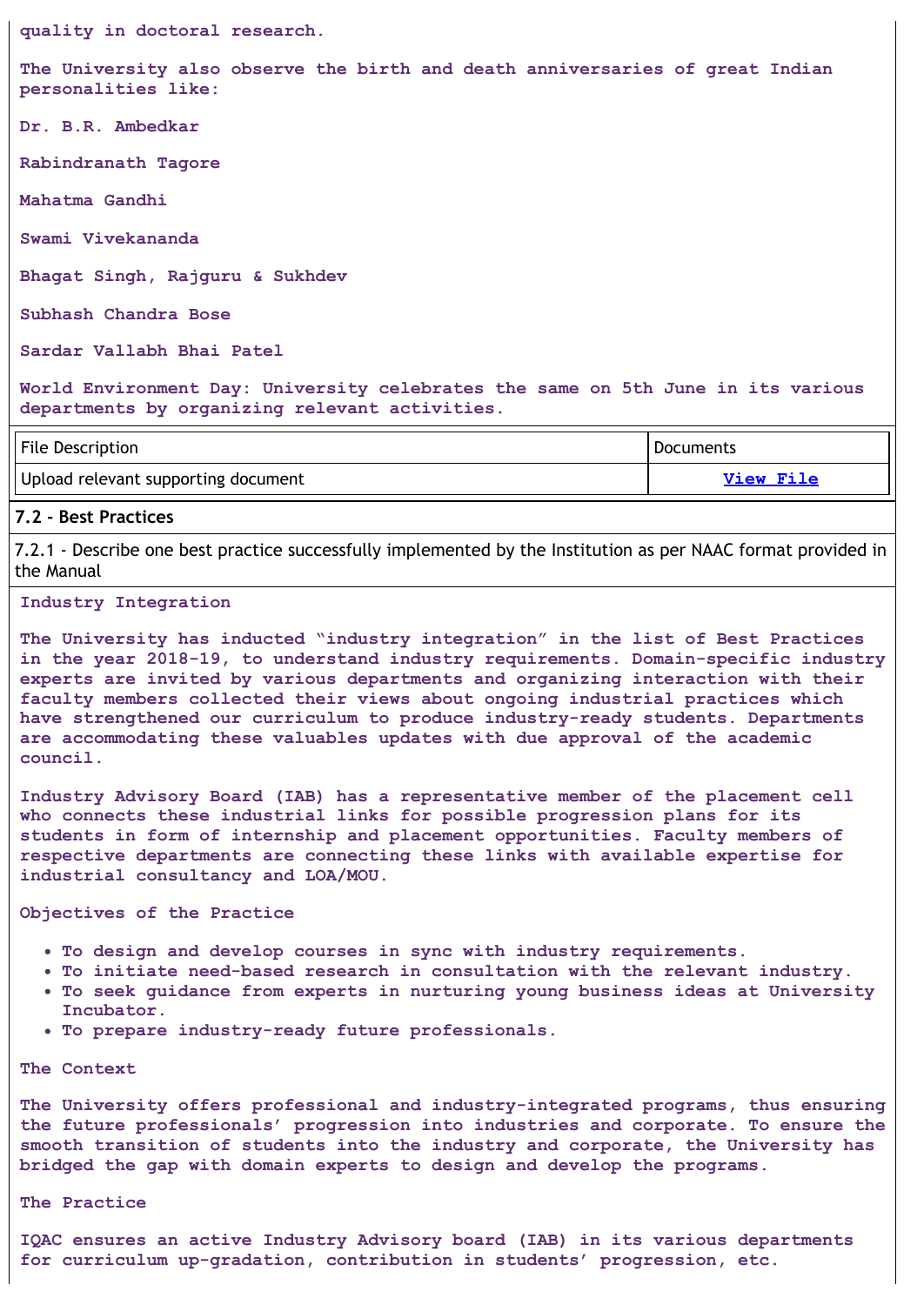#### **Evidence of Success**

**Various departments have incorporated the valuable suggestions of the Industry Advisory board and aligned Program Learning Outcomes (PLO)and Course Learning Outcomes (CLO)and course content accordingly.**

**Problem Encountered**

**Due to the COVID-19 pandemic, the University has organized an Industry Advisory board in various departments by using its online portal and maintained continuity in academic & administrative up-gradation in its various departments.**

#### **7.3 - Institutional Distinctiveness**

7.3.1 - Highlight the performance of the institution in an area distinct to its priority and thrust (within a maximum of 200 words)

**Industry integrated academic programmes and research culture-**

**Amity University Rajasthan is a research-oriented university, offering 63 programmes which are industry integrated and designed/developed in consultation with industrial needs. The Departments ensure to provide research and domain based industrial exposure to its students to make them industry & future ready. CBCS - Choice Based Credit System allows students to choose one course from other departments of their choice in each semester, cluster of 6 courses is called Minor Track. The students have an option to select one such Minor Track and receive a certificate of Minor Track completion in addition to their respective degrees. For example, B. Tech. a student may opt for Minor Track in Management and after successful completion of required credits, the student earns the Minor Track in Management which enhances his/her employability quotient.**

**To provide similar inter-disciplinary exposure to PG students, the University has a list of courses offered under "Open Electives" by various departments. Each PG student must earn a minimum of 6 credits from Open Electives under CBCS - Choice Based Credit System.**

**Weblink:https://www.amity.edu/jaipur/pdf/best-practices-institutionaldistinctiveness.pdf**

#### 7.3.2 - Plan of action for the next academic year

- **Industry Integration: As the university has declared that Industry integration will be the best practice and has decided to present among two best practices which is the requirement of SSR -NAAC, IQAC ensures its induction in each department. IQAC will take up this agenda in scheduled HoIs/HoDs/Centre Coordinator meetings and discussed the concept in detail and seeks valuable suggestions of VC, PVC, Deans, and HoDs that how the department can strengthen bridge with related industries and how it will be beneficial for making future /industry-ready students.**
- **Hybrid Academics: In consideration of the ongoing COVID-19 Pandemic, the university will give priority and strengthen/aligned teaching-learning evaluation with the online mode. As per the new guidelines of UGC/State government to provide academics in hybrid mode where interested students may join the university in physical mode and remaining students may attend the same from respective hometown. The University will improvise the existing design of its teaching-learning and assessment tool accordingly.**
- **Review of Ongoing Programme across the university: The University will review its ongoing programmes considering students' interest in three consecutive years and their demand in respective industries and submit recommendations for closure/discontinue. Simultaneously, encourage departments to propose research and industry-driven programmes in line with national/international demand.**
- **Institutional LMS strengthening: As the University has the best-in-class econtent recording and developing facility, Faculty members will develop domain-specific e-contents and make them available to students.**